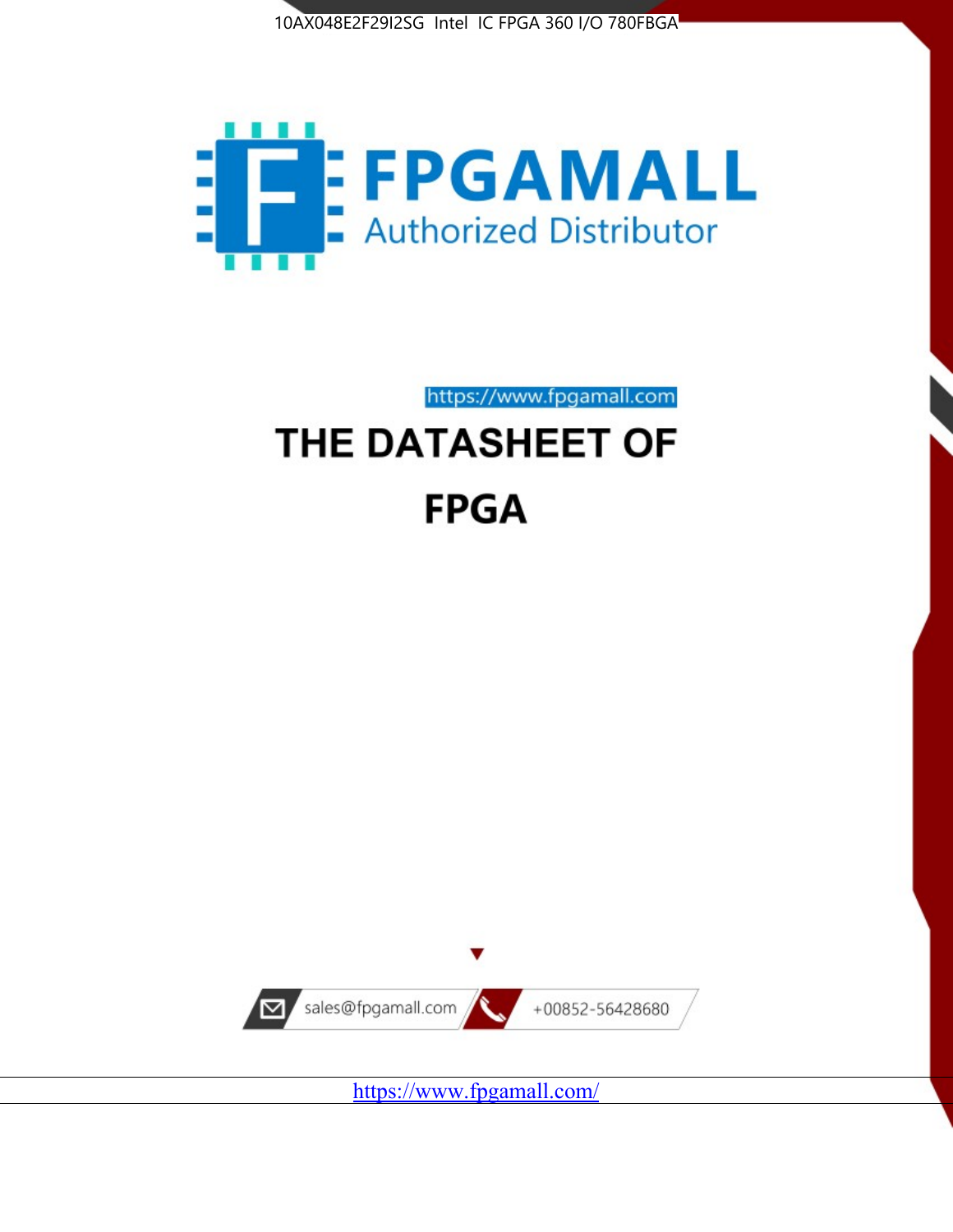10AX048E2F29I2SG Intel IC FPGA 360 I/O 780FBGA



# **Intel® Arria® 10 Device Overview**



**A10-OVERVIEW | 2018.12.06** Latest document on the web: **[PDF](https://www.intel.com/content/dam/www/programmable/us/en/pdfs/literature/hb/arria-10/a10_overview.pdf)** | **[HTML](https://www.intel.com/content/www/us/en/programmable/documentation/sam1403480274650.html)**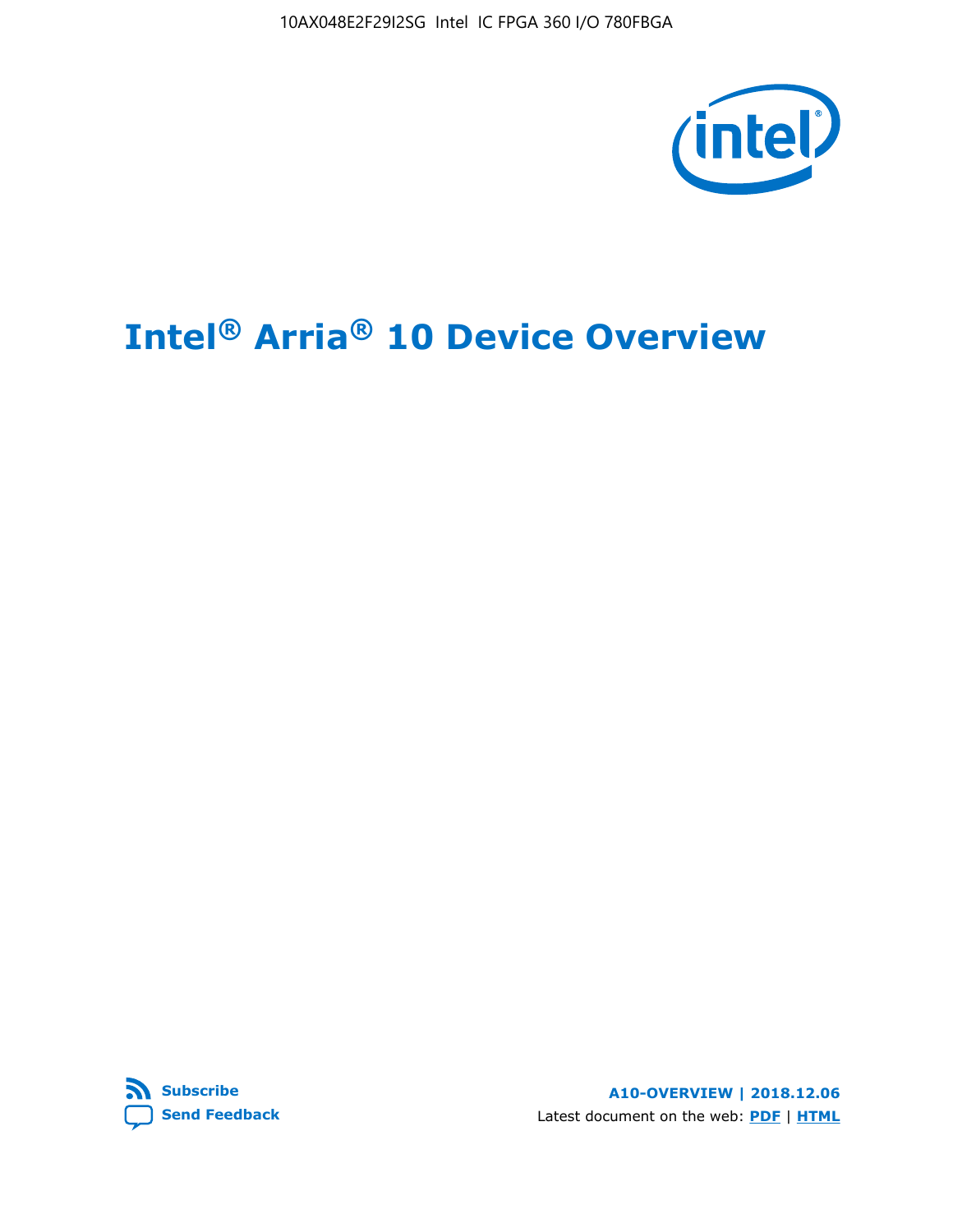

**Contents**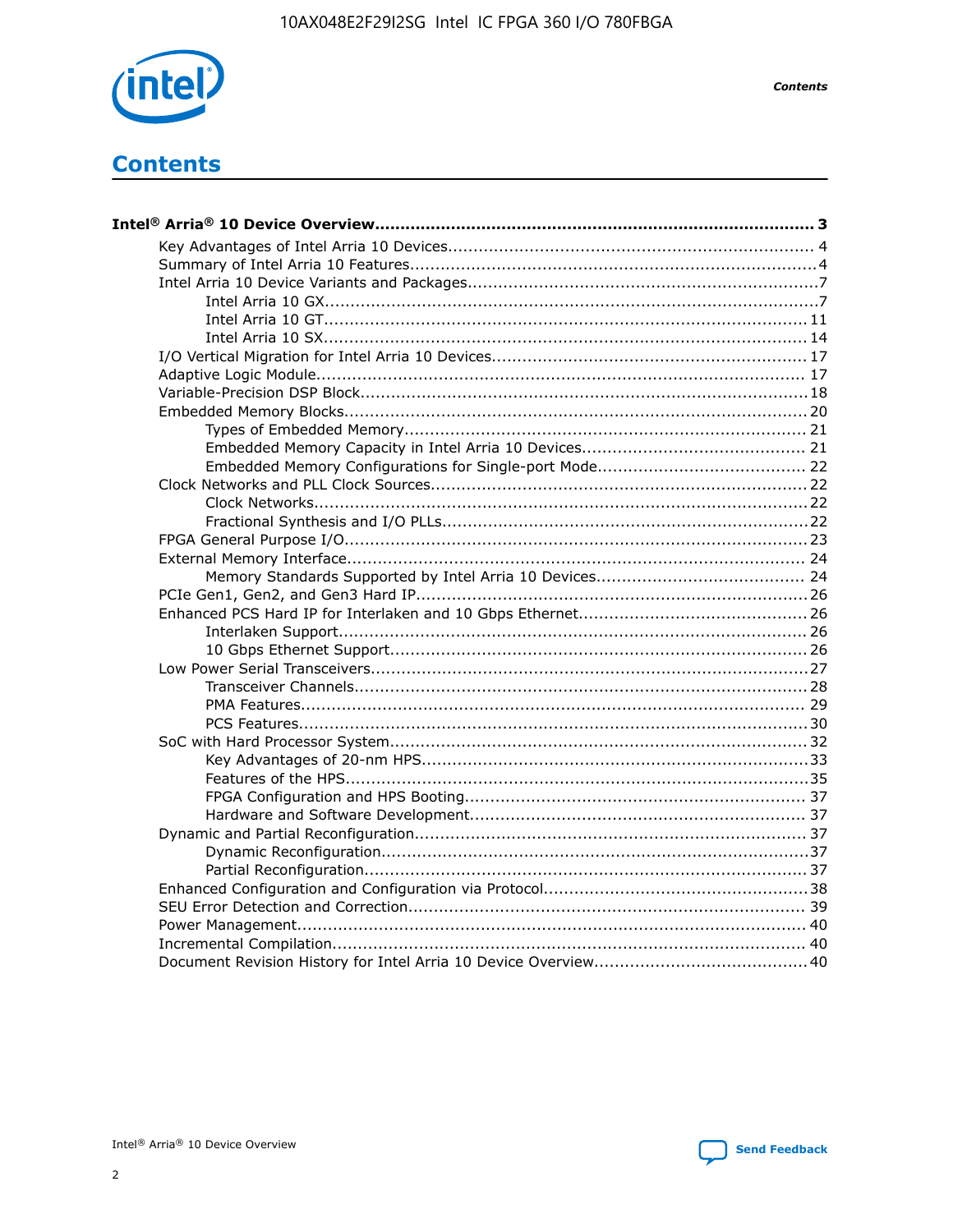**A10-OVERVIEW | 2018.12.06**

**[Send Feedback](mailto:FPGAtechdocfeedback@intel.com?subject=Feedback%20on%20Intel%20Arria%2010%20Device%20Overview%20(A10-OVERVIEW%202018.12.06)&body=We%20appreciate%20your%20feedback.%20In%20your%20comments,%20also%20specify%20the%20page%20number%20or%20paragraph.%20Thank%20you.)**



# **Intel® Arria® 10 Device Overview**

The Intel<sup>®</sup> Arria<sup>®</sup> 10 device family consists of high-performance and power-efficient 20 nm mid-range FPGAs and SoCs.

Intel Arria 10 device family delivers:

- Higher performance than the previous generation of mid-range and high-end FPGAs.
- Power efficiency attained through a comprehensive set of power-saving technologies.

The Intel Arria 10 devices are ideal for high performance, power-sensitive, midrange applications in diverse markets.

| <b>Market</b>         | <b>Applications</b>                                                                                               |
|-----------------------|-------------------------------------------------------------------------------------------------------------------|
| Wireless              | Channel and switch cards in remote radio heads<br>٠<br>Mobile backhaul<br>٠                                       |
| Wireline              | 40G/100G muxponders and transponders<br>٠<br>100G line cards<br>٠<br><b>Bridging</b><br>٠<br>Aggregation<br>٠     |
| <b>Broadcast</b>      | Studio switches<br>٠<br>Servers and transport<br>٠<br>Videoconferencing<br>٠<br>Professional audio and video<br>٠ |
| Computing and Storage | Flash cache<br>٠<br>Cloud computing servers<br>٠<br>Server acceleration<br>٠                                      |
| Medical               | Diagnostic scanners<br>٠<br>Diagnostic imaging<br>٠                                                               |
| Military              | Missile guidance and control<br>٠<br>Radar<br>٠<br>Electronic warfare<br>٠<br>Secure communications<br>٠          |

#### **Table 1. Sample Markets and Ideal Applications for Intel Arria 10 Devices**

#### **Related Information**

- [Intel Arria 10 Device Handbook: Known Issues](http://www.altera.com/support/kdb/solutions/rd07302013_646.html) Lists the planned updates to the *Intel Arria 10 Device Handbook* chapters.
- [Intel Arria 10 GX/GT Device Errata and Design Recommendations](https://www.intel.com/content/www/us/en/programmable/documentation/agz1493851706374.html#yqz1494433888646)
- [Intel Arria 10 SX Device Errata and Design Recommendations](https://www.intel.com/content/www/us/en/programmable/documentation/cru1462832385668.html#cru1462832558642)

Intel Corporation. All rights reserved. Intel, the Intel logo, Altera, Arria, Cyclone, Enpirion, MAX, Nios, Quartus and Stratix words and logos are trademarks of Intel Corporation or its subsidiaries in the U.S. and/or other countries. Intel warrants performance of its FPGA and semiconductor products to current specifications in accordance with Intel's standard warranty, but reserves the right to make changes to any products and services at any time without notice. Intel assumes no responsibility or liability arising out of the application or use of any information, product, or service described herein except as expressly agreed to in writing by Intel. Intel customers are advised to obtain the latest version of device specifications before relying on any published information and before placing orders for products or services. \*Other names and brands may be claimed as the property of others.

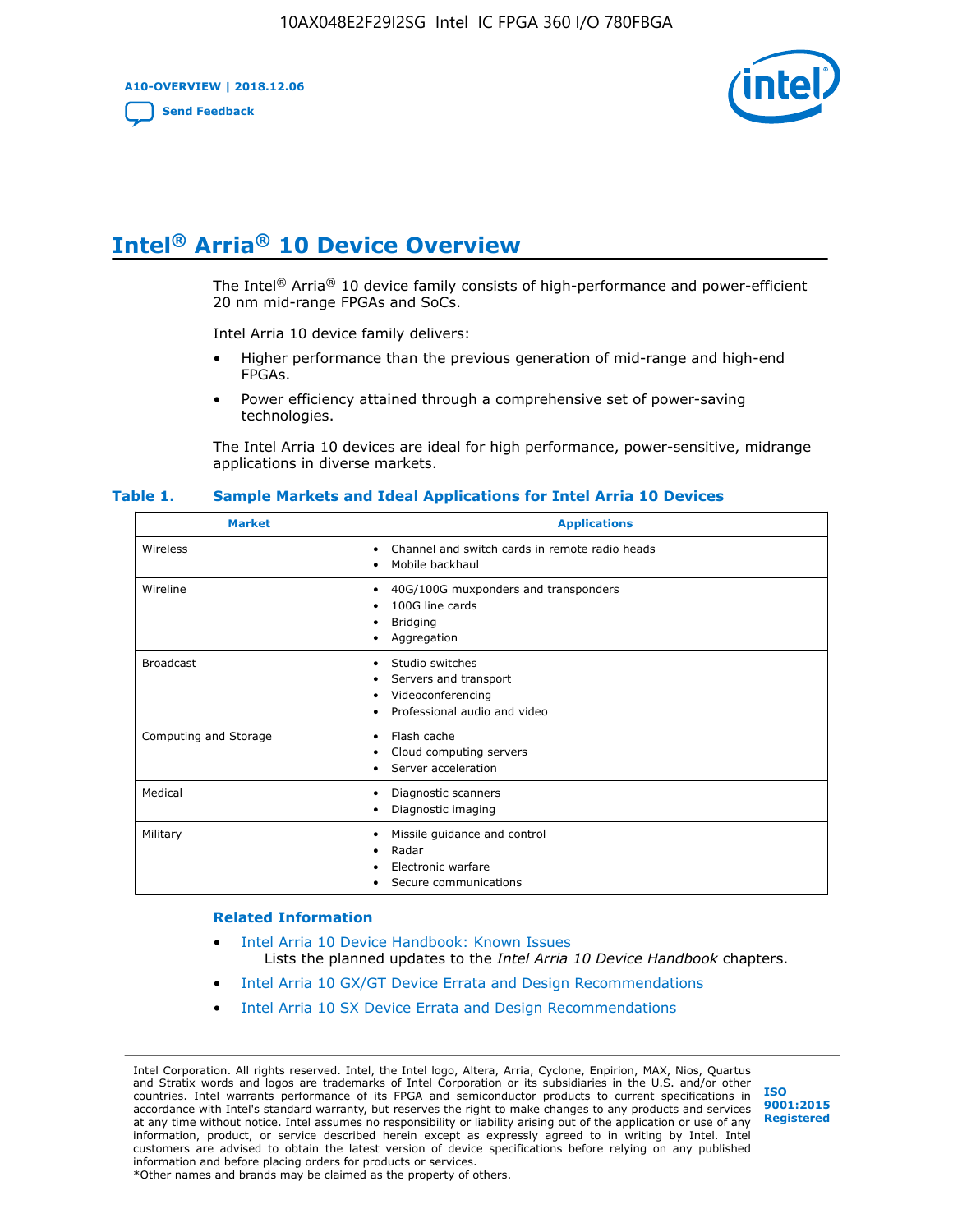

# **Key Advantages of Intel Arria 10 Devices**

# **Table 2. Key Advantages of the Intel Arria 10 Device Family**

| <b>Advantage</b>                                                                                          | <b>Supporting Feature</b>                                                                                                                                                                                                                                                                                                |
|-----------------------------------------------------------------------------------------------------------|--------------------------------------------------------------------------------------------------------------------------------------------------------------------------------------------------------------------------------------------------------------------------------------------------------------------------|
| Enhanced core architecture                                                                                | Built on TSMC's 20 nm process technology<br>٠<br>60% higher performance than the previous generation of mid-range FPGAs<br>٠<br>15% higher performance than the fastest previous-generation FPGA<br>٠                                                                                                                    |
| High-bandwidth integrated<br>transceivers                                                                 | Short-reach rates up to 25.8 Gigabits per second (Gbps)<br>٠<br>Backplane capability up to 12.5 Gbps<br>٠<br>Integrated 10GBASE-KR and 40GBASE-KR4 Forward Error Correction (FEC)<br>٠                                                                                                                                   |
| Improved logic integration and<br>hard IP blocks                                                          | 8-input adaptive logic module (ALM)<br>٠<br>Up to 65.6 megabits (Mb) of embedded memory<br>٠<br>Variable-precision digital signal processing (DSP) blocks<br>Fractional synthesis phase-locked loops (PLLs)<br>Hard PCI Express Gen3 IP blocks<br>Hard memory controllers and PHY up to 2,400 Megabits per second (Mbps) |
| Second generation hard<br>processor system (HPS) with<br>integrated ARM* Cortex*-A9*<br>MPCore* processor | Tight integration of a dual-core ARM Cortex-A9 MPCore processor, hard IP, and an<br>٠<br>FPGA in a single Intel Arria 10 system-on-a-chip (SoC)<br>Supports over 128 Gbps peak bandwidth with integrated data coherency between<br>$\bullet$<br>the processor and the FPGA fabric                                        |
| Advanced power savings                                                                                    | Comprehensive set of advanced power saving features<br>٠<br>Power-optimized MultiTrack routing and core architecture<br>٠<br>Up to 40% lower power compared to previous generation of mid-range FPGAs<br>Up to 60% lower power compared to previous generation of high-end FPGAs                                         |

# **Summary of Intel Arria 10 Features**

# **Table 3. Summary of Features for Intel Arria 10 Devices**

| <b>Feature</b>                  | <b>Description</b>                                                                                                                                                                                                                                                                                                                                                                                       |
|---------------------------------|----------------------------------------------------------------------------------------------------------------------------------------------------------------------------------------------------------------------------------------------------------------------------------------------------------------------------------------------------------------------------------------------------------|
| Technology                      | TSMC's 20-nm SoC process technology<br>٠<br>Allows operation at a lower $V_{\text{CC}}$ level of 0.82 V instead of the 0.9 V standard $V_{\text{CC}}$ core voltage                                                                                                                                                                                                                                       |
| Packaging                       | 1.0 mm ball-pitch Fineline BGA packaging<br>0.8 mm ball-pitch Ultra Fineline BGA packaging<br>Multiple devices with identical package footprints for seamless migration between different<br><b>FPGA</b> densities<br>Devices with compatible package footprints allow migration to next generation high-end<br>Stratix $\mathcal{R}$ 10 devices<br>RoHS, leaded $(1)$ , and lead-free (Pb-free) options |
| High-performance<br>FPGA fabric | Enhanced 8-input ALM with four registers<br>٠<br>Improved multi-track routing architecture to reduce congestion and improve compilation time<br>Hierarchical core clocking architecture<br>Fine-grained partial reconfiguration                                                                                                                                                                          |
| Internal memory<br>blocks       | M20K-20-Kb memory blocks with hard error correction code (ECC)<br>Memory logic array block (MLAB)-640-bit memory                                                                                                                                                                                                                                                                                         |
|                                 | continued                                                                                                                                                                                                                                                                                                                                                                                                |



<sup>(1)</sup> Contact Intel for availability.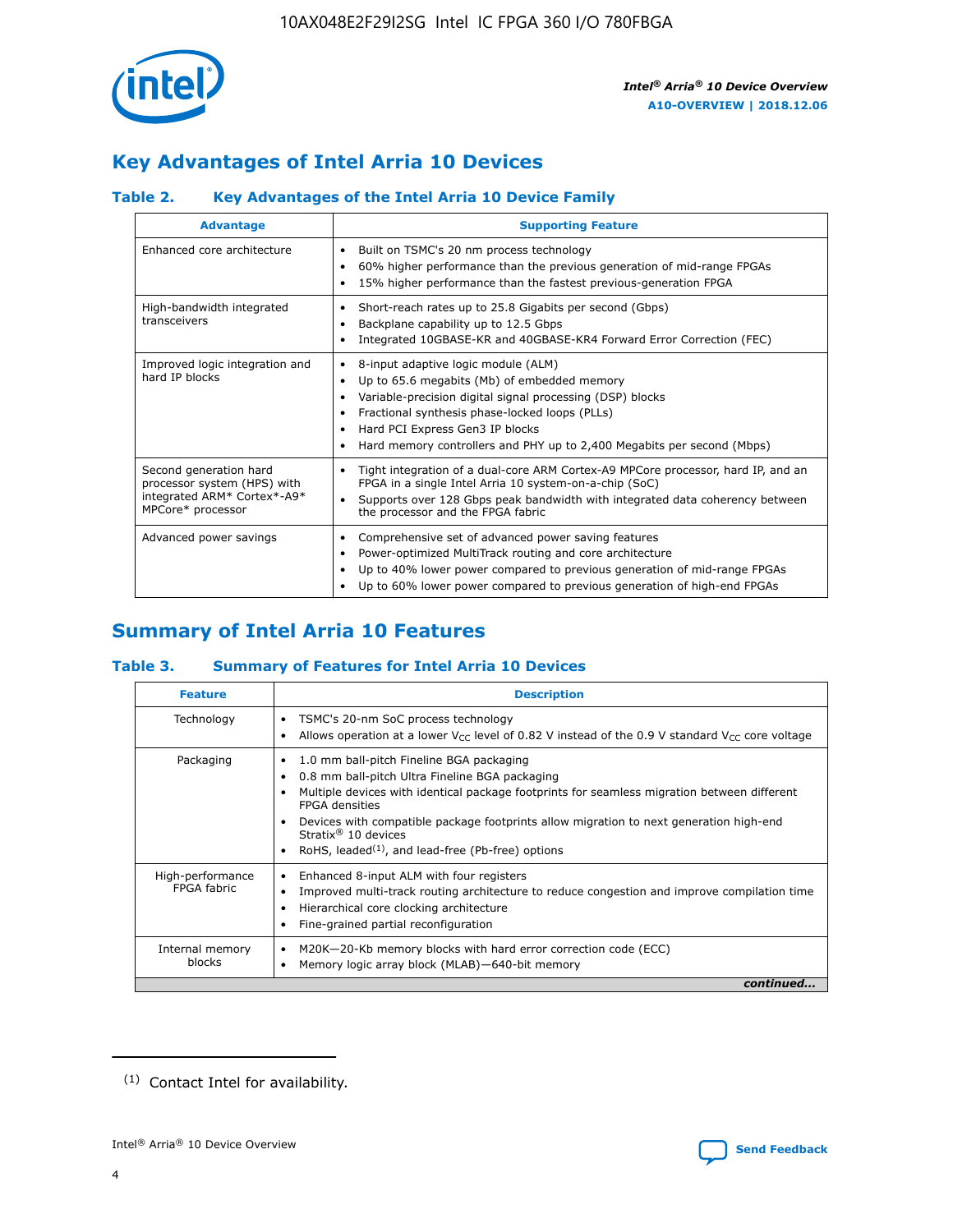$\mathsf{r}$ 



| <b>Feature</b>                         |                                                                                                                | <b>Description</b>                                                                                                                                                                                                                                                                                                                                                                                                                                                                                                                                                                                                                                                                                                                                                                                                                     |  |  |  |  |  |  |  |
|----------------------------------------|----------------------------------------------------------------------------------------------------------------|----------------------------------------------------------------------------------------------------------------------------------------------------------------------------------------------------------------------------------------------------------------------------------------------------------------------------------------------------------------------------------------------------------------------------------------------------------------------------------------------------------------------------------------------------------------------------------------------------------------------------------------------------------------------------------------------------------------------------------------------------------------------------------------------------------------------------------------|--|--|--|--|--|--|--|
| Embedded Hard IP<br>blocks             | Variable-precision DSP                                                                                         | Native support for signal processing precision levels from $18 \times 19$ to<br>54 x 54<br>Native support for 27 x 27 multiplier mode<br>64-bit accumulator and cascade for systolic finite impulse responses<br>(FIRs)<br>Internal coefficient memory banks<br>$\bullet$<br>Preadder/subtractor for improved efficiency<br>Additional pipeline register to increase performance and reduce<br>power<br>Supports floating point arithmetic:<br>- Perform multiplication, addition, subtraction, multiply-add,<br>multiply-subtract, and complex multiplication.<br>- Supports multiplication with accumulation capability, cascade<br>summation, and cascade subtraction capability.<br>- Dynamic accumulator reset control.<br>- Support direct vector dot and complex multiplication chaining<br>multiply floating point DSP blocks. |  |  |  |  |  |  |  |
|                                        | Memory controller                                                                                              | DDR4, DDR3, and DDR3L                                                                                                                                                                                                                                                                                                                                                                                                                                                                                                                                                                                                                                                                                                                                                                                                                  |  |  |  |  |  |  |  |
|                                        | PCI Express*                                                                                                   | PCI Express (PCIe*) Gen3 (x1, x2, x4, or x8), Gen2 (x1, x2, x4, or x8)<br>and Gen1 (x1, x2, x4, or x8) hard IP with complete protocol stack,<br>endpoint, and root port                                                                                                                                                                                                                                                                                                                                                                                                                                                                                                                                                                                                                                                                |  |  |  |  |  |  |  |
|                                        | Transceiver I/O                                                                                                | 10GBASE-KR/40GBASE-KR4 Forward Error Correction (FEC)<br>PCS hard IPs that support:<br>- 10-Gbps Ethernet (10GbE)<br>- PCIe PIPE interface<br>- Interlaken<br>- Gbps Ethernet (GbE)<br>- Common Public Radio Interface (CPRI) with deterministic latency<br>support<br>- Gigabit-capable passive optical network (GPON) with fast lock-<br>time support<br>13.5G JESD204b<br>8B/10B, 64B/66B, 64B/67B encoders and decoders<br>Custom mode support for proprietary protocols                                                                                                                                                                                                                                                                                                                                                           |  |  |  |  |  |  |  |
| Core clock networks                    | $\bullet$<br>$\bullet$                                                                                         | Up to 800 MHz fabric clocking, depending on the application:<br>- 667 MHz external memory interface clocking with 2,400 Mbps DDR4 interface<br>- 800 MHz LVDS interface clocking with 1,600 Mbps LVDS interface<br>Global, regional, and peripheral clock networks<br>Clock networks that are not used can be gated to reduce dynamic power                                                                                                                                                                                                                                                                                                                                                                                                                                                                                            |  |  |  |  |  |  |  |
| Phase-locked loops<br>(PLLs)           | High-resolution fractional synthesis PLLs:<br>$\bullet$<br>Integer PLLs:<br>- Adjacent to general purpose I/Os | - Precision clock synthesis, clock delay compensation, and zero delay buffering (ZDB)<br>- Support integer mode and fractional mode<br>- Fractional mode support with third-order delta-sigma modulation<br>- Support external memory and LVDS interfaces                                                                                                                                                                                                                                                                                                                                                                                                                                                                                                                                                                              |  |  |  |  |  |  |  |
| FPGA General-purpose<br>$I/Os$ (GPIOs) | $\bullet$<br>On-chip termination (OCT)                                                                         | 1.6 Gbps LVDS—every pair can be configured as receiver or transmitter<br>1.2 V to 3.0 V single-ended LVTTL/LVCMOS interfacing                                                                                                                                                                                                                                                                                                                                                                                                                                                                                                                                                                                                                                                                                                          |  |  |  |  |  |  |  |
| <b>External Memory</b><br>Interface    |                                                                                                                | Hard memory controller- DDR4, DDR3, and DDR3L support<br>- DDR4-speeds up to 1,200 MHz/2,400 Mbps<br>$-$ DDR3-speeds up to 1,067 MHz/2,133 Mbps<br>Soft memory controller—provides support for RLDRAM $3^{(2)}$ , QDR IV $(2^2)$ , and QDR II+<br>continued                                                                                                                                                                                                                                                                                                                                                                                                                                                                                                                                                                            |  |  |  |  |  |  |  |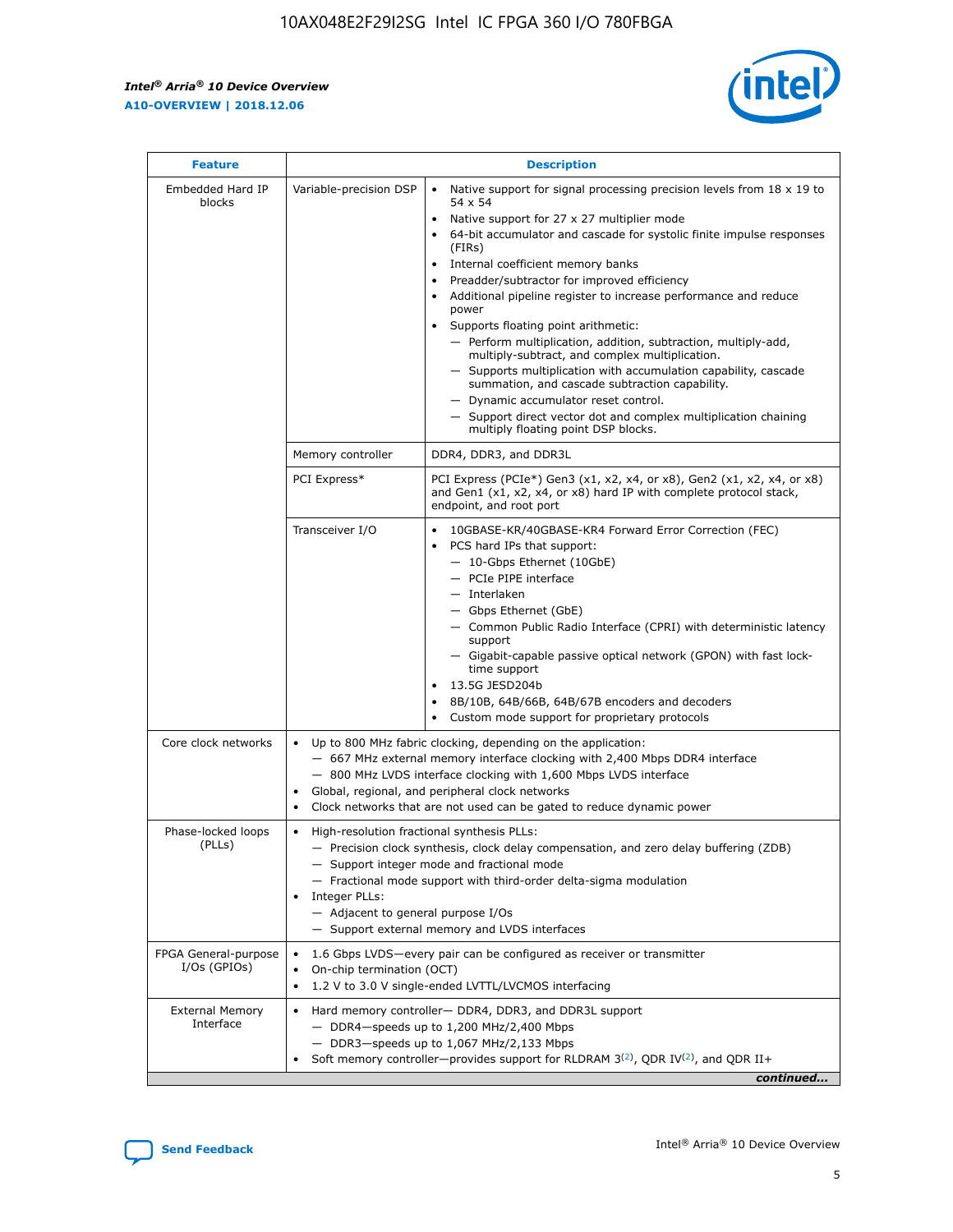

| <b>Feature</b>                                    | <b>Description</b>                                                                                                                                                                                                                                                                                                                                                                                                                                                                                                                                                                                                                                                        |
|---------------------------------------------------|---------------------------------------------------------------------------------------------------------------------------------------------------------------------------------------------------------------------------------------------------------------------------------------------------------------------------------------------------------------------------------------------------------------------------------------------------------------------------------------------------------------------------------------------------------------------------------------------------------------------------------------------------------------------------|
| Low-power serial<br>transceivers                  | • Continuous operating range:<br>- Intel Arria 10 GX-1 Gbps to 17.4 Gbps<br>$-$ Intel Arria 10 GT $-1$ Gbps to 25.8 Gbps<br>Backplane support:<br>$\bullet$<br>$-$ Intel Arria 10 GX-up to 12.5<br>$-$ Intel Arria 10 GT-up to 12.5<br>Extended range down to 125 Mbps with oversampling<br>ATX transmit PLLs with user-configurable fractional synthesis capability<br>Electronic Dispersion Compensation (EDC) support for XFP, SFP+, OSFP, and CFP optical<br>module<br>Adaptive linear and decision feedback equalization<br>$\bullet$<br>Transmitter pre-emphasis and de-emphasis<br>$\bullet$<br>Dynamic partial reconfiguration of individual transceiver channels |
| <b>HPS</b><br>(Intel Arria 10 SX<br>devices only) | Dual-core ARM Cortex-A9 MPCore processor-1.2 GHz CPU with<br>Processor and system<br>$\bullet$<br>1.5 GHz overdrive capability<br>256 KB on-chip RAM and 64 KB on-chip ROM<br>System peripherals-general-purpose timers, watchdog timers, direct<br>memory access (DMA) controller, FPGA configuration manager, and<br>clock and reset managers<br>• Security features—anti-tamper, secure boot, Advanced Encryption<br>Standard (AES) and authentication (SHA)<br>ARM CoreSight* JTAG debug access port, trace port, and on-chip<br>$\bullet$<br>trace storage                                                                                                           |
|                                                   | <b>External interfaces</b><br>Hard memory interface—Hard memory controller (2,400 Mbps DDR4,<br>and 2,133 Mbps DDR3), Quad serial peripheral interface (QSPI) flash<br>controller, NAND flash controller, direct memory access (DMA)<br>controller, Secure Digital/MultiMediaCard (SD/MMC) controller<br>Communication interface-10/100/1000 Ethernet media access<br>$\bullet$<br>control (MAC), USB On-The-GO (OTG) controllers, I <sup>2</sup> C controllers,<br>UART 16550, serial peripheral interface (SPI), and up to 62<br>HPS GPIO interfaces (48 direct-share I/Os)                                                                                             |
|                                                   | Interconnects to core<br>• High-performance ARM AMBA* AXI bus bridges that support<br>simultaneous read and write<br>HPS-FPGA bridges-include the FPGA-to-HPS, HPS-to-FPGA, and<br>$\bullet$<br>lightweight HPS-to-FPGA bridges that allow the FPGA fabric to issue<br>transactions to slaves in the HPS, and vice versa<br>Configuration bridge that allows HPS configuration manager to<br>configure the core logic via dedicated 32-bit configuration port<br>FPGA-to-HPS SDRAM controller bridge-provides configuration<br>interfaces for the multiport front end (MPFE) of the HPS SDRAM<br>controller                                                               |
| Configuration                                     | Tamper protection—comprehensive design protection to protect your valuable IP investments<br>Enhanced 256-bit advanced encryption standard (AES) design security with authentication<br>$\bullet$<br>Configuration via protocol (CvP) using PCIe Gen1, Gen2, or Gen3<br>continued                                                                                                                                                                                                                                                                                                                                                                                         |

<sup>(2)</sup> Intel Arria 10 devices support this external memory interface using hard PHY with soft memory controller.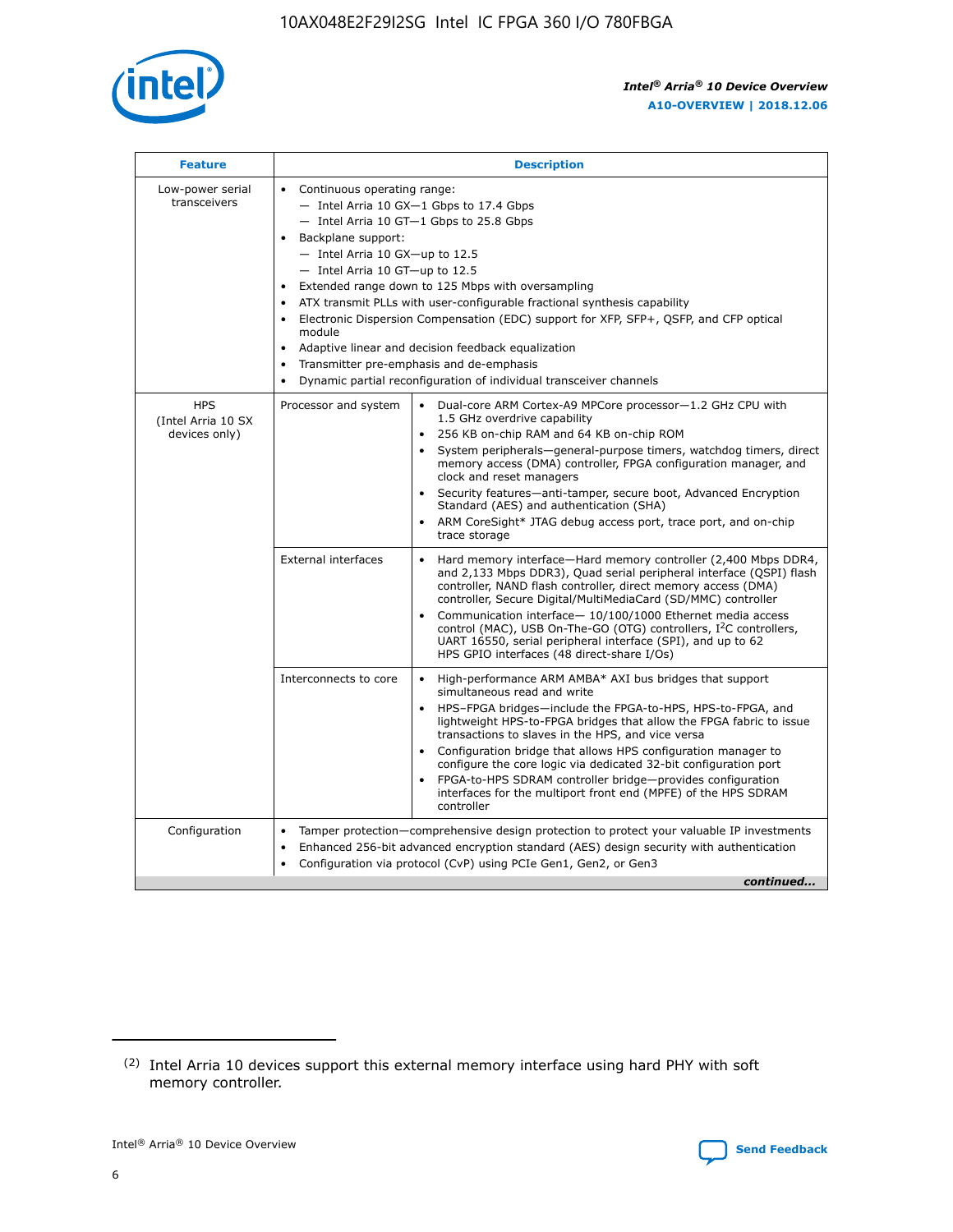

| <b>Feature</b>     | <b>Description</b>                                                                                                                                                                                               |
|--------------------|------------------------------------------------------------------------------------------------------------------------------------------------------------------------------------------------------------------|
|                    | Dynamic reconfiguration of the transceivers and PLLs<br>Fine-grained partial reconfiguration of the core fabric<br>Active Serial x4 Interface                                                                    |
| Power management   | SmartVID<br>Low static power device options<br>Programmable Power Technology<br>Intel Quartus <sup>®</sup> Prime integrated power analysis                                                                       |
| Software and tools | Intel Quartus Prime design suite<br>Transceiver toolkit<br>Platform Designer system integration tool<br>DSP Builder for Intel FPGAs<br>OpenCL <sup>™</sup> support<br>Intel SoC FPGA Embedded Design Suite (EDS) |

# **Related Information**

[Intel Arria 10 Transceiver PHY Overview](https://www.intel.com/content/www/us/en/programmable/documentation/nik1398707230472.html#nik1398706768037) Provides details on Intel Arria 10 transceivers.

# **Intel Arria 10 Device Variants and Packages**

#### **Table 4. Device Variants for the Intel Arria 10 Device Family**

| <b>Variant</b>    | <b>Description</b>                                                                                                                                                                                                     |
|-------------------|------------------------------------------------------------------------------------------------------------------------------------------------------------------------------------------------------------------------|
| Intel Arria 10 GX | FPGA featuring 17.4 Gbps transceivers for short reach applications with 12.5 backplane driving<br>capability.                                                                                                          |
| Intel Arria 10 GT | FPGA featuring:<br>17.4 Gbps transceivers for short reach applications with 12.5 backplane driving capability.<br>25.8 Gbps transceivers for supporting CAUI-4 and CEI-25G applications with CFP2 and CFP4<br>modules. |
| Intel Arria 10 SX | SoC integrating ARM-based HPS and FPGA featuring 17.4 Gbps transceivers for short reach<br>applications with 12.5 backplane driving capability.                                                                        |

# **Intel Arria 10 GX**

This section provides the available options, maximum resource counts, and package plan for the Intel Arria 10 GX devices.

The information in this section is correct at the time of publication. For the latest information and to get more details, refer to the Intel FPGA Product Selector.

#### **Related Information**

#### [Intel FPGA Product Selector](http://www.altera.com/products/selector/psg-selector.html) Provides the latest information on Intel products.

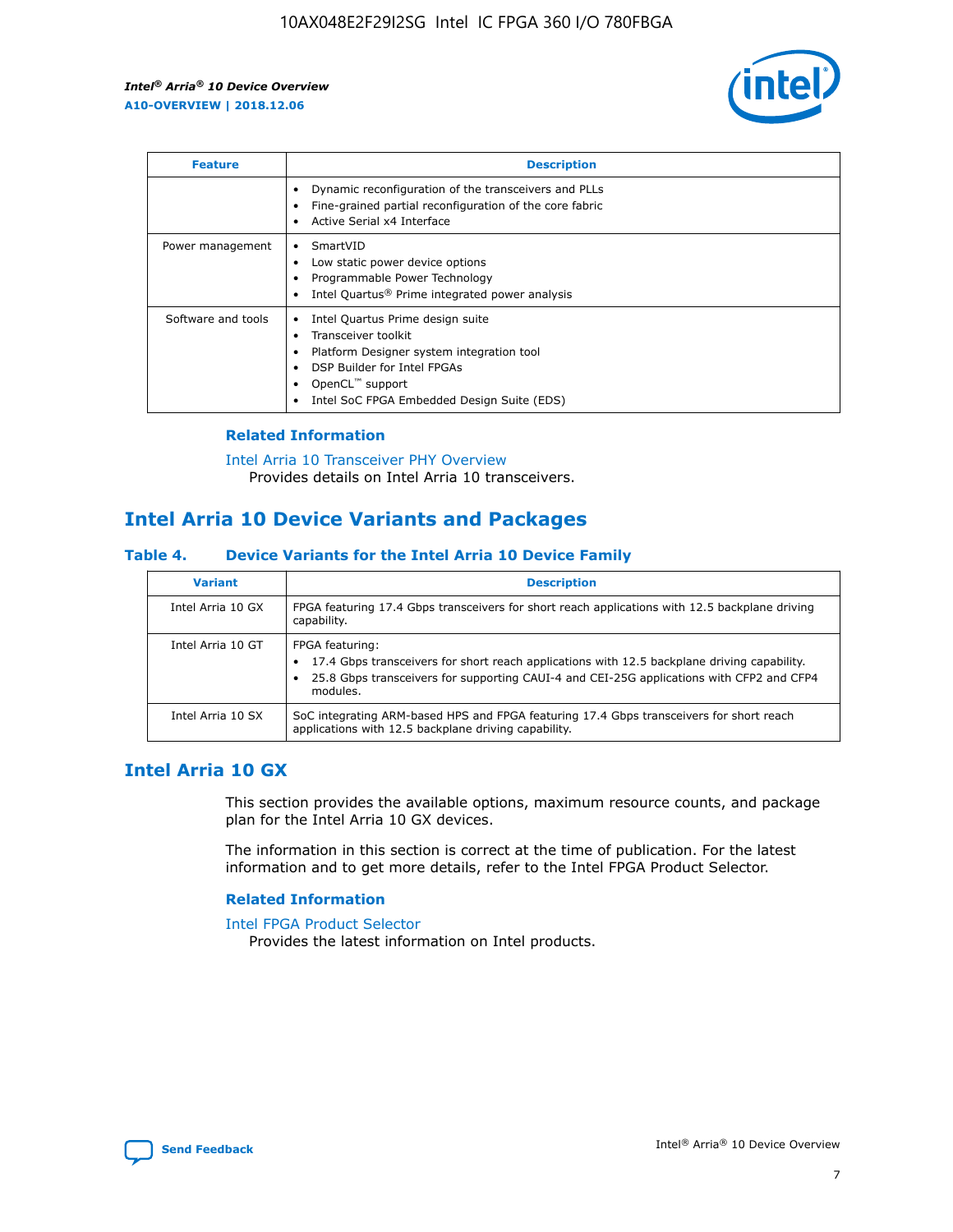

# **Available Options**





#### **Related Information**

#### [Transceiver Performance for Intel Arria 10 GX/SX Devices](https://www.intel.com/content/www/us/en/programmable/documentation/mcn1413182292568.html#mcn1413213965502) Provides more information about the transceiver speed grade.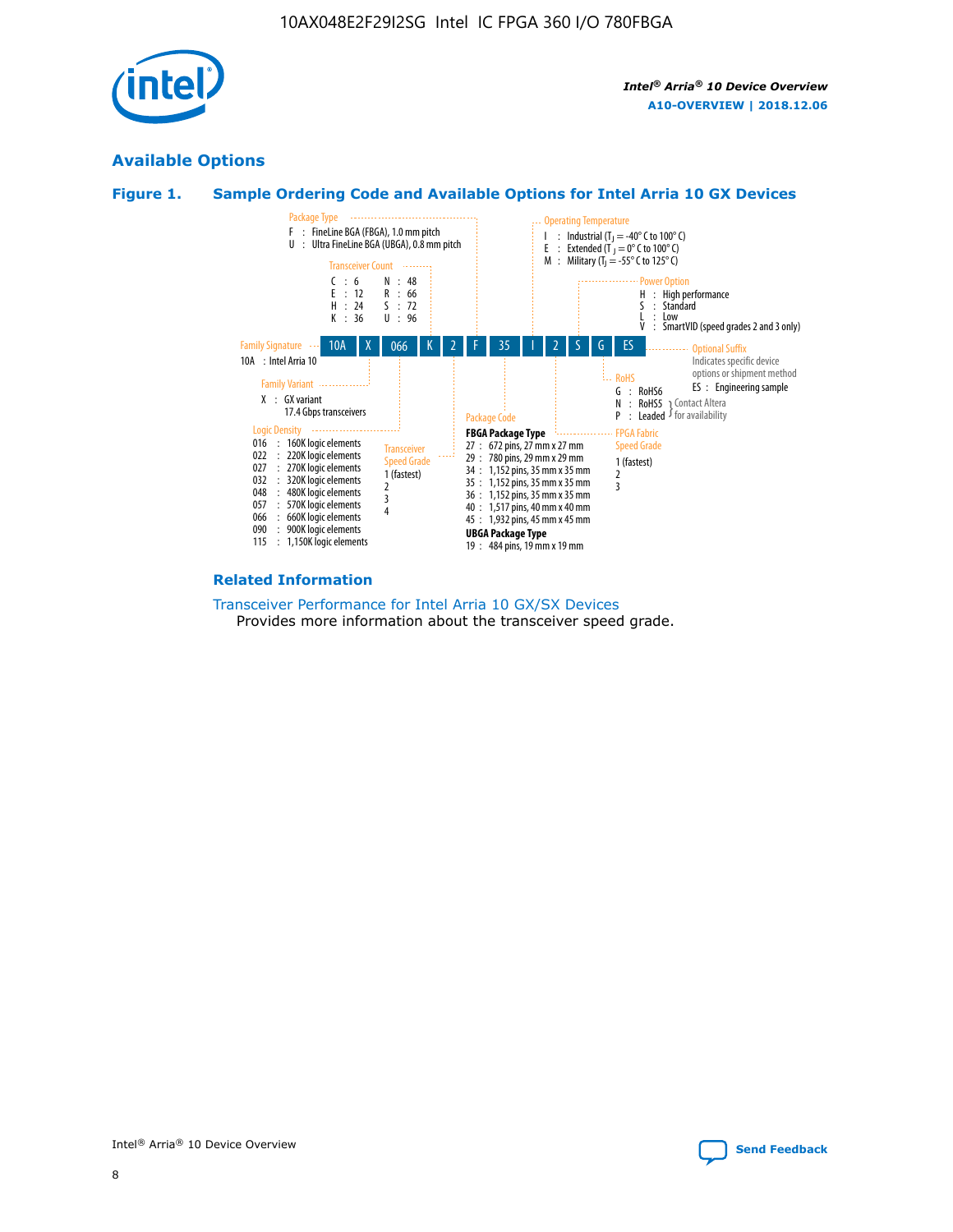

# **Maximum Resources**

#### **Table 5. Maximum Resource Counts for Intel Arria 10 GX Devices (GX 160, GX 220, GX 270, GX 320, and GX 480)**

| <b>Resource</b>         |                                                   | <b>Product Line</b> |               |                    |                |                |  |  |  |
|-------------------------|---------------------------------------------------|---------------------|---------------|--------------------|----------------|----------------|--|--|--|
|                         |                                                   | <b>GX 160</b>       | <b>GX 220</b> | <b>GX 270</b>      | <b>GX 320</b>  | <b>GX 480</b>  |  |  |  |
| Logic Elements (LE) (K) |                                                   | 160                 | 220           | 270                | 320            | 480            |  |  |  |
| <b>ALM</b>              |                                                   | 61,510              | 80,330        | 101,620            | 119,900        | 183,590        |  |  |  |
| Register                |                                                   | 246,040             | 321,320       | 406,480<br>479,600 |                | 734,360        |  |  |  |
| Memory (Kb)             | M <sub>20</sub> K                                 | 8,800               | 11,740        | 15,000             | 17,820         | 28,620         |  |  |  |
| <b>MLAB</b>             |                                                   | 1,050               | 1,690         | 2,452              | 2,727          | 4,164          |  |  |  |
|                         | Variable-precision DSP Block<br>156<br>192<br>830 |                     |               |                    | 985            | 1,368          |  |  |  |
| 18 x 19 Multiplier      |                                                   | 312                 | 384           | 1,660<br>1,970     |                | 2,736          |  |  |  |
| PLL                     | Fractional<br>Synthesis                           | 6                   | 6             | 8                  | 8              | 12             |  |  |  |
|                         | I/O                                               | 6                   | 6             | 8                  | 8              | 12             |  |  |  |
| 17.4 Gbps Transceiver   |                                                   | 12                  | 12            | 24                 | 24             | 36             |  |  |  |
| GPIO <sup>(3)</sup>     |                                                   | 288                 | 288<br>384    |                    | 384            | 492            |  |  |  |
| LVDS Pair $(4)$         |                                                   | 120                 | 120           | 168<br>168         |                | 222            |  |  |  |
| PCIe Hard IP Block      |                                                   | $\mathbf{1}$        | 1             | $\overline{2}$     | $\overline{2}$ | $\overline{2}$ |  |  |  |
| Hard Memory Controller  |                                                   | 6                   | 6             | 8                  | 8              | 12             |  |  |  |

<sup>(4)</sup> Each LVDS I/O pair can be used as differential input or output.



<sup>(3)</sup> The number of GPIOs does not include transceiver I/Os. In the Intel Quartus Prime software, the number of user I/Os includes transceiver I/Os.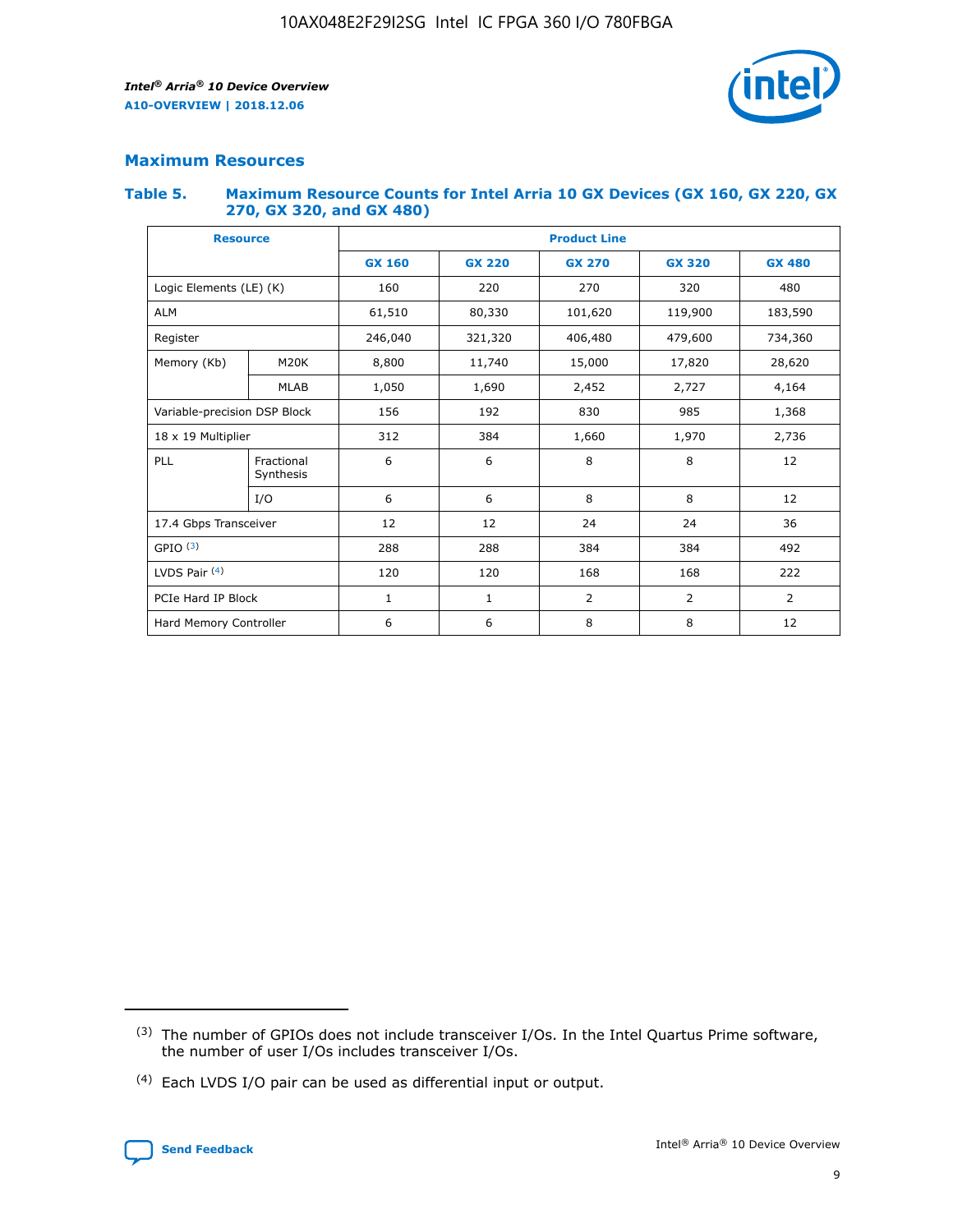

# **Table 6. Maximum Resource Counts for Intel Arria 10 GX Devices (GX 570, GX 660, GX 900, and GX 1150)**

|                              | <b>Resource</b>         | <b>Product Line</b> |                |                |                |  |  |  |
|------------------------------|-------------------------|---------------------|----------------|----------------|----------------|--|--|--|
|                              |                         | <b>GX 570</b>       | <b>GX 660</b>  | <b>GX 900</b>  | <b>GX 1150</b> |  |  |  |
| Logic Elements (LE) (K)      |                         | 570                 | 660            | 900            | 1,150          |  |  |  |
| <b>ALM</b>                   |                         | 217,080             | 251,680        | 339,620        | 427,200        |  |  |  |
| Register                     |                         | 868,320             | 1,006,720      | 1,358,480      | 1,708,800      |  |  |  |
| Memory (Kb)                  | <b>M20K</b>             | 36,000              | 42,620         | 48,460         | 54,260         |  |  |  |
| <b>MLAB</b>                  |                         | 5,096               | 5,788          | 9,386          | 12,984         |  |  |  |
| Variable-precision DSP Block |                         | 1,523               | 1,687          | 1,518          | 1,518          |  |  |  |
| $18 \times 19$ Multiplier    |                         | 3,046               | 3,374          | 3,036          | 3,036          |  |  |  |
| PLL                          | Fractional<br>Synthesis | 16                  | 16             | 32             | 32             |  |  |  |
|                              | I/O                     | 16                  | 16             | 16             | 16             |  |  |  |
| 17.4 Gbps Transceiver        |                         | 48                  | 48             | 96             | 96             |  |  |  |
| GPIO <sup>(3)</sup>          |                         | 696                 | 696            | 768            | 768            |  |  |  |
| LVDS Pair $(4)$              |                         | 324                 | 324            | 384            | 384            |  |  |  |
| PCIe Hard IP Block           |                         | $\overline{2}$      | $\overline{2}$ | $\overline{4}$ | $\overline{4}$ |  |  |  |
| Hard Memory Controller       |                         | 16                  | 16             | 16             | 16             |  |  |  |

# **Package Plan**

# **Table 7. Package Plan for Intel Arria 10 GX Devices (U19, F27, and F29)**

Refer to I/O and High Speed I/O in Intel Arria 10 Devices chapter for the number of 3 V I/O, LVDS I/O, and LVDS channels in each device package.

| <b>Product Line</b> |         | <b>U19</b><br>$(19 \text{ mm} \times 19 \text{ mm})$<br>484-pin UBGA) |             | <b>F27</b><br>(27 mm × 27 mm,<br>672-pin FBGA) |          |             | <b>F29</b><br>(29 mm × 29 mm,<br>780-pin FBGA) |          |             |  |
|---------------------|---------|-----------------------------------------------------------------------|-------------|------------------------------------------------|----------|-------------|------------------------------------------------|----------|-------------|--|
|                     | 3 V I/O | LVDS I/O                                                              | <b>XCVR</b> | 3 V I/O                                        | LVDS I/O | <b>XCVR</b> | 3 V I/O                                        | LVDS I/O | <b>XCVR</b> |  |
| GX 160              | 48      | 192                                                                   | 6           | 48                                             | 192      | 12          | 48                                             | 240      | 12          |  |
| GX 220              | 48      | 192                                                                   | 6           | 48                                             | 192      | 12          | 48                                             | 240      | 12          |  |
| GX 270              |         |                                                                       |             | 48                                             | 192      | 12          | 48                                             | 312      | 12          |  |
| GX 320              |         |                                                                       |             | 48                                             | 192      | 12          | 48                                             | 312      | 12          |  |
| GX 480              |         |                                                                       |             |                                                |          |             | 48                                             | 312      | 12          |  |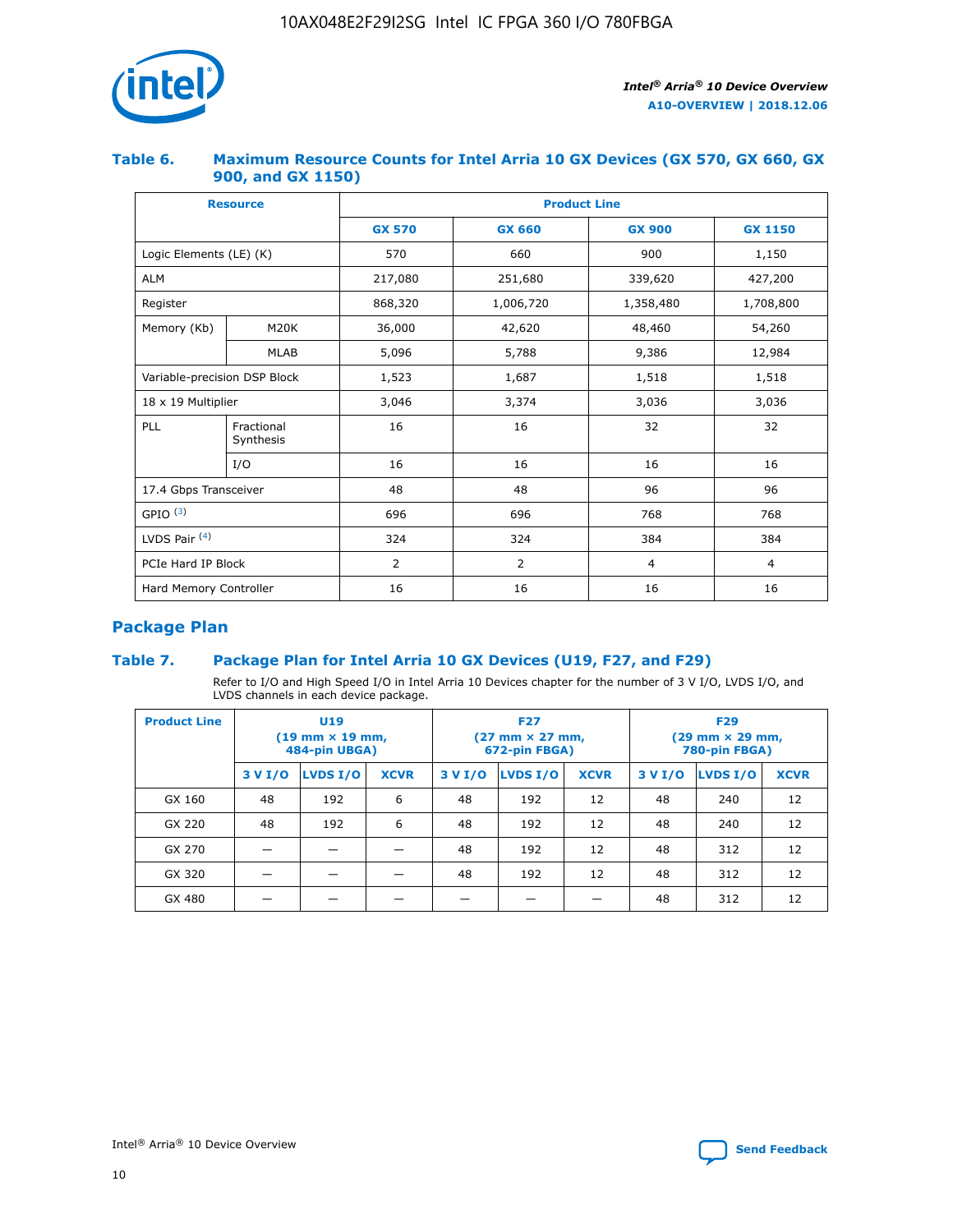

#### **Table 8. Package Plan for Intel Arria 10 GX Devices (F34, F35, NF40, and KF40)**

Refer to I/O and High Speed I/O in Intel Arria 10 Devices chapter for the number of 3 V I/O, LVDS I/O, and LVDS channels in each device package.

| <b>Product Line</b> |           | <b>F34</b><br>(35 mm × 35 mm,<br><b>1152-pin FBGA)</b> |             |           | <b>F35</b><br>$(35$ mm $\times$ 35 mm,<br><b>1152-pin FBGA)</b> |             | <b>KF40</b><br>$(40 \text{ mm} \times 40 \text{ mm})$<br>1517-pin FBGA) |                    |             | <b>NF40</b><br>$(40 \text{ mm} \times 40 \text{ mm})$<br><b>1517-pin FBGA)</b> |                    |             |
|---------------------|-----------|--------------------------------------------------------|-------------|-----------|-----------------------------------------------------------------|-------------|-------------------------------------------------------------------------|--------------------|-------------|--------------------------------------------------------------------------------|--------------------|-------------|
|                     | 3V<br>I/O | <b>LVDS</b><br>I/O                                     | <b>XCVR</b> | 3V<br>I/O | <b>LVDS</b><br>I/O                                              | <b>XCVR</b> | 3V<br>I/O                                                               | <b>LVDS</b><br>I/O | <b>XCVR</b> | 3V<br>I/O                                                                      | <b>LVDS</b><br>I/O | <b>XCVR</b> |
| GX 270              | 48        | 336                                                    | 24          | 48        | 336                                                             | 24          |                                                                         |                    |             |                                                                                |                    |             |
| GX 320              | 48        | 336                                                    | 24          | 48        | 336                                                             | 24          |                                                                         |                    |             |                                                                                |                    |             |
| GX 480              | 48        | 444                                                    | 24          | 48        | 348                                                             | 36          |                                                                         |                    |             |                                                                                |                    |             |
| GX 570              | 48        | 444                                                    | 24          | 48        | 348                                                             | 36          | 96                                                                      | 600                | 36          | 48                                                                             | 540                | 48          |
| GX 660              | 48        | 444                                                    | 24          | 48        | 348                                                             | 36          | 96                                                                      | 600                | 36          | 48                                                                             | 540                | 48          |
| GX 900              |           | 504                                                    | 24          | -         |                                                                 | -           |                                                                         |                    |             |                                                                                | 600                | 48          |
| GX 1150             |           | 504                                                    | 24          |           |                                                                 |             |                                                                         |                    |             |                                                                                | 600                | 48          |

#### **Table 9. Package Plan for Intel Arria 10 GX Devices (RF40, NF45, SF45, and UF45)**

Refer to I/O and High Speed I/O in Intel Arria 10 Devices chapter for the number of 3 V I/O, LVDS I/O, and LVDS channels in each device package.

| <b>Product Line</b> | <b>RF40</b><br>$(40$ mm $\times$ 40 mm,<br>1517-pin FBGA) |                    |             | <b>NF45</b><br>$(45 \text{ mm} \times 45 \text{ mm})$<br><b>1932-pin FBGA)</b> |                    |             | <b>SF45</b><br>$(45 \text{ mm} \times 45 \text{ mm})$<br><b>1932-pin FBGA)</b> |                    |             | <b>UF45</b><br>$(45 \text{ mm} \times 45 \text{ mm})$<br><b>1932-pin FBGA)</b> |                    |             |
|---------------------|-----------------------------------------------------------|--------------------|-------------|--------------------------------------------------------------------------------|--------------------|-------------|--------------------------------------------------------------------------------|--------------------|-------------|--------------------------------------------------------------------------------|--------------------|-------------|
|                     | 3V<br>I/O                                                 | <b>LVDS</b><br>I/O | <b>XCVR</b> | 3 V<br>I/O                                                                     | <b>LVDS</b><br>I/O | <b>XCVR</b> | 3 V<br>I/O                                                                     | <b>LVDS</b><br>I/O | <b>XCVR</b> | 3V<br>I/O                                                                      | <b>LVDS</b><br>I/O | <b>XCVR</b> |
| GX 900              |                                                           | 342                | 66          | _                                                                              | 768                | 48          |                                                                                | 624                | 72          |                                                                                | 480                | 96          |
| GX 1150             |                                                           | 342                | 66          | _                                                                              | 768                | 48          |                                                                                | 624                | 72          |                                                                                | 480                | 96          |

## **Related Information**

[I/O and High-Speed Differential I/O Interfaces in Intel Arria 10 Devices chapter, Intel](https://www.intel.com/content/www/us/en/programmable/documentation/sam1403482614086.html#sam1403482030321) [Arria 10 Device Handbook](https://www.intel.com/content/www/us/en/programmable/documentation/sam1403482614086.html#sam1403482030321)

Provides the number of 3 V and LVDS I/Os, and LVDS channels for each Intel Arria 10 device package.

# **Intel Arria 10 GT**

This section provides the available options, maximum resource counts, and package plan for the Intel Arria 10 GT devices.

The information in this section is correct at the time of publication. For the latest information and to get more details, refer to the Intel FPGA Product Selector.

#### **Related Information**

#### [Intel FPGA Product Selector](http://www.altera.com/products/selector/psg-selector.html)

Provides the latest information on Intel products.

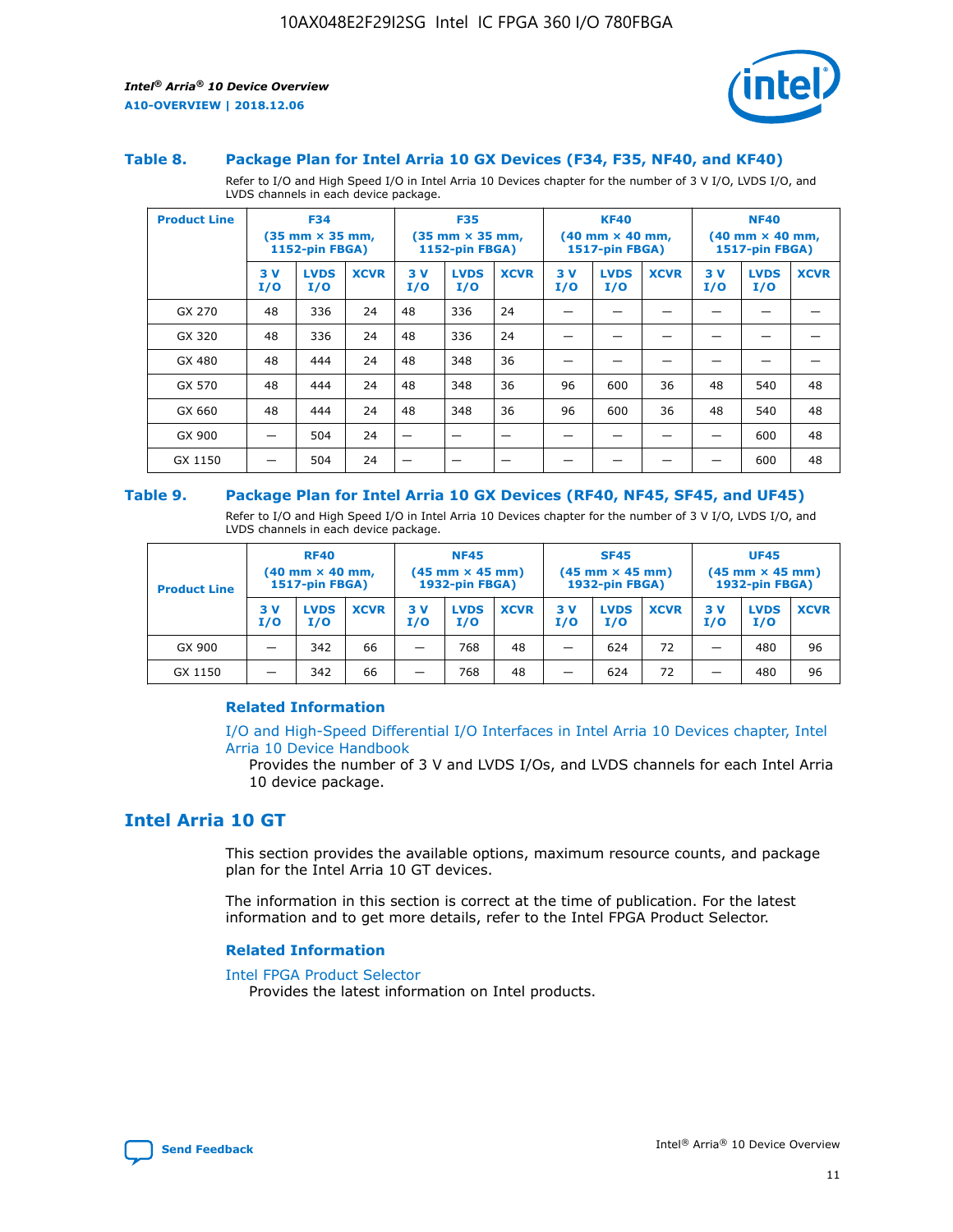

# **Available Options**

# **Figure 2. Sample Ordering Code and Available Options for Intel Arria 10 GT Devices**

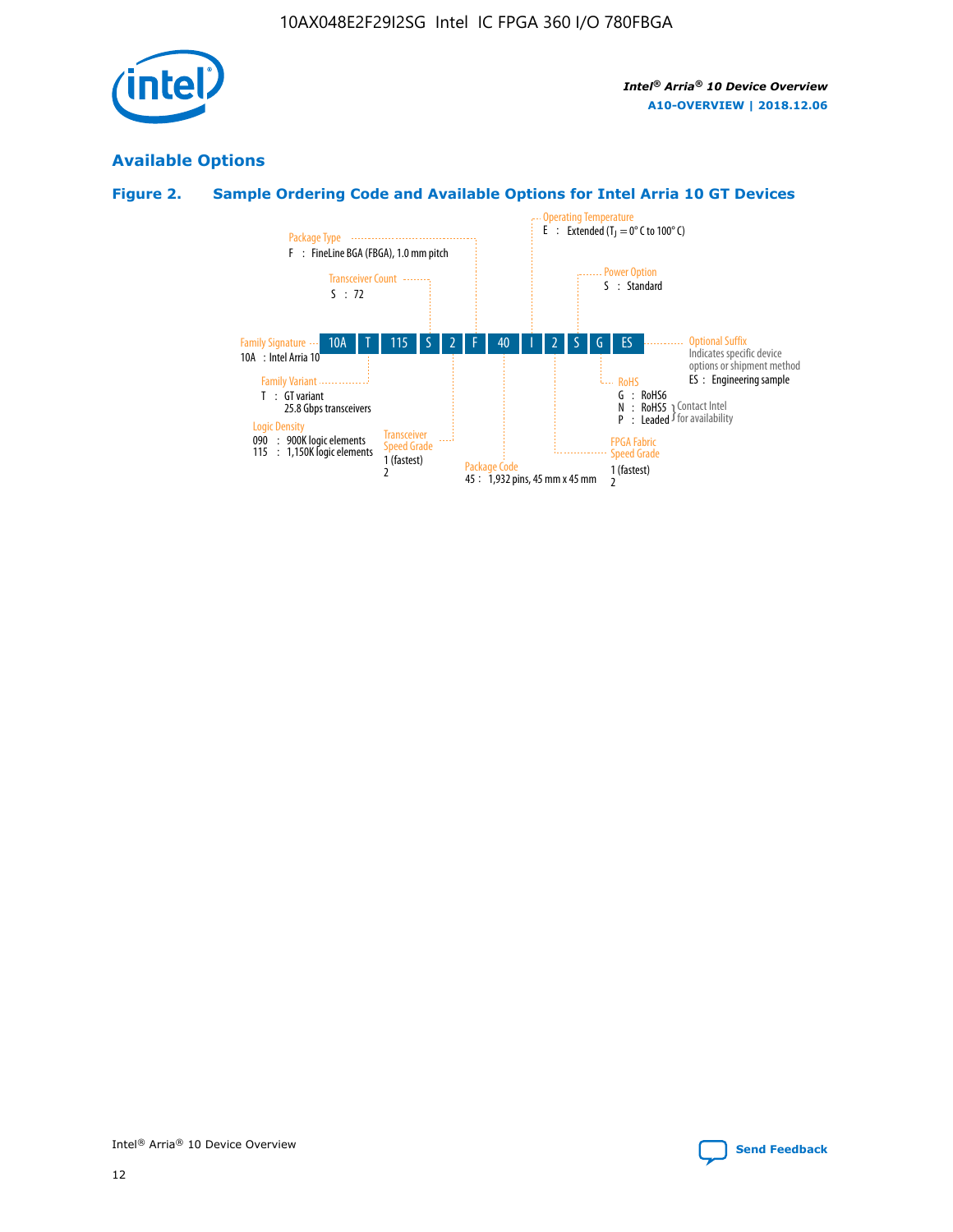

# **Maximum Resources**

#### **Table 10. Maximum Resource Counts for Intel Arria 10 GT Devices**

| <b>Resource</b>              |                      | <b>Product Line</b> |                |  |
|------------------------------|----------------------|---------------------|----------------|--|
|                              |                      | <b>GT 900</b>       | <b>GT 1150</b> |  |
| Logic Elements (LE) (K)      |                      | 900                 | 1,150          |  |
| <b>ALM</b>                   |                      | 339,620             | 427,200        |  |
| Register                     |                      | 1,358,480           | 1,708,800      |  |
| Memory (Kb)                  | M20K                 | 48,460              | 54,260         |  |
|                              | <b>MLAB</b>          | 9,386               | 12,984         |  |
| Variable-precision DSP Block |                      | 1,518               | 1,518          |  |
| 18 x 19 Multiplier           |                      | 3,036               | 3,036          |  |
| PLL                          | Fractional Synthesis | 32                  | 32             |  |
|                              | I/O                  | 16                  | 16             |  |
| Transceiver                  | 17.4 Gbps            | 72(5)               | 72(5)          |  |
|                              | 25.8 Gbps            | 6                   | 6              |  |
| GPIO <sup>(6)</sup>          |                      | 624                 | 624            |  |
| LVDS Pair $(7)$              |                      | 312                 | 312            |  |
| PCIe Hard IP Block           |                      | $\overline{4}$      | $\overline{4}$ |  |
| Hard Memory Controller       |                      | 16                  | 16             |  |

## **Related Information**

#### [Intel Arria 10 GT Channel Usage](https://www.intel.com/content/www/us/en/programmable/documentation/nik1398707230472.html#nik1398707008178)

Configuring GT/GX channels in Intel Arria 10 GT devices.

# **Package Plan**

## **Table 11. Package Plan for Intel Arria 10 GT Devices**

Refer to I/O and High Speed I/O in Intel Arria 10 Devices chapter for the number of 3 V I/O, LVDS I/O, and LVDS channels in each device package.

| <b>Product Line</b> | <b>SF45</b><br>(45 mm × 45 mm, 1932-pin FBGA) |                 |             |  |  |  |
|---------------------|-----------------------------------------------|-----------------|-------------|--|--|--|
|                     | 3 V I/O                                       | <b>LVDS I/O</b> | <b>XCVR</b> |  |  |  |
| GT 900              |                                               | 624             | 72          |  |  |  |
| GT 1150             |                                               | 624             | 72          |  |  |  |

<sup>(7)</sup> Each LVDS I/O pair can be used as differential input or output.



 $(5)$  If all 6 GT channels are in use, 12 of the GX channels are not usable.

<sup>(6)</sup> The number of GPIOs does not include transceiver I/Os. In the Intel Quartus Prime software, the number of user I/Os includes transceiver I/Os.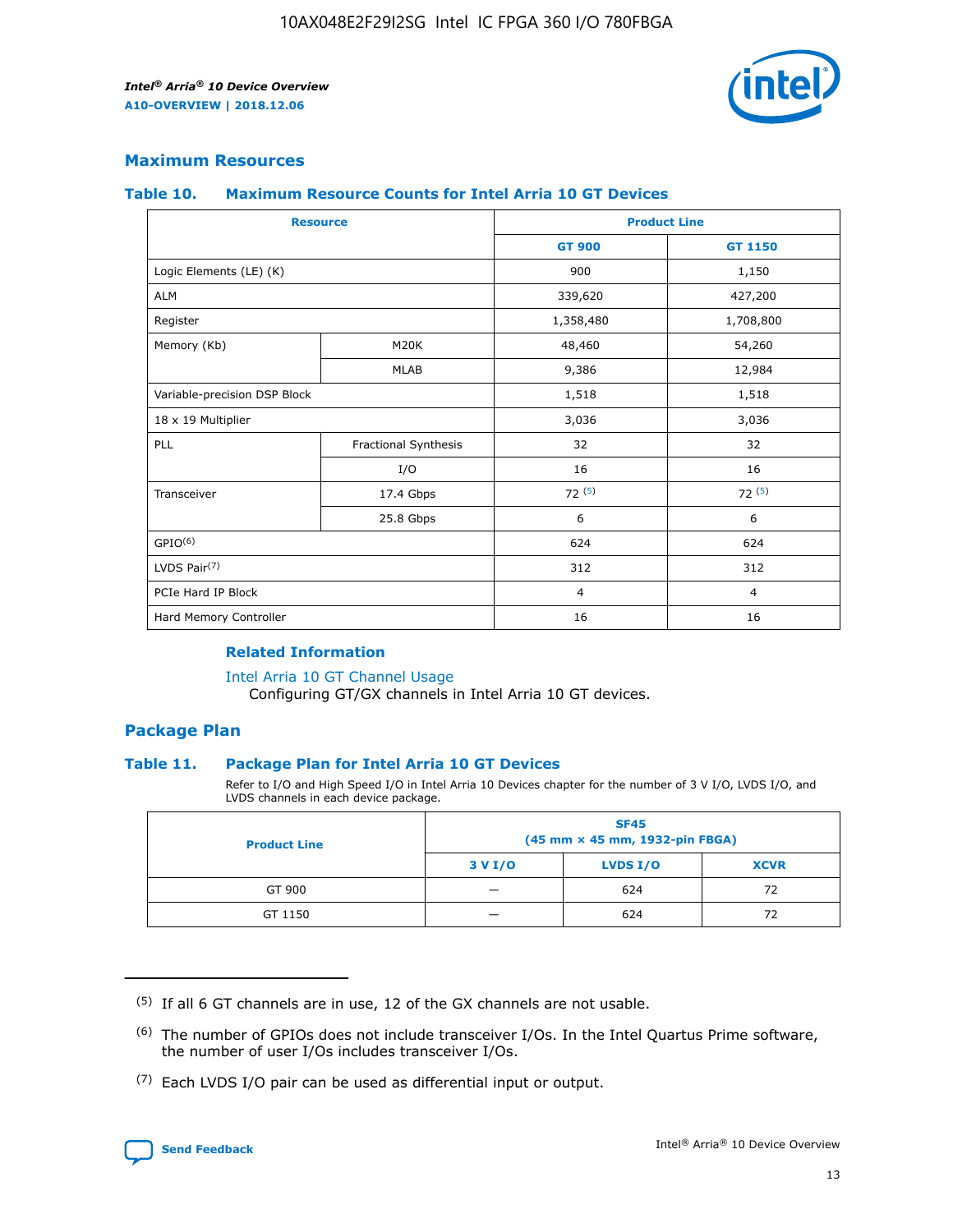

#### **Related Information**

[I/O and High-Speed Differential I/O Interfaces in Intel Arria 10 Devices chapter, Intel](https://www.intel.com/content/www/us/en/programmable/documentation/sam1403482614086.html#sam1403482030321) [Arria 10 Device Handbook](https://www.intel.com/content/www/us/en/programmable/documentation/sam1403482614086.html#sam1403482030321)

Provides the number of 3 V and LVDS I/Os, and LVDS channels for each Intel Arria 10 device package.

# **Intel Arria 10 SX**

This section provides the available options, maximum resource counts, and package plan for the Intel Arria 10 SX devices.

The information in this section is correct at the time of publication. For the latest information and to get more details, refer to the Intel FPGA Product Selector.

#### **Related Information**

[Intel FPGA Product Selector](http://www.altera.com/products/selector/psg-selector.html) Provides the latest information on Intel products.

## **Available Options**

#### **Figure 3. Sample Ordering Code and Available Options for Intel Arria 10 SX Devices**



#### **Related Information**

[Transceiver Performance for Intel Arria 10 GX/SX Devices](https://www.intel.com/content/www/us/en/programmable/documentation/mcn1413182292568.html#mcn1413213965502) Provides more information about the transceiver speed grade.

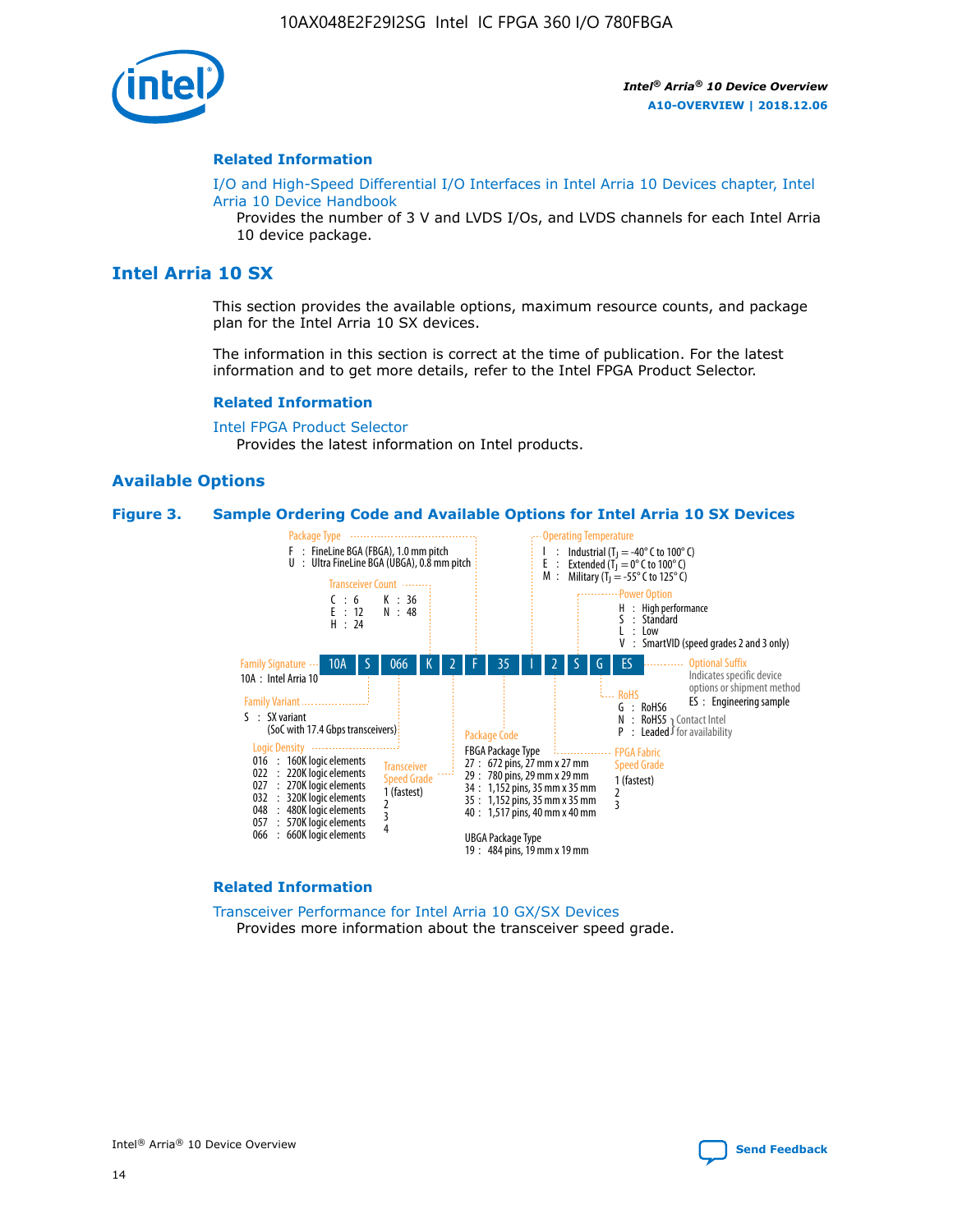

# **Maximum Resources**

#### **Table 12. Maximum Resource Counts for Intel Arria 10 SX Devices**

|                                   | <b>Resource</b>         | <b>Product Line</b> |               |                |                |                |                |                |  |  |  |
|-----------------------------------|-------------------------|---------------------|---------------|----------------|----------------|----------------|----------------|----------------|--|--|--|
|                                   |                         | <b>SX 160</b>       | <b>SX 220</b> | <b>SX 270</b>  | <b>SX 320</b>  | <b>SX 480</b>  | <b>SX 570</b>  | <b>SX 660</b>  |  |  |  |
| Logic Elements (LE) (K)           |                         | 160                 | 220           | 270            | 320            | 480            | 570            | 660            |  |  |  |
| <b>ALM</b>                        |                         | 61,510              | 80,330        | 101,620        | 119,900        | 183,590        | 217,080        | 251,680        |  |  |  |
| Register                          |                         | 246,040             | 321,320       | 406,480        | 479,600        | 734,360        | 868,320        | 1,006,720      |  |  |  |
| Memory (Kb)                       | <b>M20K</b>             | 8,800               | 11,740        | 15,000         | 17,820         | 28,620         | 36,000         | 42,620         |  |  |  |
|                                   | <b>MLAB</b>             | 1,050               | 1,690         | 2,452          | 2,727          | 4,164          | 5,096          | 5,788          |  |  |  |
| Variable-precision DSP Block      |                         | 156                 | 192           | 830            | 985            | 1,368          | 1,523          | 1,687          |  |  |  |
| 18 x 19 Multiplier                |                         | 312                 | 384           | 1,660          | 1,970          | 2,736          | 3,046          | 3,374          |  |  |  |
| <b>PLL</b>                        | Fractional<br>Synthesis | 6                   | 6             | 8              | 8              | 12             | 16             | 16             |  |  |  |
|                                   | I/O                     | 6                   | 6             | 8              | 8              | 12             | 16             | 16             |  |  |  |
| 17.4 Gbps Transceiver             |                         | 12                  | 12            | 24             | 24             | 36             | 48             | 48             |  |  |  |
| GPIO <sup>(8)</sup>               |                         | 288                 | 288           | 384            | 384            | 492            | 696            | 696            |  |  |  |
| LVDS Pair $(9)$                   |                         | 120                 | 120           | 168            | 168            | 174            | 324            | 324            |  |  |  |
| PCIe Hard IP Block                |                         | $\mathbf{1}$        | $\mathbf{1}$  | $\overline{2}$ | $\overline{2}$ | $\overline{2}$ | $\overline{2}$ | $\overline{2}$ |  |  |  |
| Hard Memory Controller            |                         | 6                   | 6             | 8              | 8              | 12             | 16             | 16             |  |  |  |
| ARM Cortex-A9 MPCore<br>Processor |                         | Yes                 | Yes           | Yes            | Yes            | Yes            | Yes            | Yes            |  |  |  |

# **Package Plan**

## **Table 13. Package Plan for Intel Arria 10 SX Devices (U19, F27, F29, and F34)**

Refer to I/O and High Speed I/O in Intel Arria 10 Devices chapter for the number of 3 V I/O, LVDS I/O, and LVDS channels in each device package.

| <b>Product Line</b> | U19<br>$(19 \text{ mm} \times 19 \text{ mm})$ .<br>484-pin UBGA) |                    |             | <b>F27</b><br>$(27 \text{ mm} \times 27 \text{ mm})$<br>672-pin FBGA) |                    | <b>F29</b><br>$(29 \text{ mm} \times 29 \text{ mm})$<br>780-pin FBGA) |           |                    | <b>F34</b><br>$(35 \text{ mm} \times 35 \text{ mm})$<br><b>1152-pin FBGA)</b> |           |                    |             |
|---------------------|------------------------------------------------------------------|--------------------|-------------|-----------------------------------------------------------------------|--------------------|-----------------------------------------------------------------------|-----------|--------------------|-------------------------------------------------------------------------------|-----------|--------------------|-------------|
|                     | 3V<br>I/O                                                        | <b>LVDS</b><br>I/O | <b>XCVR</b> | 3V<br>I/O                                                             | <b>LVDS</b><br>I/O | <b>XCVR</b>                                                           | 3V<br>I/O | <b>LVDS</b><br>I/O | <b>XCVR</b>                                                                   | 3V<br>I/O | <b>LVDS</b><br>I/O | <b>XCVR</b> |
| SX 160              | 48                                                               | 144                | 6           | 48                                                                    | 192                | 12                                                                    | 48        | 240                | 12                                                                            |           |                    |             |
| SX 220              | 48                                                               | 144                | 6           | 48                                                                    | 192                | 12                                                                    | 48        | 240                | 12                                                                            |           |                    |             |
| SX 270              |                                                                  |                    |             | 48                                                                    | 192                | 12                                                                    | 48        | 312                | 12                                                                            | 48        | 336                | 24          |
| SX 320              |                                                                  |                    |             | 48                                                                    | 192                | 12                                                                    | 48        | 312                | 12                                                                            | 48        | 336                | 24          |
|                     | continued                                                        |                    |             |                                                                       |                    |                                                                       |           |                    |                                                                               |           |                    |             |

 $(8)$  The number of GPIOs does not include transceiver I/Os. In the Intel Quartus Prime software, the number of user I/Os includes transceiver I/Os.

 $(9)$  Each LVDS I/O pair can be used as differential input or output.

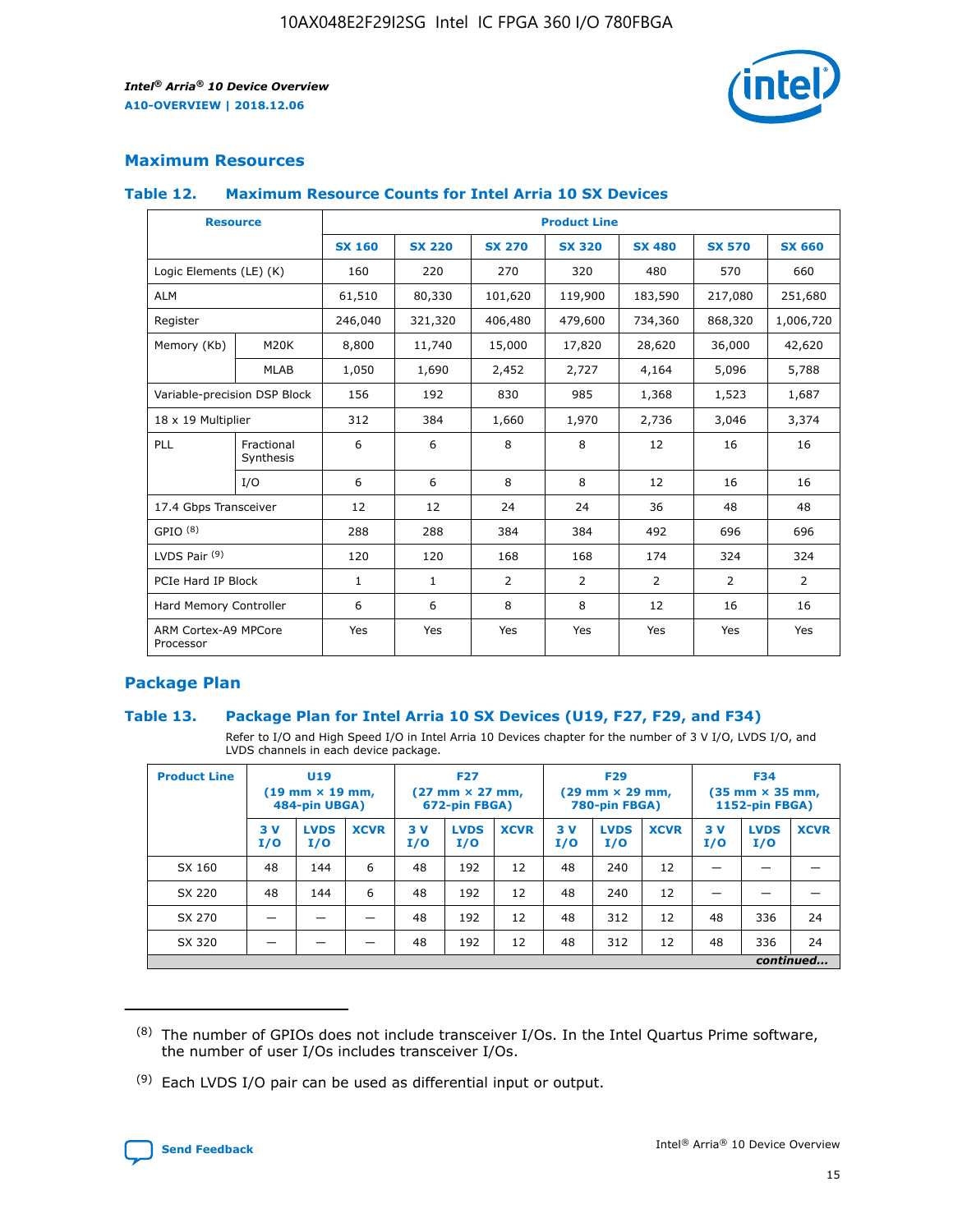

| <b>Product Line</b> | U <sub>19</sub><br>$(19 \text{ mm} \times 19 \text{ mm})$<br>484-pin UBGA) |                    | <b>F27</b><br>$(27 \text{ mm} \times 27 \text{ mm})$<br>672-pin FBGA) |           | <b>F29</b><br>$(29 \text{ mm} \times 29 \text{ mm})$<br>780-pin FBGA) |             |           | <b>F34</b><br>$(35$ mm $\times$ 35 mm,<br><b>1152-pin FBGA)</b> |             |           |                    |             |
|---------------------|----------------------------------------------------------------------------|--------------------|-----------------------------------------------------------------------|-----------|-----------------------------------------------------------------------|-------------|-----------|-----------------------------------------------------------------|-------------|-----------|--------------------|-------------|
|                     | 3V<br>I/O                                                                  | <b>LVDS</b><br>I/O | <b>XCVR</b>                                                           | 3V<br>I/O | <b>LVDS</b><br>I/O                                                    | <b>XCVR</b> | 3V<br>I/O | <b>LVDS</b><br>I/O                                              | <b>XCVR</b> | 3V<br>I/O | <b>LVDS</b><br>I/O | <b>XCVR</b> |
| SX 480              |                                                                            |                    |                                                                       |           |                                                                       |             | 48        | 312                                                             | 12          | 48        | 444                | 24          |
| SX 570              |                                                                            |                    |                                                                       |           |                                                                       |             |           |                                                                 |             | 48        | 444                | 24          |
| SX 660              |                                                                            |                    |                                                                       |           |                                                                       |             |           |                                                                 |             | 48        | 444                | 24          |

# **Table 14. Package Plan for Intel Arria 10 SX Devices (F35, KF40, and NF40)**

Refer to I/O and High Speed I/O in Intel Arria 10 Devices chapter for the number of 3 V I/O, LVDS I/O, and LVDS channels in each device package.

| <b>Product Line</b> | <b>F35</b><br>(35 mm × 35 mm,<br><b>1152-pin FBGA)</b> |          |             |                                           | <b>KF40</b><br>(40 mm × 40 mm,<br>1517-pin FBGA) |    | <b>NF40</b><br>$(40 \text{ mm} \times 40 \text{ mm})$<br>1517-pin FBGA) |          |             |  |
|---------------------|--------------------------------------------------------|----------|-------------|-------------------------------------------|--------------------------------------------------|----|-------------------------------------------------------------------------|----------|-------------|--|
|                     | 3 V I/O                                                | LVDS I/O | <b>XCVR</b> | <b>LVDS I/O</b><br>3 V I/O<br><b>XCVR</b> |                                                  |    | 3 V I/O                                                                 | LVDS I/O | <b>XCVR</b> |  |
| SX 270              | 48                                                     | 336      | 24          |                                           |                                                  |    |                                                                         |          |             |  |
| SX 320              | 48                                                     | 336      | 24          |                                           |                                                  |    |                                                                         |          |             |  |
| SX 480              | 48                                                     | 348      | 36          |                                           |                                                  |    |                                                                         |          |             |  |
| SX 570              | 48                                                     | 348      | 36          | 96<br>36<br>600                           |                                                  |    | 48                                                                      | 540      | 48          |  |
| SX 660              | 48                                                     | 348      | 36          | 96                                        | 600                                              | 36 | 48                                                                      | 540      | 48          |  |

# **Related Information**

[I/O and High-Speed Differential I/O Interfaces in Intel Arria 10 Devices chapter, Intel](https://www.intel.com/content/www/us/en/programmable/documentation/sam1403482614086.html#sam1403482030321) [Arria 10 Device Handbook](https://www.intel.com/content/www/us/en/programmable/documentation/sam1403482614086.html#sam1403482030321)

Provides the number of 3 V and LVDS I/Os, and LVDS channels for each Intel Arria 10 device package.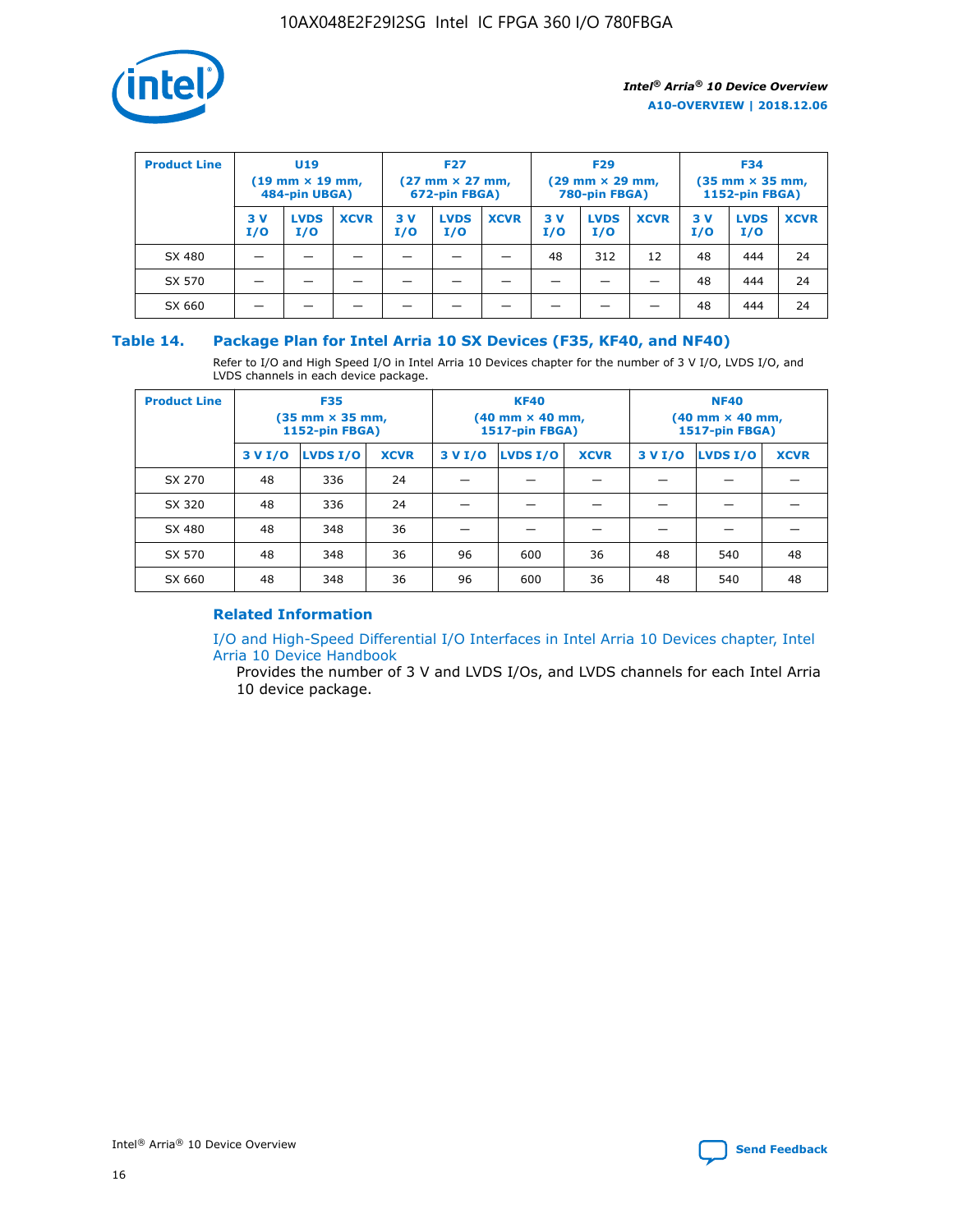

# **I/O Vertical Migration for Intel Arria 10 Devices**

#### **Figure 4. Migration Capability Across Intel Arria 10 Product Lines**

- The arrows indicate the migration paths. The devices included in each vertical migration path are shaded. Devices with fewer resources in the same path have lighter shades.
- To achieve the full I/O migration across product lines in the same migration path, restrict I/Os and transceivers usage to match the product line with the lowest I/O and transceiver counts.
- An LVDS I/O bank in the source device may be mapped to a 3 V I/O bank in the target device. To use memory interface clock frequency higher than 533 MHz, assign external memory interface pins only to banks that are LVDS I/O in both devices.
- There may be nominal 0.15 mm package height difference between some product lines in the same package type.
	- **Variant Product Line Package U19 F27 F29 F34 F35 KF40 NF40 RF40 NF45 SF45 UF45** Intel® Arria® 10 GX GX 160 GX 220 GX 270 GX 320 GX 480 GX 570 GX 660 GX 900 GX 1150 Intel Arria 10 GT GT 900 GT 1150 Intel Arria 10 SX SX 160 SX 220 SX 270 SX 320 SX 480 SX 570 SX 660
- Some migration paths are not shown in the Intel Quartus Prime software **Pin Migration View**.

*Note:* To verify the pin migration compatibility, use the **Pin Migration View** window in the Intel Quartus Prime software Pin Planner.

# **Adaptive Logic Module**

Intel Arria 10 devices use a 20 nm ALM as the basic building block of the logic fabric.

The ALM architecture is the same as the previous generation FPGAs, allowing for efficient implementation of logic functions and easy conversion of IP between the device generations.

The ALM, as shown in following figure, uses an 8-input fracturable look-up table (LUT) with four dedicated registers to help improve timing closure in register-rich designs and achieve an even higher design packing capability than the traditional two-register per LUT architecture.

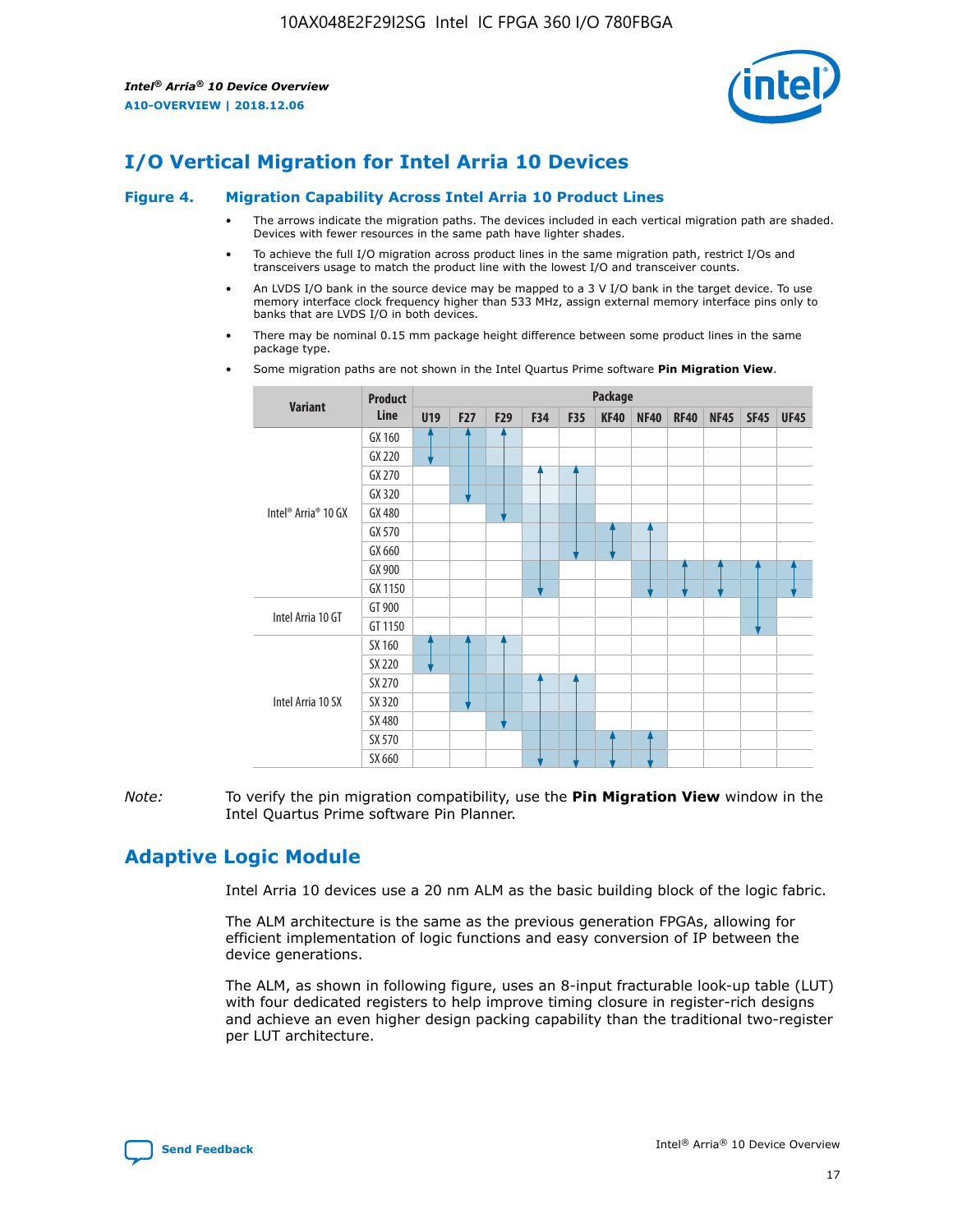

**Figure 5. ALM for Intel Arria 10 Devices**



The Intel Quartus Prime software optimizes your design according to the ALM logic structure and automatically maps legacy designs into the Intel Arria 10 ALM architecture.

# **Variable-Precision DSP Block**

The Intel Arria 10 variable precision DSP blocks support fixed-point arithmetic and floating-point arithmetic.

Features for fixed-point arithmetic:

- High-performance, power-optimized, and fully registered multiplication operations
- 18-bit and 27-bit word lengths
- Two 18 x 19 multipliers or one 27 x 27 multiplier per DSP block
- Built-in addition, subtraction, and 64-bit double accumulation register to combine multiplication results
- Cascading 19-bit or 27-bit when pre-adder is disabled and cascading 18-bit when pre-adder is used to form the tap-delay line for filtering applications
- Cascading 64-bit output bus to propagate output results from one block to the next block without external logic support
- Hard pre-adder supported in 19-bit and 27-bit modes for symmetric filters
- Internal coefficient register bank in both 18-bit and 27-bit modes for filter implementation
- 18-bit and 27-bit systolic finite impulse response (FIR) filters with distributed output adder
- Biased rounding support

18

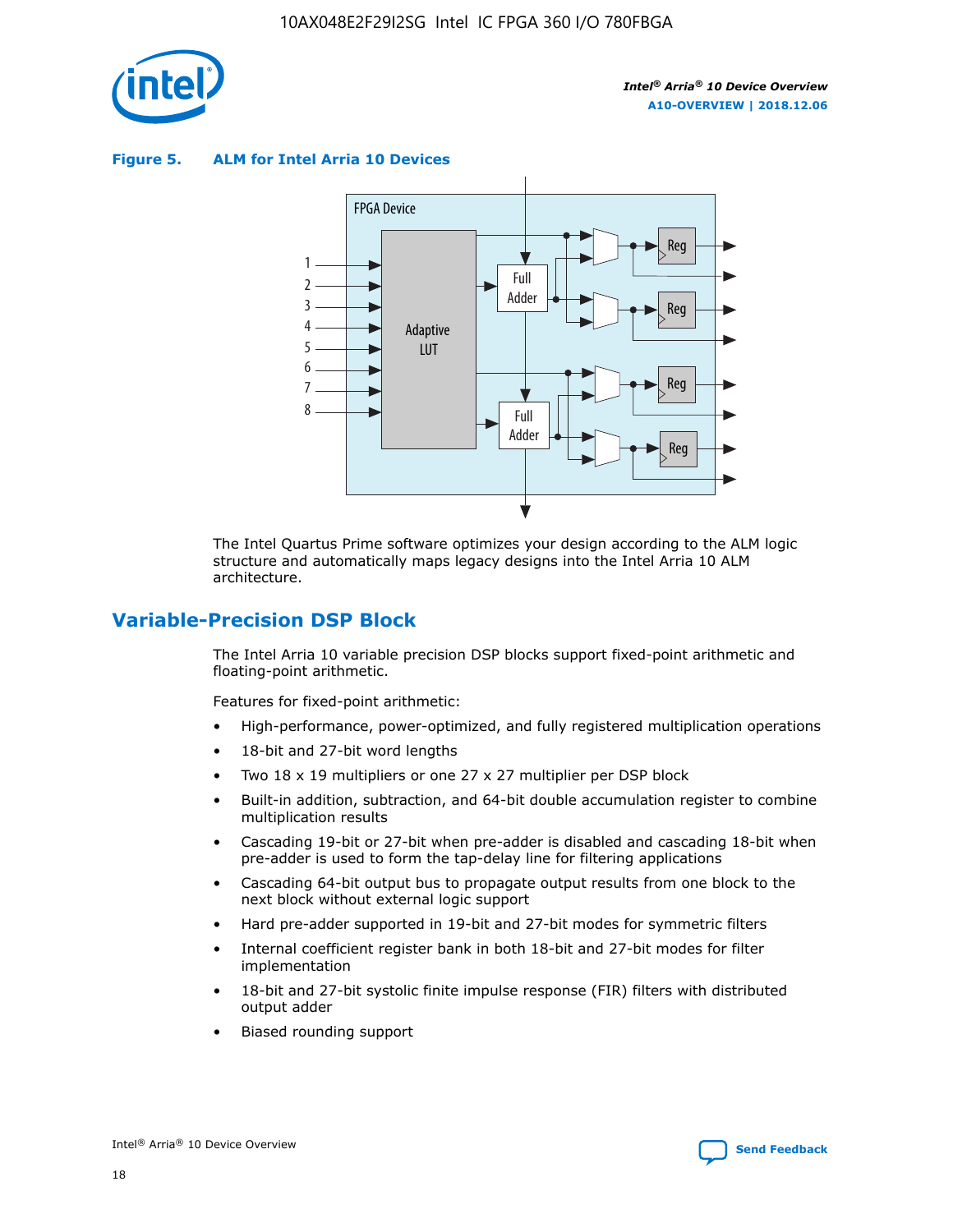

Features for floating-point arithmetic:

- A completely hardened architecture that supports multiplication, addition, subtraction, multiply-add, and multiply-subtract
- Multiplication with accumulation capability and a dynamic accumulator reset control
- Multiplication with cascade summation capability
- Multiplication with cascade subtraction capability
- Complex multiplication
- Direct vector dot product
- Systolic FIR filter

## **Table 15. Variable-Precision DSP Block Configurations for Intel Arria 10 Devices**

| <b>Usage Example</b>                                       | <b>Multiplier Size (Bit)</b>    | <b>DSP Block Resources</b> |
|------------------------------------------------------------|---------------------------------|----------------------------|
| Medium precision fixed point                               | Two 18 x 19                     |                            |
| High precision fixed or Single precision<br>floating point | One 27 x 27                     |                            |
| Fixed point FFTs                                           | One 19 x 36 with external adder |                            |
| Very high precision fixed point                            | One 36 x 36 with external adder |                            |
| Double precision floating point                            | One 54 x 54 with external adder | 4                          |

#### **Table 16. Resources for Fixed-Point Arithmetic in Intel Arria 10 Devices**

The table lists the variable-precision DSP resources by bit precision for each Intel Arria 10 device.

| <b>Variant</b>  | <b>Product Line</b> | <b>Variable-</b><br>precision<br><b>DSP Block</b> | <b>Independent Input and Output</b><br><b>Multiplications Operator</b> |                                     | 18 x 19<br><b>Multiplier</b><br><b>Adder Sum</b> | $18 \times 18$<br><b>Multiplier</b><br><b>Adder</b> |
|-----------------|---------------------|---------------------------------------------------|------------------------------------------------------------------------|-------------------------------------|--------------------------------------------------|-----------------------------------------------------|
|                 |                     |                                                   | 18 x 19<br><b>Multiplier</b>                                           | $27 \times 27$<br><b>Multiplier</b> | <b>Mode</b>                                      | <b>Summed with</b><br>36 bit Input                  |
| AIntel Arria 10 | GX 160              | 156                                               | 312                                                                    | 156                                 | 156                                              | 156                                                 |
| GX              | GX 220              | 192                                               | 384                                                                    | 192                                 | 192                                              | 192                                                 |
|                 | GX 270              | 830                                               | 1,660                                                                  | 830                                 | 830                                              | 830                                                 |
|                 | GX 320              | 984                                               | 1,968                                                                  | 984                                 | 984                                              | 984                                                 |
|                 | GX 480              | 1,368                                             | 2,736                                                                  | 1,368                               | 1,368                                            | 1,368                                               |
|                 | GX 570              | 1,523                                             | 3,046                                                                  | 1,523                               | 1,523                                            | 1,523                                               |
|                 | GX 660              | 1,687                                             | 3,374                                                                  | 1,687                               | 1,687                                            | 1,687                                               |
|                 | GX 900              | 1,518                                             | 3,036                                                                  | 1,518                               | 1,518                                            | 1,518                                               |
|                 | GX 1150             | 1,518                                             | 3,036                                                                  | 1,518                               | 1,518                                            | 1,518                                               |
| Intel Arria 10  | GT 900              | 1,518                                             | 3,036                                                                  | 1,518                               | 1,518                                            | 1,518                                               |
| GT              | GT 1150             | 1,518                                             | 3,036                                                                  | 1,518                               | 1,518                                            | 1,518                                               |
| Intel Arria 10  | SX 160              | 156                                               | 312                                                                    | 156                                 | 156                                              | 156                                                 |
| <b>SX</b>       | SX 220              | 192                                               | 384                                                                    | 192                                 | 192                                              | 192                                                 |
|                 | SX 270              | 830                                               | 830<br>1,660                                                           |                                     | 830                                              | 830                                                 |
|                 |                     |                                                   |                                                                        |                                     |                                                  | continued                                           |

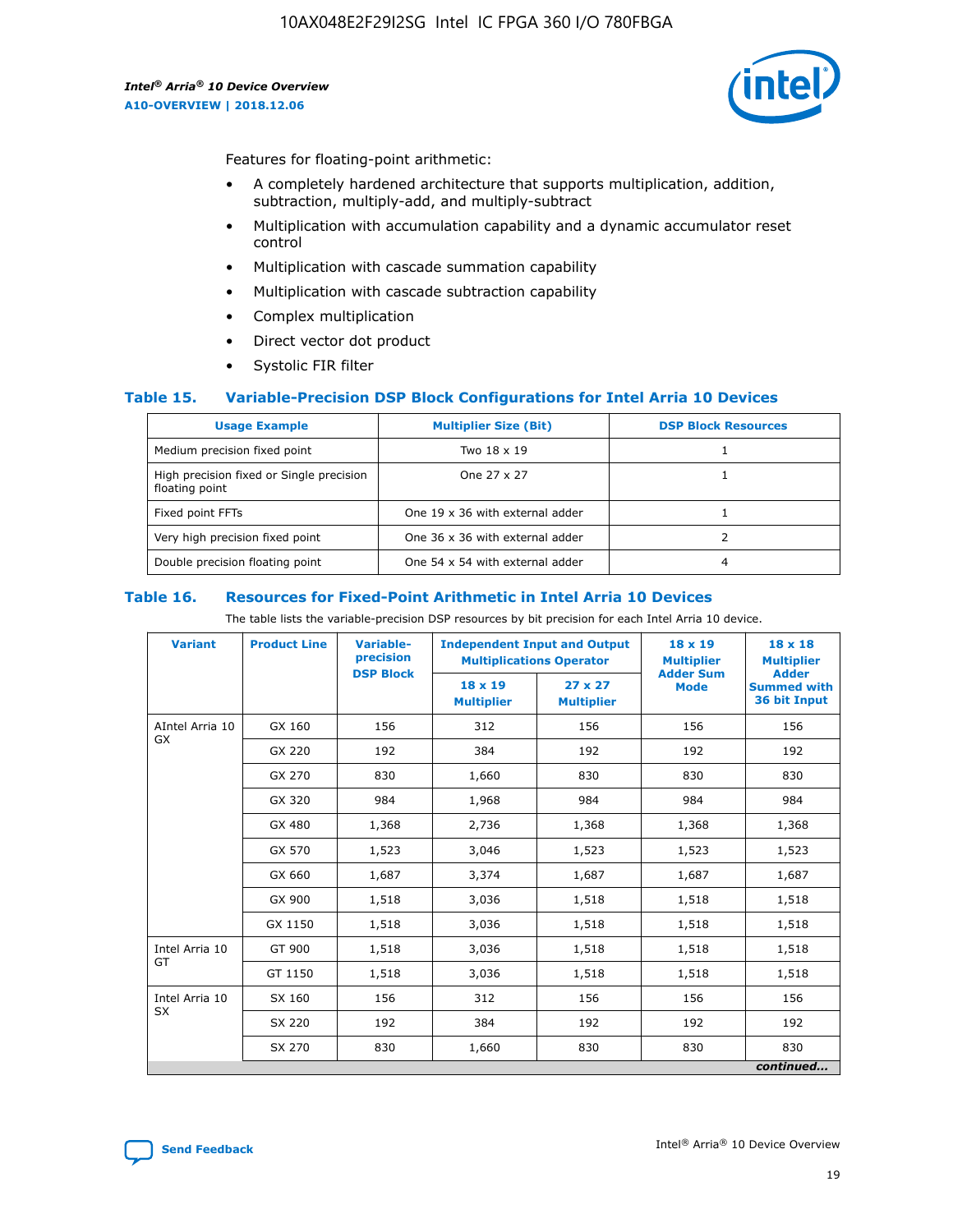

| <b>Variant</b> | <b>Product Line</b> | Variable-<br>precision | <b>Independent Input and Output</b><br><b>Multiplications Operator</b> |                                     | $18 \times 19$<br><b>Multiplier</b> | $18 \times 18$<br><b>Multiplier</b><br><b>Adder</b> |  |
|----------------|---------------------|------------------------|------------------------------------------------------------------------|-------------------------------------|-------------------------------------|-----------------------------------------------------|--|
|                |                     | <b>DSP Block</b>       | $18 \times 19$<br><b>Multiplier</b>                                    | $27 \times 27$<br><b>Multiplier</b> | <b>Adder Sum</b><br><b>Mode</b>     | <b>Summed with</b><br>36 bit Input                  |  |
|                | SX 320              | 984                    | 1,968                                                                  | 984                                 | 984                                 | 984                                                 |  |
|                | SX 480              | 1,368                  | 2,736                                                                  | 1,368                               | 1,368                               | 1,368                                               |  |
|                | SX 570              | 1,523                  | 3,046                                                                  | 1,523                               | 1,523                               | 1,523                                               |  |
|                | SX 660              | 1,687                  | 3,374                                                                  | 1,687                               | 1,687                               | 1,687                                               |  |

# **Table 17. Resources for Floating-Point Arithmetic in Intel Arria 10 Devices**

The table lists the variable-precision DSP resources by bit precision for each Intel Arria 10 device.

| <b>Variant</b> | <b>Product Line</b> | <b>Variable-</b><br>precision<br><b>DSP Block</b> | <b>Single</b><br><b>Precision</b><br><b>Floating-Point</b><br><b>Multiplication</b><br><b>Mode</b> | <b>Single-Precision</b><br><b>Floating-Point</b><br><b>Adder Mode</b> | Single-<br><b>Precision</b><br><b>Floating-Point</b><br><b>Multiply</b><br><b>Accumulate</b><br><b>Mode</b> | <b>Peak</b><br><b>Giga Floating-</b><br><b>Point</b><br><b>Operations</b><br>per Second<br>(GFLOPs) |
|----------------|---------------------|---------------------------------------------------|----------------------------------------------------------------------------------------------------|-----------------------------------------------------------------------|-------------------------------------------------------------------------------------------------------------|-----------------------------------------------------------------------------------------------------|
| Intel Arria 10 | GX 160              | 156                                               | 156                                                                                                | 156                                                                   | 156                                                                                                         | 140                                                                                                 |
| GX             | GX 220              | 192                                               | 192                                                                                                | 192                                                                   | 192                                                                                                         | 173                                                                                                 |
|                | GX 270              | 830                                               | 830                                                                                                | 830                                                                   | 830                                                                                                         | 747                                                                                                 |
|                | GX 320              | 984                                               | 984                                                                                                | 984                                                                   | 984                                                                                                         | 886                                                                                                 |
|                | GX 480              | 1,369                                             | 1,368                                                                                              | 1,368                                                                 | 1,368                                                                                                       | 1,231                                                                                               |
|                | GX 570              | 1,523                                             | 1,523                                                                                              | 1,523                                                                 | 1,523                                                                                                       | 1,371                                                                                               |
|                | GX 660              | 1,687                                             | 1,687                                                                                              | 1,687                                                                 | 1,687                                                                                                       | 1,518                                                                                               |
|                | GX 900              | 1,518                                             | 1,518                                                                                              | 1,518                                                                 | 1,518                                                                                                       | 1,366                                                                                               |
|                | GX 1150             | 1,518                                             | 1,518                                                                                              | 1,518                                                                 | 1,518                                                                                                       | 1,366                                                                                               |
| Intel Arria 10 | GT 900              | 1,518                                             | 1,518                                                                                              | 1,518                                                                 | 1,518                                                                                                       | 1,366                                                                                               |
| GT             | GT 1150             | 1,518                                             | 1,518                                                                                              | 1,518                                                                 | 1,518                                                                                                       | 1,366                                                                                               |
| Intel Arria 10 | SX 160              | 156                                               | 156                                                                                                | 156                                                                   | 156                                                                                                         | 140                                                                                                 |
| SX             | SX 220              | 192                                               | 192                                                                                                | 192                                                                   | 192                                                                                                         | 173                                                                                                 |
|                | SX 270              | 830                                               | 830                                                                                                | 830                                                                   | 830                                                                                                         | 747                                                                                                 |
|                | SX 320              | 984                                               | 984                                                                                                | 984                                                                   | 984                                                                                                         | 886                                                                                                 |
|                | SX 480              | 1,369                                             | 1,368                                                                                              | 1,368                                                                 | 1,368                                                                                                       | 1,231                                                                                               |
|                | SX 570              | 1,523                                             | 1,523                                                                                              | 1,523                                                                 | 1,523                                                                                                       | 1,371                                                                                               |
|                | SX 660              | 1,687                                             | 1,687                                                                                              | 1,687                                                                 | 1,687                                                                                                       | 1,518                                                                                               |

# **Embedded Memory Blocks**

The embedded memory blocks in the devices are flexible and designed to provide an optimal amount of small- and large-sized memory arrays to fit your design requirements.

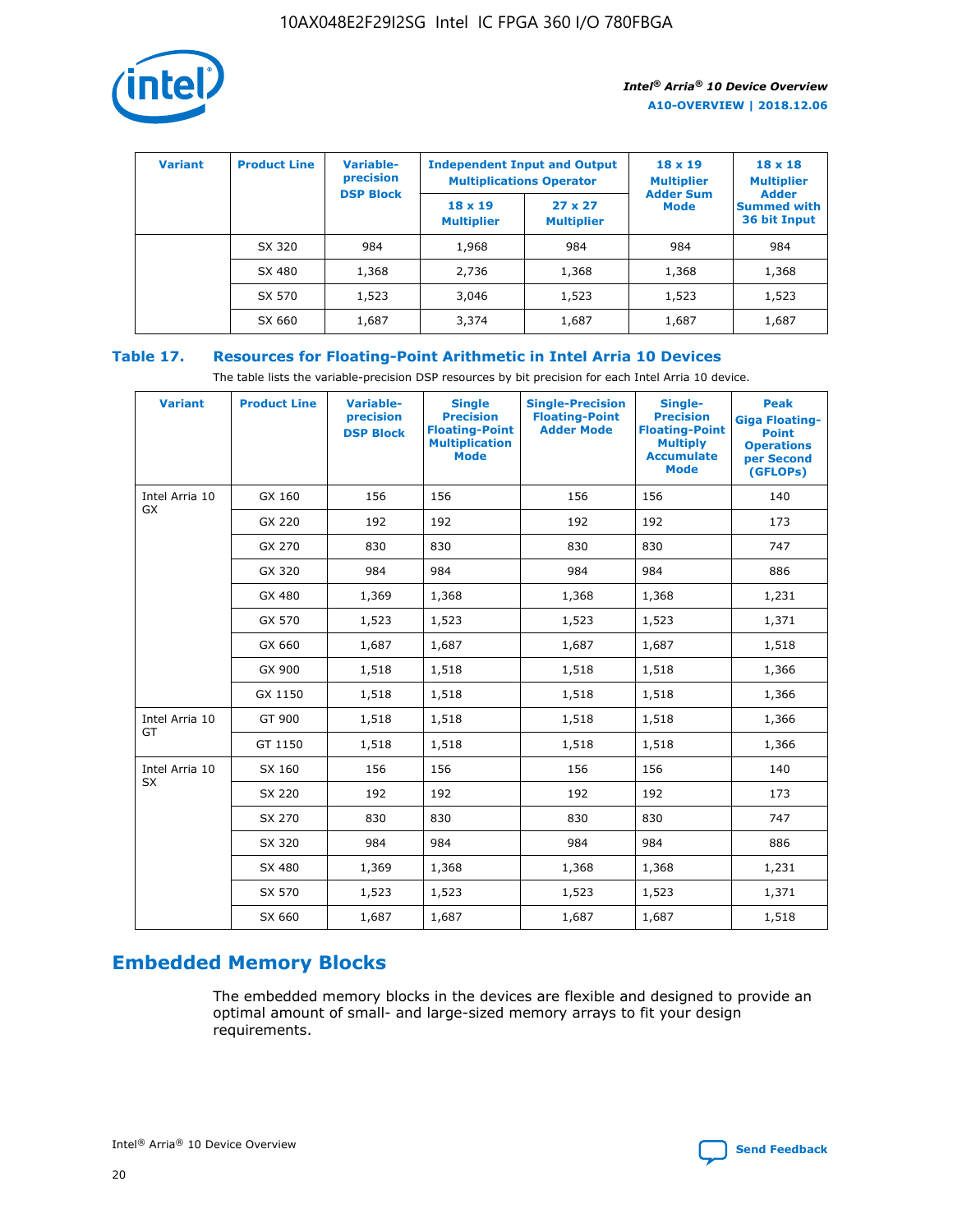

# **Types of Embedded Memory**

The Intel Arria 10 devices contain two types of memory blocks:

- 20 Kb M20K blocks—blocks of dedicated memory resources. The M20K blocks are ideal for larger memory arrays while still providing a large number of independent ports.
- 640 bit memory logic array blocks (MLABs)—enhanced memory blocks that are configured from dual-purpose logic array blocks (LABs). The MLABs are ideal for wide and shallow memory arrays. The MLABs are optimized for implementation of shift registers for digital signal processing (DSP) applications, wide and shallow FIFO buffers, and filter delay lines. Each MLAB is made up of ten adaptive logic modules (ALMs). In the Intel Arria 10 devices, you can configure these ALMs as ten 32 x 2 blocks, giving you one 32 x 20 simple dual-port SRAM block per MLAB.

# **Embedded Memory Capacity in Intel Arria 10 Devices**

|                   | <b>Product</b> |              | <b>M20K</b>         | <b>MLAB</b>  |                     | <b>Total RAM Bit</b> |
|-------------------|----------------|--------------|---------------------|--------------|---------------------|----------------------|
| <b>Variant</b>    | <b>Line</b>    | <b>Block</b> | <b>RAM Bit (Kb)</b> | <b>Block</b> | <b>RAM Bit (Kb)</b> | (Kb)                 |
| Intel Arria 10 GX | GX 160         | 440          | 8,800               | 1,680        | 1,050               | 9,850                |
|                   | GX 220         | 587          | 11,740              | 2,703        | 1,690               | 13,430               |
|                   | GX 270         | 750          | 15,000              | 3,922        | 2,452               | 17,452               |
|                   | GX 320         | 891          | 17,820              | 4,363        | 2,727               | 20,547               |
|                   | GX 480         | 1,431        | 28,620              | 6,662        | 4,164               | 32,784               |
|                   | GX 570         | 1,800        | 36,000              | 8,153        | 5,096               | 41,096               |
|                   | GX 660         | 2,131        | 42,620              | 9,260        | 5,788               | 48,408               |
|                   | GX 900         | 2,423        | 48,460              | 15,017       | 9,386               | 57,846               |
|                   | GX 1150        | 2,713        | 54,260              | 20,774       | 12,984              | 67,244               |
| Intel Arria 10 GT | GT 900         | 2,423        | 48,460              | 15,017       | 9,386               | 57,846               |
|                   | GT 1150        | 2,713        | 54,260              | 20,774       | 12,984              | 67,244               |
| Intel Arria 10 SX | SX 160         | 440          | 8,800               | 1,680        | 1,050               | 9,850                |
|                   | SX 220         | 587          | 11,740              | 2,703        | 1,690               | 13,430               |
|                   | SX 270         | 750          | 15,000              | 3,922        | 2,452               | 17,452               |
|                   | SX 320         | 891          | 17,820              | 4,363        | 2,727               | 20,547               |
|                   | SX 480         | 1,431        | 28,620              | 6,662        | 4,164               | 32,784               |
|                   | SX 570         | 1,800        | 36,000              | 8,153        | 5,096               | 41,096               |
|                   | SX 660         | 2,131        | 42,620              | 9,260        | 5,788               | 48,408               |

#### **Table 18. Embedded Memory Capacity and Distribution in Intel Arria 10 Devices**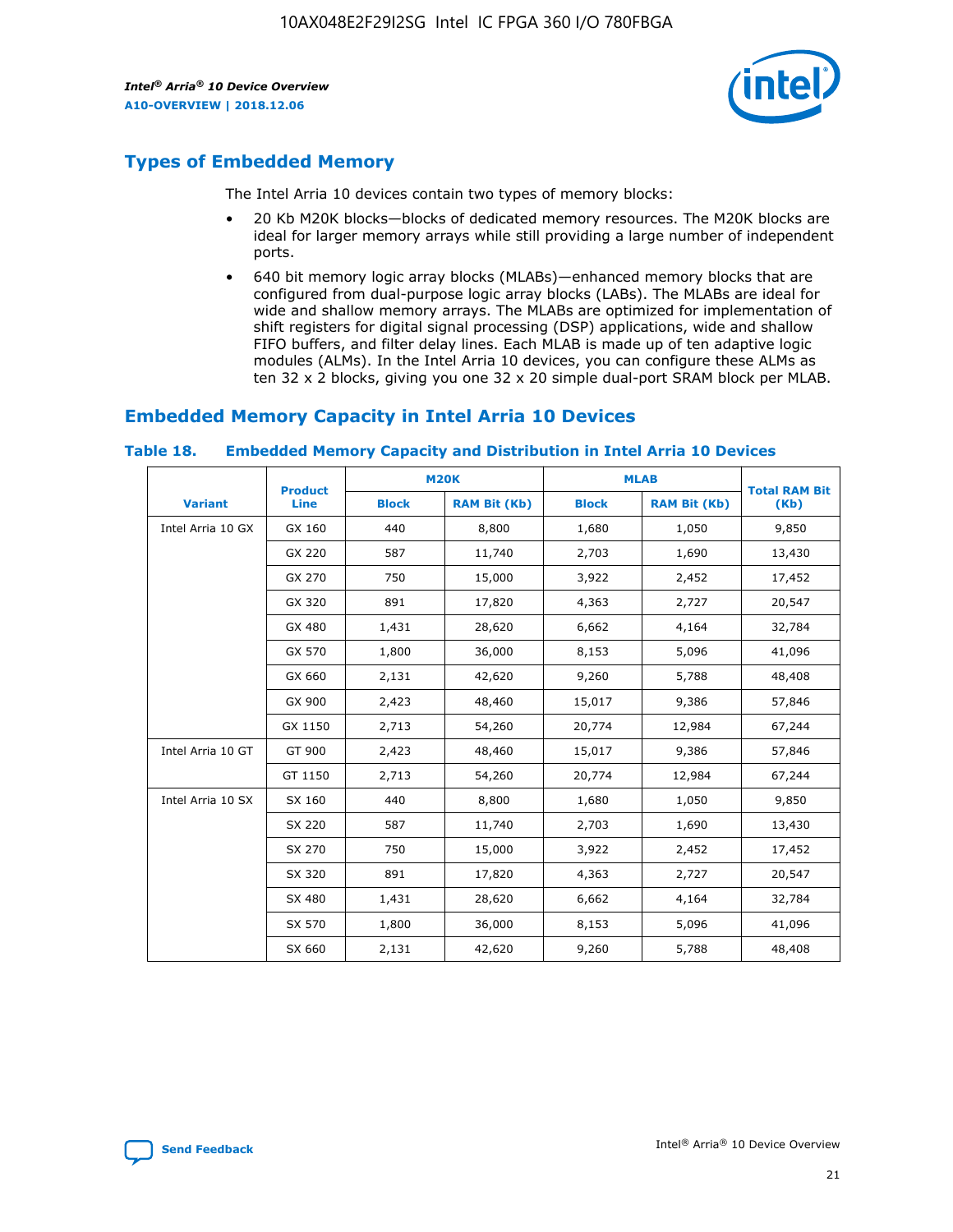

# **Embedded Memory Configurations for Single-port Mode**

#### **Table 19. Single-port Embedded Memory Configurations for Intel Arria 10 Devices**

This table lists the maximum configurations supported for single-port RAM and ROM modes.

| <b>Memory Block</b> | Depth (bits) | <b>Programmable Width</b> |
|---------------------|--------------|---------------------------|
| MLAB                | 32           | x16, x18, or x20          |
|                     | 64(10)       | x8, x9, x10               |
| M20K                | 512          | x40, x32                  |
|                     | 1K           | x20, x16                  |
|                     | 2K           | x10, x8                   |
|                     | 4K           | x5, x4                    |
|                     | 8K           | x2                        |
|                     | 16K          | x1                        |

# **Clock Networks and PLL Clock Sources**

The clock network architecture is based on Intel's global, regional, and peripheral clock structure. This clock structure is supported by dedicated clock input pins, fractional clock synthesis PLLs, and integer I/O PLLs.

# **Clock Networks**

The Intel Arria 10 core clock networks are capable of up to 800 MHz fabric operation across the full industrial temperature range. For the external memory interface, the clock network supports the hard memory controller with speeds up to 2,400 Mbps in a quarter-rate transfer.

To reduce power consumption, the Intel Quartus Prime software identifies all unused sections of the clock network and powers them down.

# **Fractional Synthesis and I/O PLLs**

Intel Arria 10 devices contain up to 32 fractional synthesis PLLs and up to 16 I/O PLLs that are available for both specific and general purpose uses in the core:

- Fractional synthesis PLLs—located in the column adjacent to the transceiver blocks
- I/O PLLs—located in each bank of the 48 I/Os

## **Fractional Synthesis PLLs**

You can use the fractional synthesis PLLs to:

- Reduce the number of oscillators that are required on your board
- Reduce the number of clock pins that are used in the device by synthesizing multiple clock frequencies from a single reference clock source

<sup>(10)</sup> Supported through software emulation and consumes additional MLAB blocks.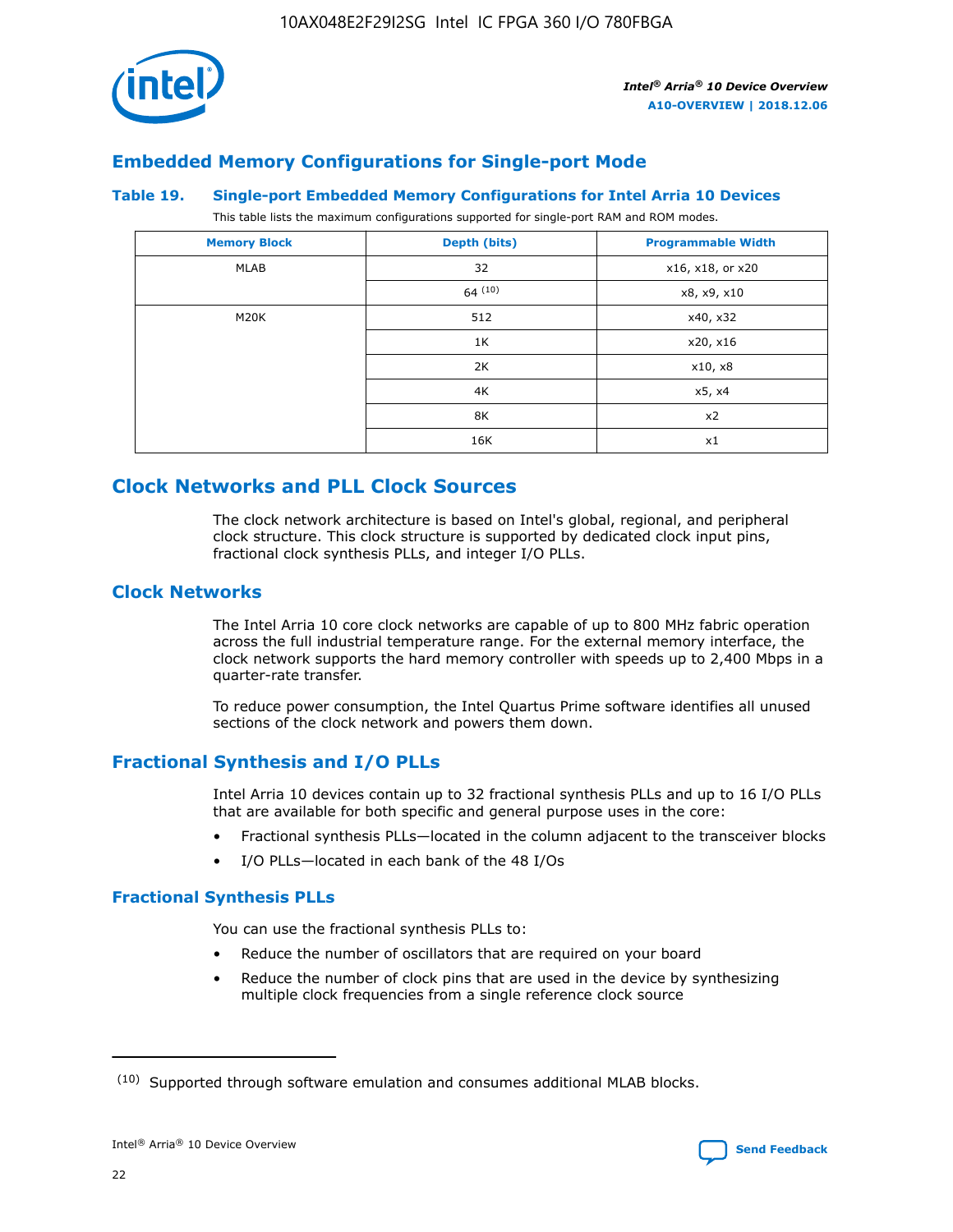10AX048E2F29I2SG Intel IC FPGA 360 I/O 780FBGA

*Intel® Arria® 10 Device Overview* **A10-OVERVIEW | 2018.12.06**



The fractional synthesis PLLs support the following features:

- Reference clock frequency synthesis for transceiver CMU and Advanced Transmit (ATX) PLLs
- Clock network delay compensation
- Zero-delay buffering
- Direct transmit clocking for transceivers
- Independently configurable into two modes:
	- Conventional integer mode equivalent to the general purpose PLL
	- Enhanced fractional mode with third order delta-sigma modulation
- PLL cascading

## **I/O PLLs**

The integer mode I/O PLLs are located in each bank of 48 I/Os. You can use the I/O PLLs to simplify the design of external memory and high-speed LVDS interfaces.

In each I/O bank, the I/O PLLs are adjacent to the hard memory controllers and LVDS SERDES. Because these PLLs are tightly coupled with the I/Os that need to use them, it makes it easier to close timing.

You can use the I/O PLLs for general purpose applications in the core such as clock network delay compensation and zero-delay buffering.

Intel Arria 10 devices support PLL-to-PLL cascading.

# **FPGA General Purpose I/O**

Intel Arria 10 devices offer highly configurable GPIOs. Each I/O bank contains 48 general purpose I/Os and a high-efficiency hard memory controller.

The following list describes the features of the GPIOs:

- Consist of 3 V I/Os for high-voltage application and LVDS I/Os for differential signaling
	- Up to two 3 V I/O banks, available in some devices, that support up to 3 V I/O standards
	- LVDS I/O banks that support up to 1.8 V I/O standards
- Support a wide range of single-ended and differential I/O interfaces
- LVDS speeds up to 1.6 Gbps
- Each LVDS pair of pins has differential input and output buffers, allowing you to configure the LVDS direction for each pair.
- Programmable bus hold and weak pull-up
- Programmable differential output voltage  $(V_{OD})$  and programmable pre-emphasis

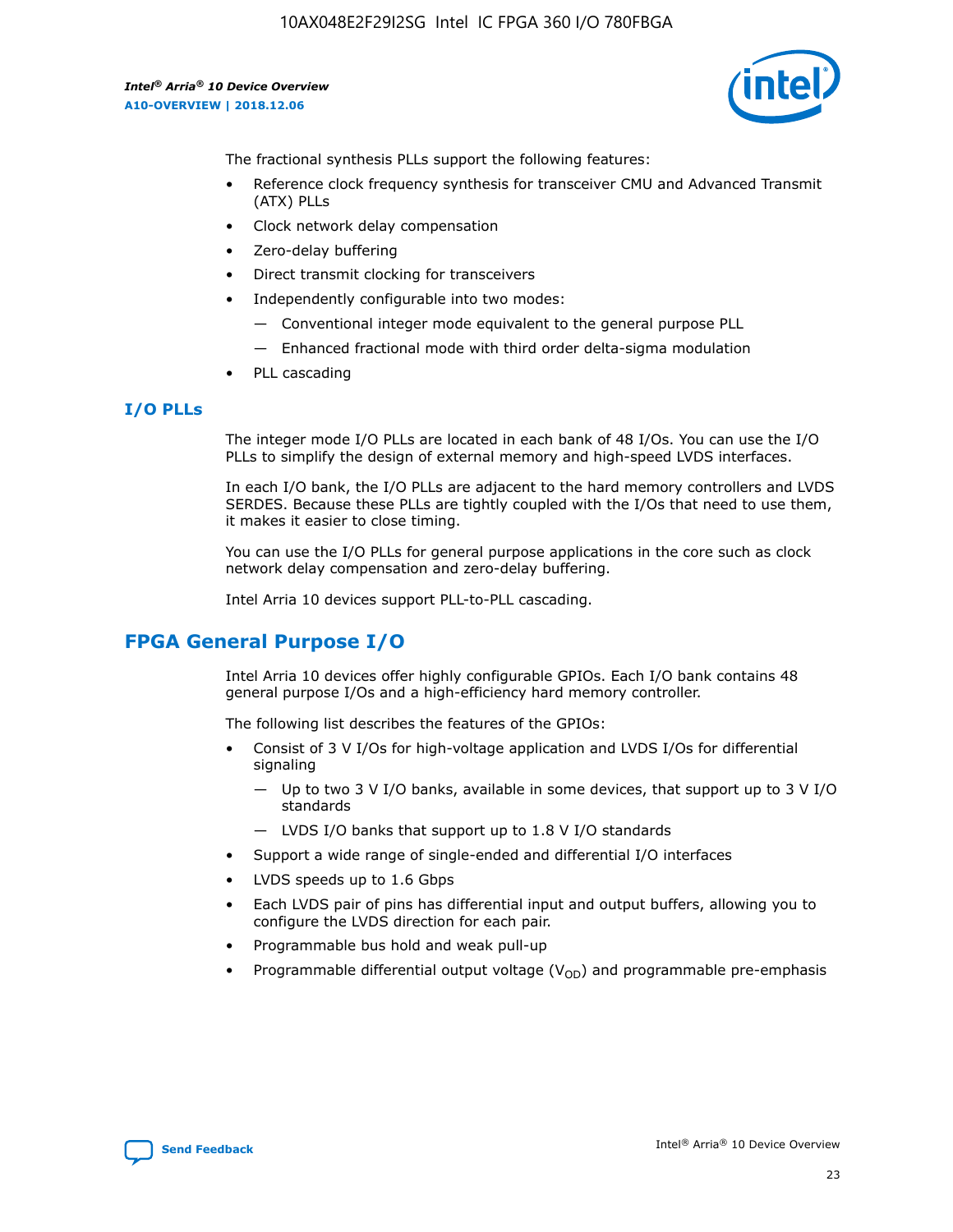

- Series (R<sub>S</sub>) and parallel (R<sub>T</sub>) on-chip termination (OCT) for all I/O banks with OCT calibration to limit the termination impedance variation
- On-chip dynamic termination that has the ability to swap between series and parallel termination, depending on whether there is read or write on a common bus for signal integrity
- Easy timing closure support using the hard read FIFO in the input register path, and delay-locked loop (DLL) delay chain with fine and coarse architecture

# **External Memory Interface**

Intel Arria 10 devices offer massive external memory bandwidth, with up to seven 32 bit DDR4 memory interfaces running at up to 2,400 Mbps. This bandwidth provides additional ease of design, lower power, and resource efficiencies of hardened highperformance memory controllers.

The memory interface within Intel Arria 10 FPGAs and SoCs delivers the highest performance and ease of use. You can configure up to a maximum width of 144 bits when using the hard or soft memory controllers. If required, you can bypass the hard memory controller and use a soft controller implemented in the user logic.

Each I/O contains a hardened DDR read/write path (PHY) capable of performing key memory interface functionality such as read/write leveling, FIFO buffering to lower latency and improve margin, timing calibration, and on-chip termination.

The timing calibration is aided by the inclusion of hard microcontrollers based on Intel's Nios® II technology, specifically tailored to control the calibration of multiple memory interfaces. This calibration allows the Intel Arria 10 device to compensate for any changes in process, voltage, or temperature either within the Intel Arria 10 device itself, or within the external memory device. The advanced calibration algorithms ensure maximum bandwidth and robust timing margin across all operating conditions.

In addition to parallel memory interfaces, Intel Arria 10 devices support serial memory technologies such as the Hybrid Memory Cube (HMC). The HMC is supported by the Intel Arria 10 high-speed serial transceivers which connect up to four HMC links, with each link running at data rates up to 15 Gbps.

## **Related Information**

#### [External Memory Interface Spec Estimator](http://www.altera.com/technology/memory/estimator/mem-emif-index.html)

Provides a parametric tool that allows you to find and compare the performance of the supported external memory interfaces in IntelFPGAs.

# **Memory Standards Supported by Intel Arria 10 Devices**

The I/Os are designed to provide high performance support for existing and emerging external memory standards.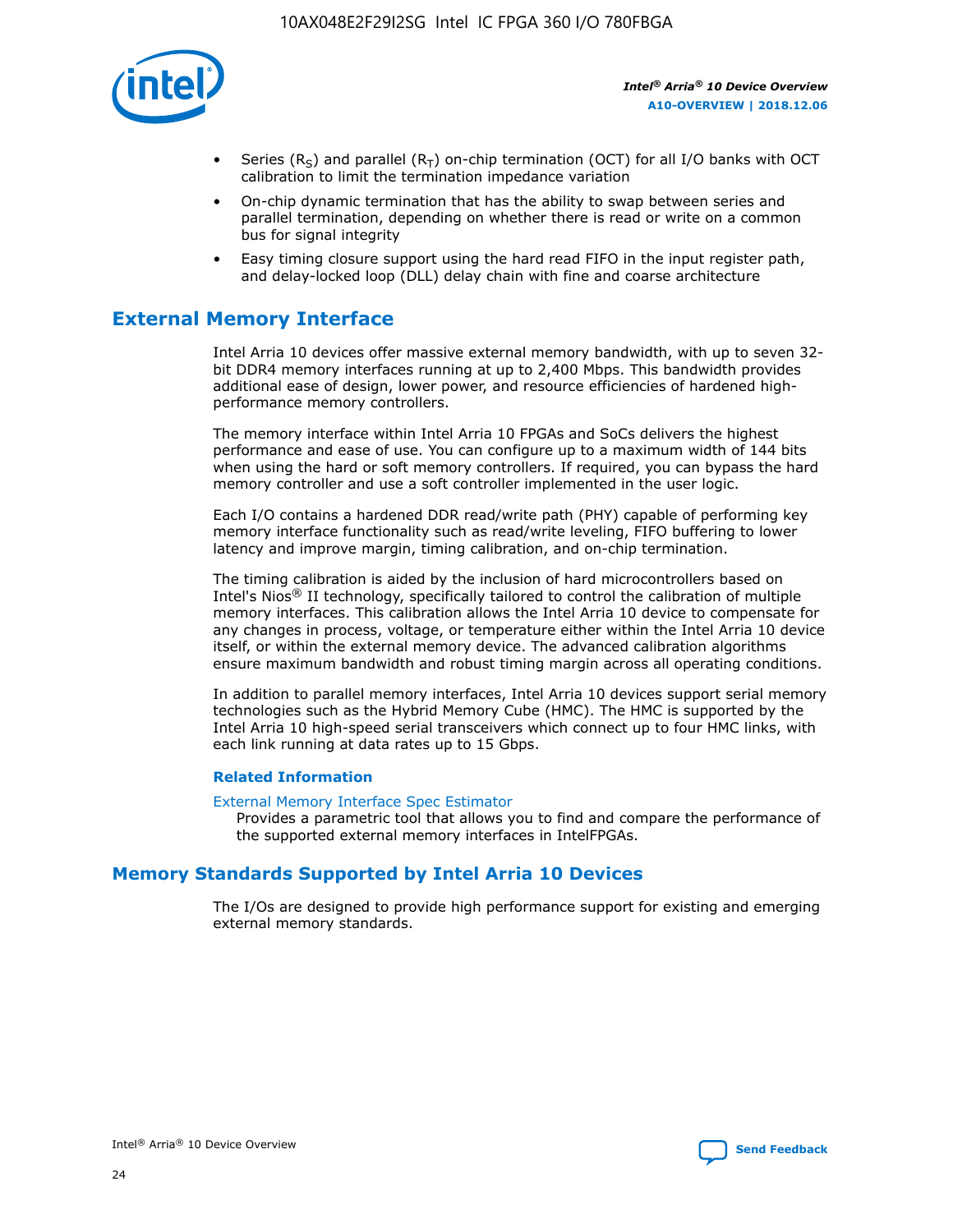

#### **Table 20. Memory Standards Supported by the Hard Memory Controller**

This table lists the overall capability of the hard memory controller. For specific details, refer to the External Memory Interface Spec Estimator and Intel Arria 10 Device Datasheet.

| <b>Memory Standard</b> | <b>Rate Support</b> | <b>Ping Pong PHY Support</b> | <b>Maximum Frequency</b><br>(MHz) |
|------------------------|---------------------|------------------------------|-----------------------------------|
| <b>DDR4 SDRAM</b>      | Quarter rate        | Yes                          | 1,067                             |
|                        |                     |                              | 1,200                             |
| DDR3 SDRAM             | Half rate           | Yes                          | 533                               |
|                        |                     |                              | 667                               |
|                        | Quarter rate        | Yes                          | 1,067                             |
|                        |                     |                              | 1,067                             |
| <b>DDR3L SDRAM</b>     | Half rate           | Yes                          | 533                               |
|                        |                     |                              | 667                               |
|                        | Quarter rate        | Yes                          | 933                               |
|                        |                     |                              | 933                               |
| LPDDR3 SDRAM           | Half rate           |                              | 533                               |
|                        | Quarter rate        |                              | 800                               |

#### **Table 21. Memory Standards Supported by the Soft Memory Controller**

| <b>Memory Standard</b>      | <b>Rate Support</b> | <b>Maximum Frequency</b><br>(MHz) |
|-----------------------------|---------------------|-----------------------------------|
| <b>RLDRAM 3 (11)</b>        | Quarter rate        | 1,200                             |
| ODR IV SRAM <sup>(11)</sup> | Quarter rate        | 1,067                             |
| <b>ODR II SRAM</b>          | Full rate           | 333                               |
|                             | Half rate           | 633                               |
| <b>ODR II+ SRAM</b>         | Full rate           | 333                               |
|                             | Half rate           | 633                               |
| <b>ODR II+ Xtreme SRAM</b>  | Full rate           | 333                               |
|                             | Half rate           | 633                               |

#### **Table 22. Memory Standards Supported by the HPS Hard Memory Controller**

The hard processor system (HPS) is available in Intel Arria 10 SoC devices only.

| <b>Memory Standard</b> | <b>Rate Support</b> | <b>Maximum Frequency</b><br>(MHz) |
|------------------------|---------------------|-----------------------------------|
| <b>DDR4 SDRAM</b>      | Half rate           | 1,200                             |
| <b>DDR3 SDRAM</b>      | Half rate           | 1,067                             |
| <b>DDR3L SDRAM</b>     | Half rate           | 933                               |

<sup>(11)</sup> Intel Arria 10 devices support this external memory interface using hard PHY with soft memory controller.

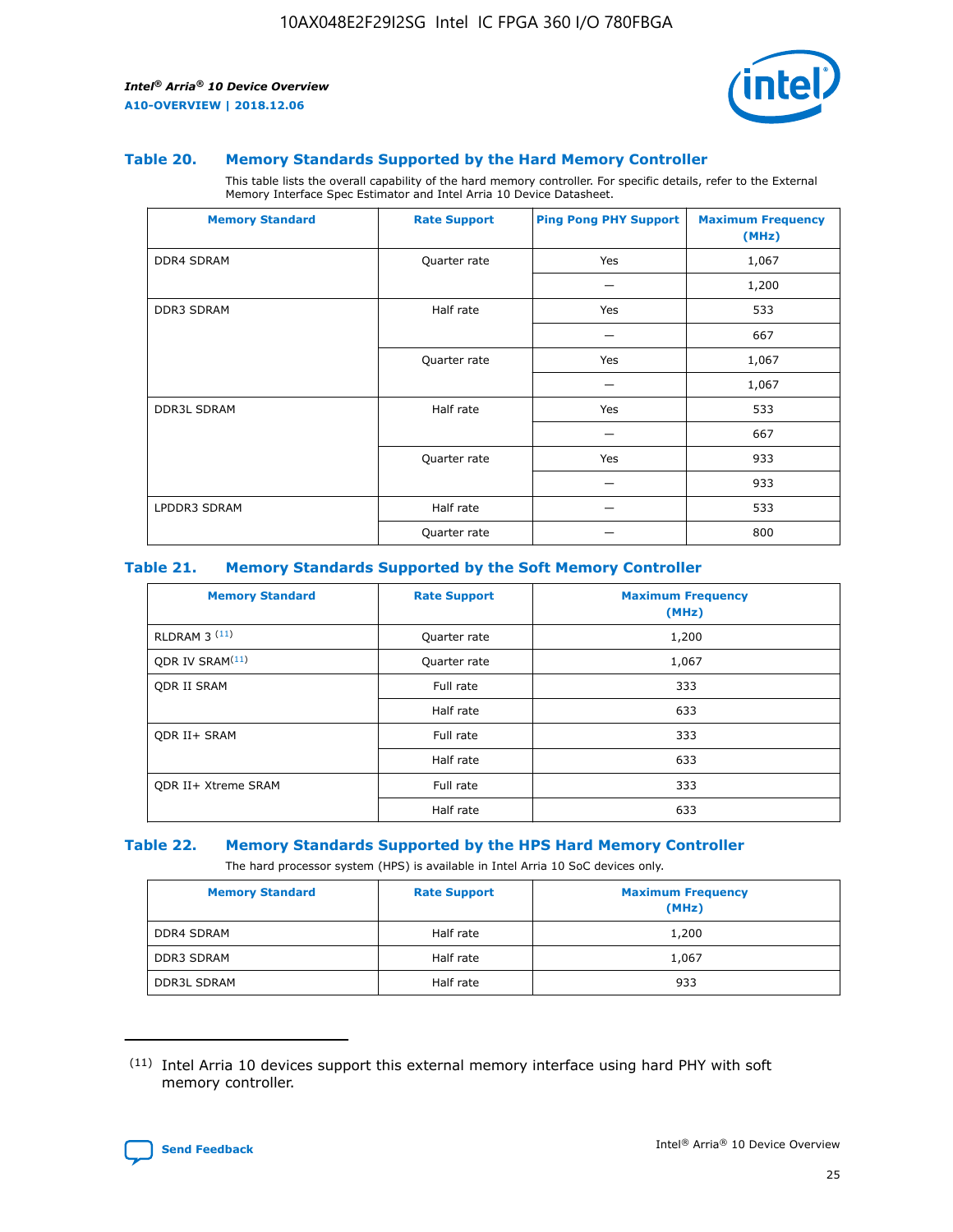

## **Related Information**

#### [Intel Arria 10 Device Datasheet](https://www.intel.com/content/www/us/en/programmable/documentation/mcn1413182292568.html#mcn1413182153340)

Lists the memory interface performance according to memory interface standards, rank or chip select configurations, and Intel Arria 10 device speed grades.

# **PCIe Gen1, Gen2, and Gen3 Hard IP**

Intel Arria 10 devices contain PCIe hard IP that is designed for performance and ease-of-use:

- Includes all layers of the PCIe stack—transaction, data link and physical layers.
- Supports PCIe Gen3, Gen2, and Gen1 Endpoint and Root Port in x1, x2, x4, or x8 lane configuration.
- Operates independently from the core logic—optional configuration via protocol (CvP) allows the PCIe link to power up and complete link training in less than 100 ms while the Intel Arria 10 device completes loading the programming file for the rest of the FPGA.
- Provides added functionality that makes it easier to support emerging features such as Single Root I/O Virtualization (SR-IOV) and optional protocol extensions.
- Provides improved end-to-end datapath protection using ECC.
- Supports FPGA configuration via protocol (CvP) using PCIe at Gen3, Gen2, or Gen1 speed.

#### **Related Information**

PCS Features on page 30

# **Enhanced PCS Hard IP for Interlaken and 10 Gbps Ethernet**

# **Interlaken Support**

The Intel Arria 10 enhanced PCS hard IP provides integrated Interlaken PCS supporting rates up to 25.8 Gbps per lane.

The Interlaken PCS is based on the proven functionality of the PCS developed for Intel's previous generation FPGAs, which demonstrated interoperability with Interlaken ASSP vendors and third-party IP suppliers. The Interlaken PCS is present in every transceiver channel in Intel Arria 10 devices.

## **Related Information**

PCS Features on page 30

# **10 Gbps Ethernet Support**

The Intel Arria 10 enhanced PCS hard IP supports 10GBASE-R PCS compliant with IEEE 802.3 10 Gbps Ethernet (10GbE). The integrated hard IP support for 10GbE and the 10 Gbps transceivers save external PHY cost, board space, and system power.

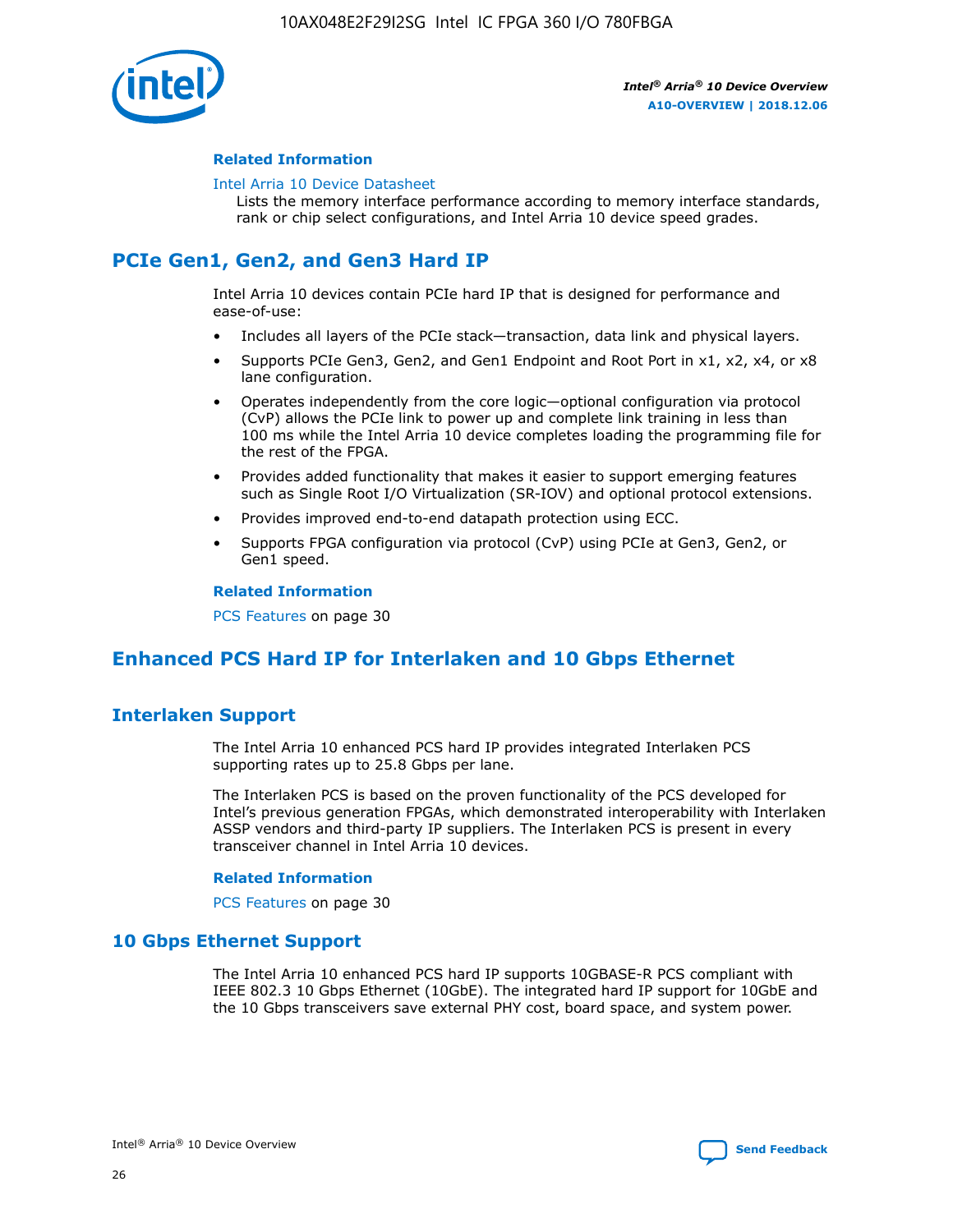

The scalable hard IP supports multiple independent 10GbE ports while using a single PLL for all the 10GBASE-R PCS instantiations, which saves on core logic resources and clock networks:

- Simplifies multiport 10GbE systems compared to XAUI interfaces that require an external XAUI-to-10G PHY.
- Incorporates Electronic Dispersion Compensation (EDC), which enables direct connection to standard 10 Gbps XFP and SFP+ pluggable optical modules.
- Supports backplane Ethernet applications and includes a hard 10GBASE-KR Forward Error Correction (FEC) circuit that you can use for 10 Gbps and 40 Gbps applications.

The 10 Gbps Ethernet PCS hard IP and 10GBASE-KR FEC are present in every transceiver channel.

#### **Related Information**

PCS Features on page 30

# **Low Power Serial Transceivers**

Intel Arria 10 FPGAs and SoCs include lowest power transceivers that deliver high bandwidth, throughput and low latency.

Intel Arria 10 devices deliver the industry's lowest power consumption per transceiver channel:

- 12.5 Gbps transceivers at as low as 242 mW
- 10 Gbps transceivers at as low as 168 mW
- 6 Gbps transceivers at as low as 117 mW

Intel Arria 10 transceivers support various data rates according to application:

- Chip-to-chip and chip-to-module applications—from 1 Gbps up to 25.8 Gbps
- Long reach and backplane applications—from 1 Gbps up to 12.5 with advanced adaptive equalization
- Critical power sensitive applications—from 1 Gbps up to 11.3 Gbps using lower power modes

The combination of 20 nm process technology and architectural advances provide the following benefits:

- Significant reduction in die area and power consumption
- Increase of up to two times in transceiver I/O density compared to previous generation devices while maintaining optimal signal integrity
- Up to 72 total transceiver channels—you can configure up to 6 of these channels to run as fast as 25.8 Gbps
- All channels feature continuous data rate support up to the maximum rated speed

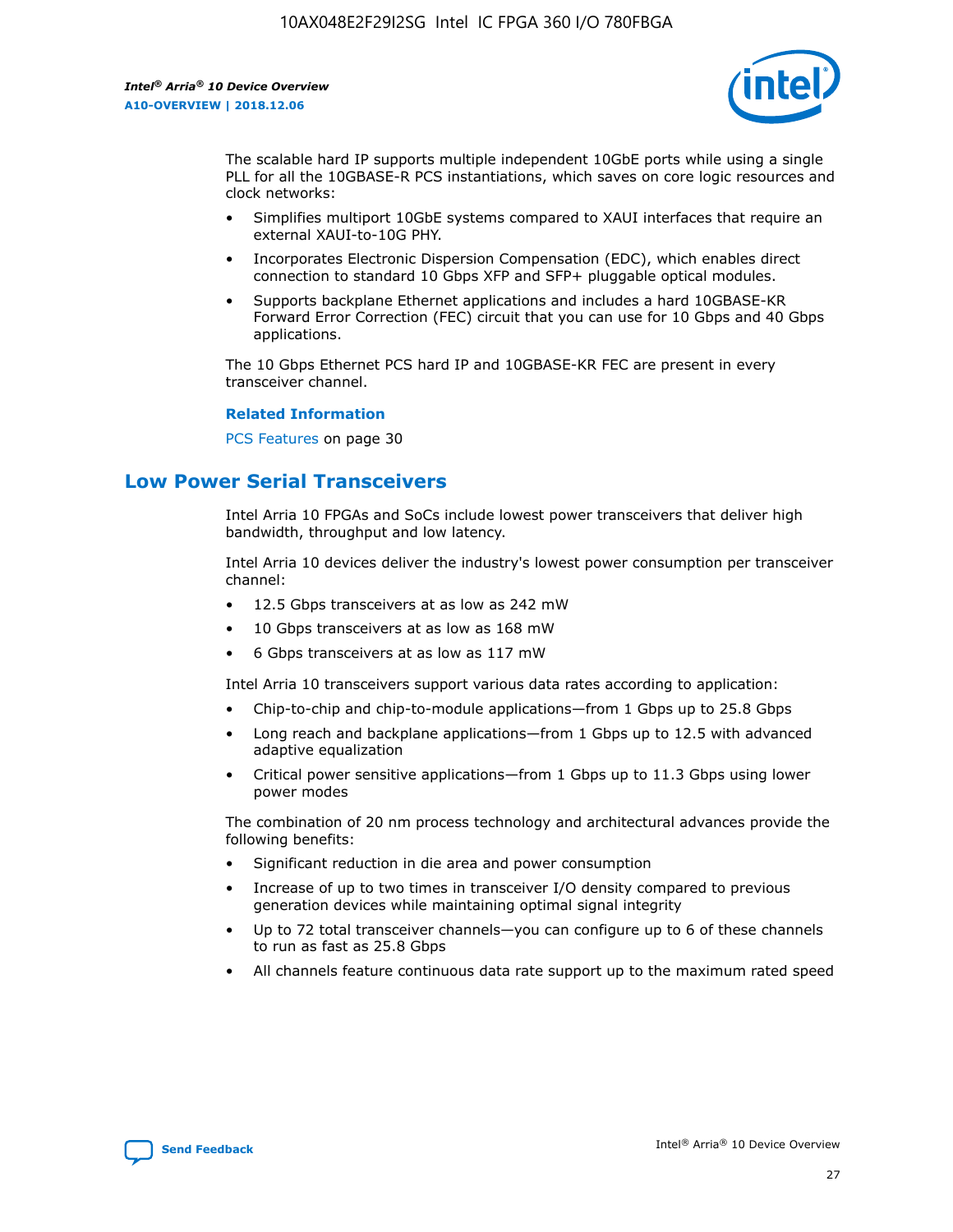





# **Transceiver Channels**

All transceiver channels feature a dedicated Physical Medium Attachment (PMA) and a hardened Physical Coding Sublayer (PCS).

- The PMA provides primary interfacing capabilities to physical channels.
- The PCS typically handles encoding/decoding, word alignment, and other preprocessing functions before transferring data to the FPGA core fabric.

A transceiver channel consists of a PMA and a PCS block. Most transceiver banks have 6 channels. There are some transceiver banks that contain only 3 channels.

A wide variety of bonded and non-bonded data rate configurations is possible using a highly configurable clock distribution network. Up to 80 independent transceiver data rates can be configured.

The following figures are graphical representations of top views of the silicon die, which correspond to reverse views for flip chip packages. Different Intel Arria 10 devices may have different floorplans than the ones shown in the figures.

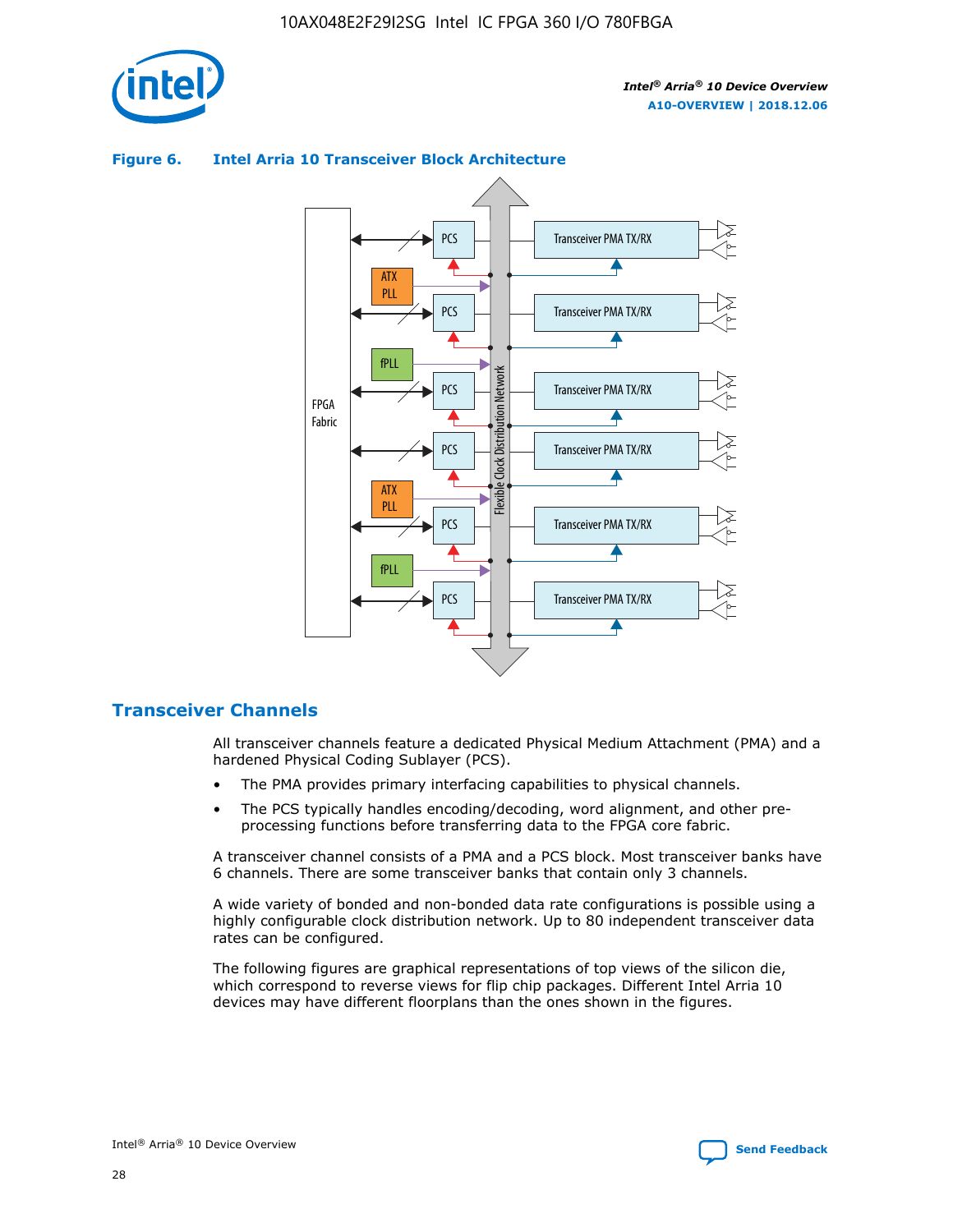

## **Figure 7. Device Chip Overview for Intel Arria 10 GX and GT Devices**



# **PMA Features**

Intel Arria 10 transceivers provide exceptional signal integrity at data rates up to 25.8 Gbps. Clocking options include ultra-low jitter ATX PLLs (LC tank based), clock multiplier unit (CMU) PLLs, and fractional PLLs.



Hard PCS Hard PCS Hard PCS Hard PCS Hard PCS

ATX (LC) Transmi PLL fPLL ATX (LC) **Transmit** PLL

Transceiver PMA Transceiver PMA Transceiver PMA

Transceiver PMA Transceiver PMA

Unused transceiver chann can be used as additional transceiver transmit PLLs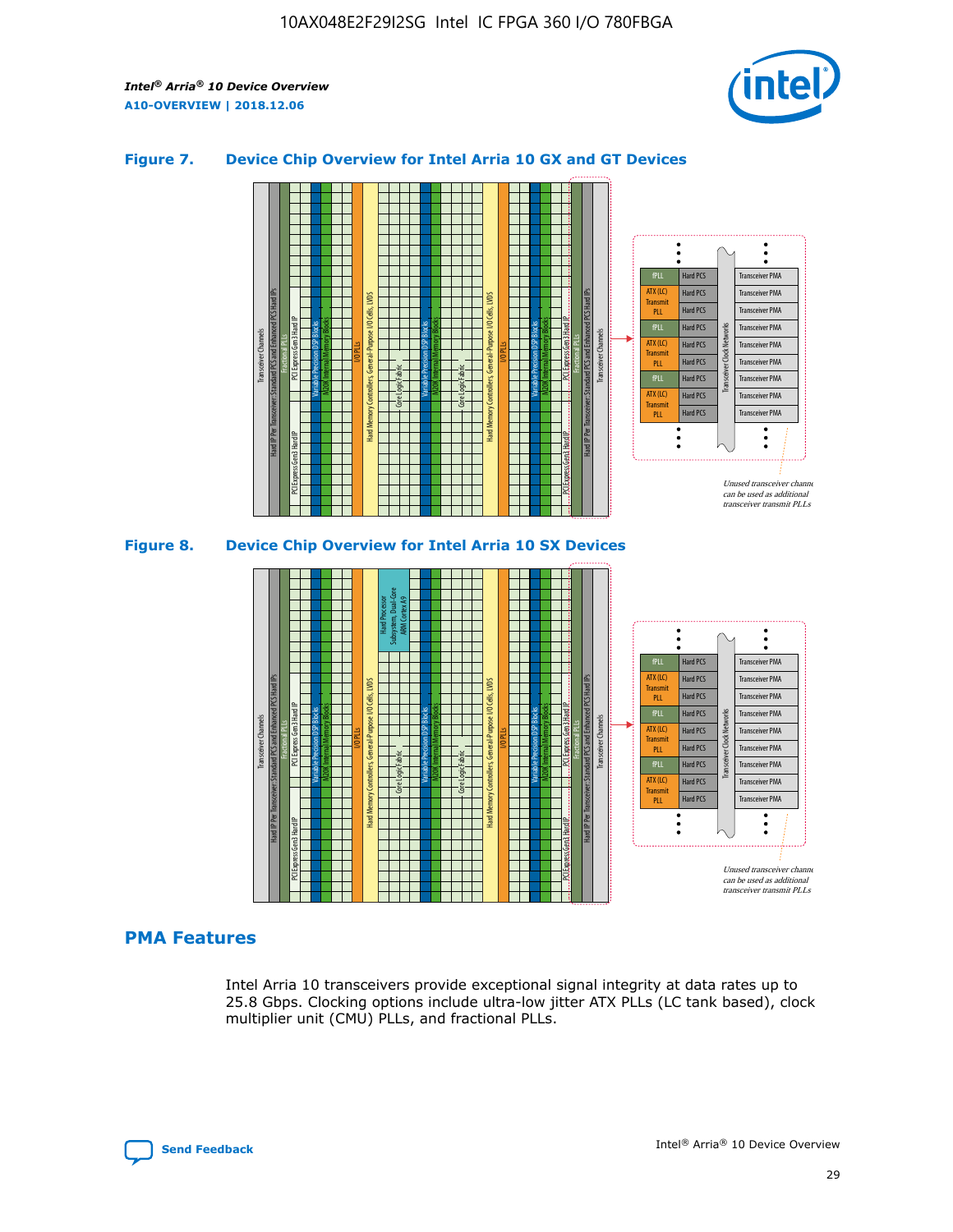

Each transceiver channel contains a channel PLL that can be used as the CMU PLL or clock data recovery (CDR) PLL. In CDR mode, the channel PLL recovers the receiver clock and data in the transceiver channel. Up to 80 independent data rates can be configured on a single Intel Arria 10 device.

## **Table 23. PMA Features of the Transceivers in Intel Arria 10 Devices**

| <b>Feature</b>                                             | <b>Capability</b>                                                                                                                                                                                                             |
|------------------------------------------------------------|-------------------------------------------------------------------------------------------------------------------------------------------------------------------------------------------------------------------------------|
| Chip-to-Chip Data Rates                                    | 1 Gbps to 17.4 Gbps (Intel Arria 10 GX devices)<br>1 Gbps to 25.8 Gbps (Intel Arria 10 GT devices)                                                                                                                            |
| <b>Backplane Support</b>                                   | Drive backplanes at data rates up to 12.5 Gbps                                                                                                                                                                                |
| <b>Optical Module Support</b>                              | SFP+/SFP, XFP, CXP, QSFP/QSFP28, CFP/CFP2/CFP4                                                                                                                                                                                |
| Cable Driving Support                                      | SFP+ Direct Attach, PCI Express over cable, eSATA                                                                                                                                                                             |
| Transmit Pre-Emphasis                                      | 4-tap transmit pre-emphasis and de-emphasis to compensate for system channel loss                                                                                                                                             |
| Continuous Time Linear<br>Equalizer (CTLE)                 | Dual mode, high-gain, and high-data rate, linear receive equalization to compensate for<br>system channel loss                                                                                                                |
| Decision Feedback Equalizer<br>(DFE)                       | 7-fixed and 4-floating tap DFE to equalize backplane channel loss in the presence of<br>crosstalk and noisy environments                                                                                                      |
| Variable Gain Amplifier                                    | Optimizes the signal amplitude prior to the CDR sampling and operates in fixed and<br>adaptive modes                                                                                                                          |
| Altera Digital Adaptive<br>Parametric Tuning (ADAPT)       | Fully digital adaptation engine to automatically adjust all link equalization parameters-<br>including CTLE, DFE, and variable gain amplifier blocks—that provide optimal link margin<br>without intervention from user logic |
| Precision Signal Integrity<br>Calibration Engine (PreSICE) | Hardened calibration controller to quickly calibrate all transceiver control parameters on<br>power-up, which provides the optimal signal integrity and jitter performance                                                    |
| Advanced Transmit (ATX)<br><b>PLL</b>                      | Low jitter ATX (LC tank based) PLLs with continuous tuning range to cover a wide range of<br>standard and proprietary protocols                                                                                               |
| <b>Fractional PLLs</b>                                     | On-chip fractional frequency synthesizers to replace on-board crystal oscillators and reduce<br>system cost                                                                                                                   |
| Digitally Assisted Analog<br><b>CDR</b>                    | Superior jitter tolerance with fast lock time                                                                                                                                                                                 |
| Dynamic Partial<br>Reconfiguration                         | Allows independent control of the Avalon memory-mapped interface of each transceiver<br>channel for the highest transceiver flexibility                                                                                       |
| Multiple PCS-PMA and PCS-<br>PLD interface widths          | 8-, 10-, 16-, 20-, 32-, 40-, or 64-bit interface widths for flexibility of deserialization width,<br>encoding, and reduced latency                                                                                            |

# **PCS Features**

This table summarizes the Intel Arria 10 transceiver PCS features. You can use the transceiver PCS to support a wide range of protocols ranging from 1 Gbps to 25.8 Gbps.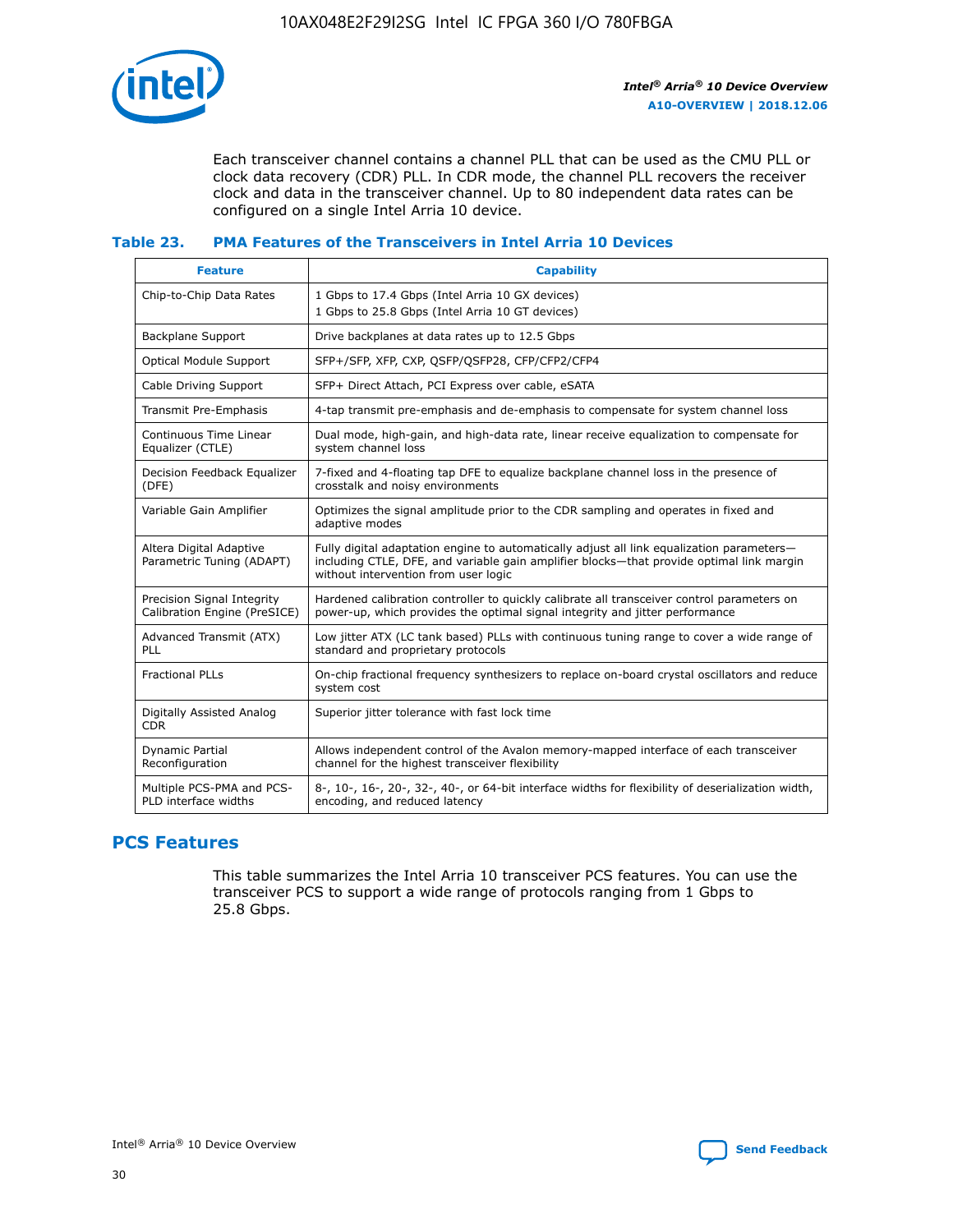

| <b>PCS</b>          | <b>Description</b>                                                                                                                                                                                                                                                                                                                                                                                             |
|---------------------|----------------------------------------------------------------------------------------------------------------------------------------------------------------------------------------------------------------------------------------------------------------------------------------------------------------------------------------------------------------------------------------------------------------|
| Standard PCS        | Operates at a data rate up to 12 Gbps<br>Supports protocols such as PCI-Express, CPRI 4.2+, GigE, IEEE 1588 in Hard PCS<br>Implements other protocols using Basic/Custom (Standard PCS) transceiver<br>configuration rules.                                                                                                                                                                                    |
| <b>Enhanced PCS</b> | Performs functions common to most serial data industry standards, such as word<br>alignment, encoding/decoding, and framing, before data is sent or received off-chip<br>through the PMA<br>• Handles data transfer to and from the FPGA fabric<br>Handles data transfer internally to and from the PMA<br>Provides frequency compensation<br>Performs channel bonding for multi-channel low skew applications |
| PCIe Gen3 PCS       | Supports the seamless switching of Data and Clock between the Gen1, Gen2, and Gen3<br>data rates<br>Provides support for PIPE 3.0 features<br>Supports the PIPE interface with the Hard IP enabled, as well as with the Hard IP<br>bypassed                                                                                                                                                                    |

#### **Related Information**

- PCIe Gen1, Gen2, and Gen3 Hard IP on page 26
- Interlaken Support on page 26
- 10 Gbps Ethernet Support on page 26

# **PCS Protocol Support**

This table lists some of the protocols supported by the Intel Arria 10 transceiver PCS. For more information about the blocks in the transmitter and receiver data paths, refer to the related information.

| <b>Protocol</b>                                 | <b>Data Rate</b><br>(Gbps) | <b>Transceiver IP</b>       | <b>PCS Support</b>                      |
|-------------------------------------------------|----------------------------|-----------------------------|-----------------------------------------|
| PCIe Gen3 x1, x2, x4, x8                        | 8.0                        | Native PHY (PIPE)           | Standard PCS and PCIe<br>Gen3 PCS       |
| PCIe Gen2 x1, x2, x4, x8                        | 5.0                        | Native PHY (PIPE)           | <b>Standard PCS</b>                     |
| PCIe Gen1 x1, x2, x4, x8                        | 2.5                        | Native PHY (PIPE)           | Standard PCS                            |
| 1000BASE-X Gigabit Ethernet                     | 1.25                       | Native PHY                  | <b>Standard PCS</b>                     |
| 1000BASE-X Gigabit Ethernet with<br>IEEE 1588v2 | 1.25                       | Native PHY                  | Standard PCS                            |
| 10GBASE-R                                       | 10.3125                    | Native PHY                  | <b>Enhanced PCS</b>                     |
| 10GBASE-R with IEEE 1588v2                      | 10.3125                    | Native PHY                  | <b>Enhanced PCS</b>                     |
| 10GBASE-R with KR FEC                           | 10.3125                    | Native PHY                  | <b>Enhanced PCS</b>                     |
| 10GBASE-KR and 1000BASE-X                       | 10.3125                    | 1G/10GbE and 10GBASE-KR PHY | Standard PCS and<br><b>Enhanced PCS</b> |
| Interlaken (CEI-6G/11G)                         | 3.125 to 17.4              | Native PHY                  | <b>Enhanced PCS</b>                     |
| SFI-S/SFI-5.2                                   | 11.2                       | Native PHY                  | <b>Enhanced PCS</b>                     |
| $10G$ SDI                                       | 10.692                     | Native PHY                  | <b>Enhanced PCS</b>                     |
|                                                 |                            |                             | continued                               |

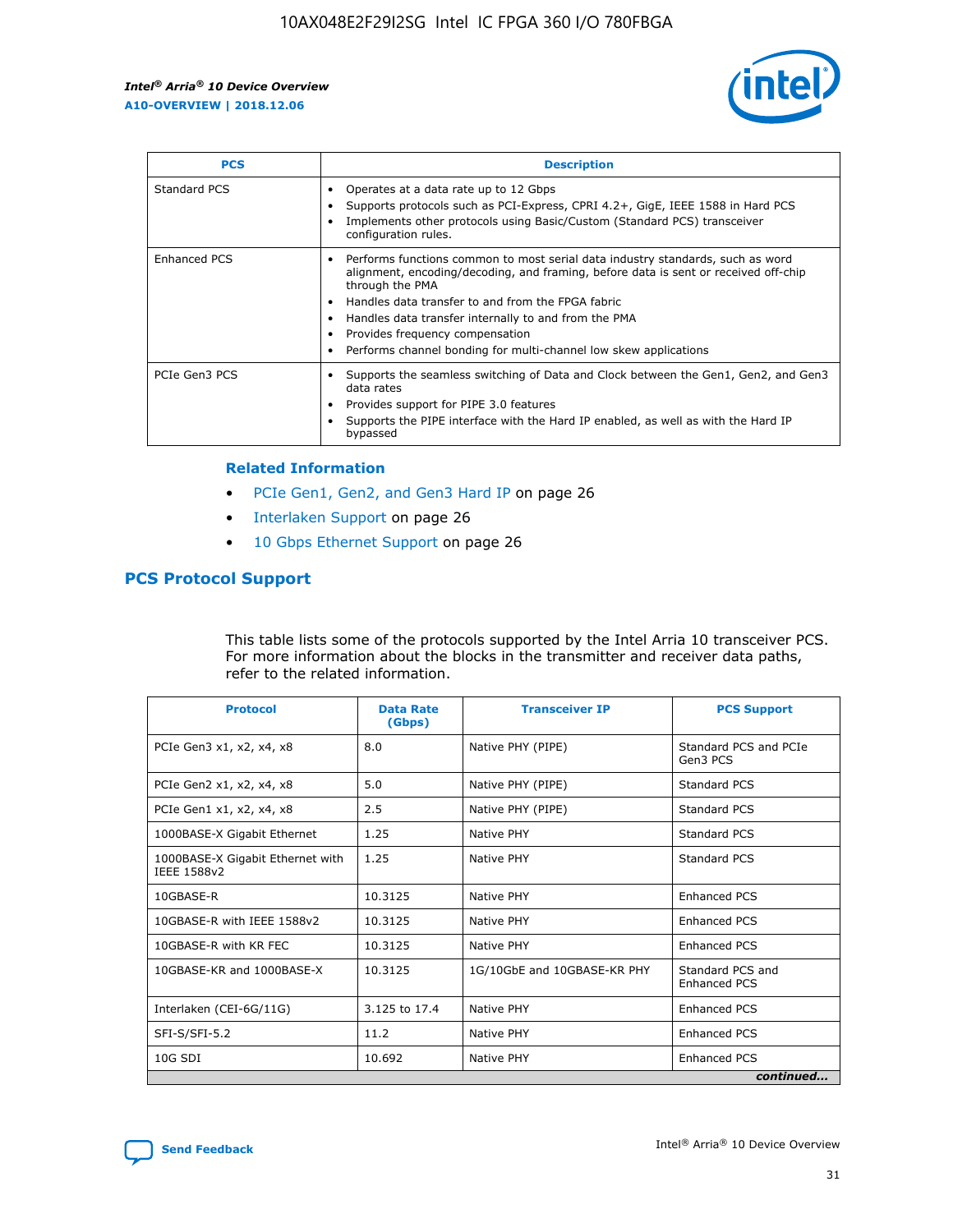

| <b>Protocol</b>      | <b>Data Rate</b><br>(Gbps) | <b>Transceiver IP</b> | <b>PCS Support</b> |
|----------------------|----------------------------|-----------------------|--------------------|
| CPRI 6.0 (64B/66B)   | $0.6144$ to<br>10.1376     | Native PHY            | Enhanced PCS       |
| CPRI 4.2 (8B/10B)    | 0.6144 to<br>9.8304        | Native PHY            | Standard PCS       |
| OBSAI RP3 v4.2       | 0.6144 to 6.144            | Native PHY            | Standard PCS       |
| SD-SDI/HD-SDI/3G-SDI | $0.143(12)$ to<br>2.97     | Native PHY            | Standard PCS       |

# **Related Information**

#### [Intel Arria 10 Transceiver PHY User Guide](https://www.intel.com/content/www/us/en/programmable/documentation/nik1398707230472.html#nik1398707091164)

Provides more information about the supported transceiver protocols and PHY IP, the PMA architecture, and the standard, enhanced, and PCIe Gen3 PCS architecture.

# **SoC with Hard Processor System**

Each SoC device combines an FPGA fabric and a hard processor system (HPS) in a single device. This combination delivers the flexibility of programmable logic with the power and cost savings of hard IP in these ways:

- Reduces board space, system power, and bill of materials cost by eliminating a discrete embedded processor
- Allows you to differentiate the end product in both hardware and software, and to support virtually any interface standard
- Extends the product life and revenue through in-field hardware and software updates

 $(12)$  The 0.143 Gbps data rate is supported using oversampling of user logic that you must implement in the FPGA fabric.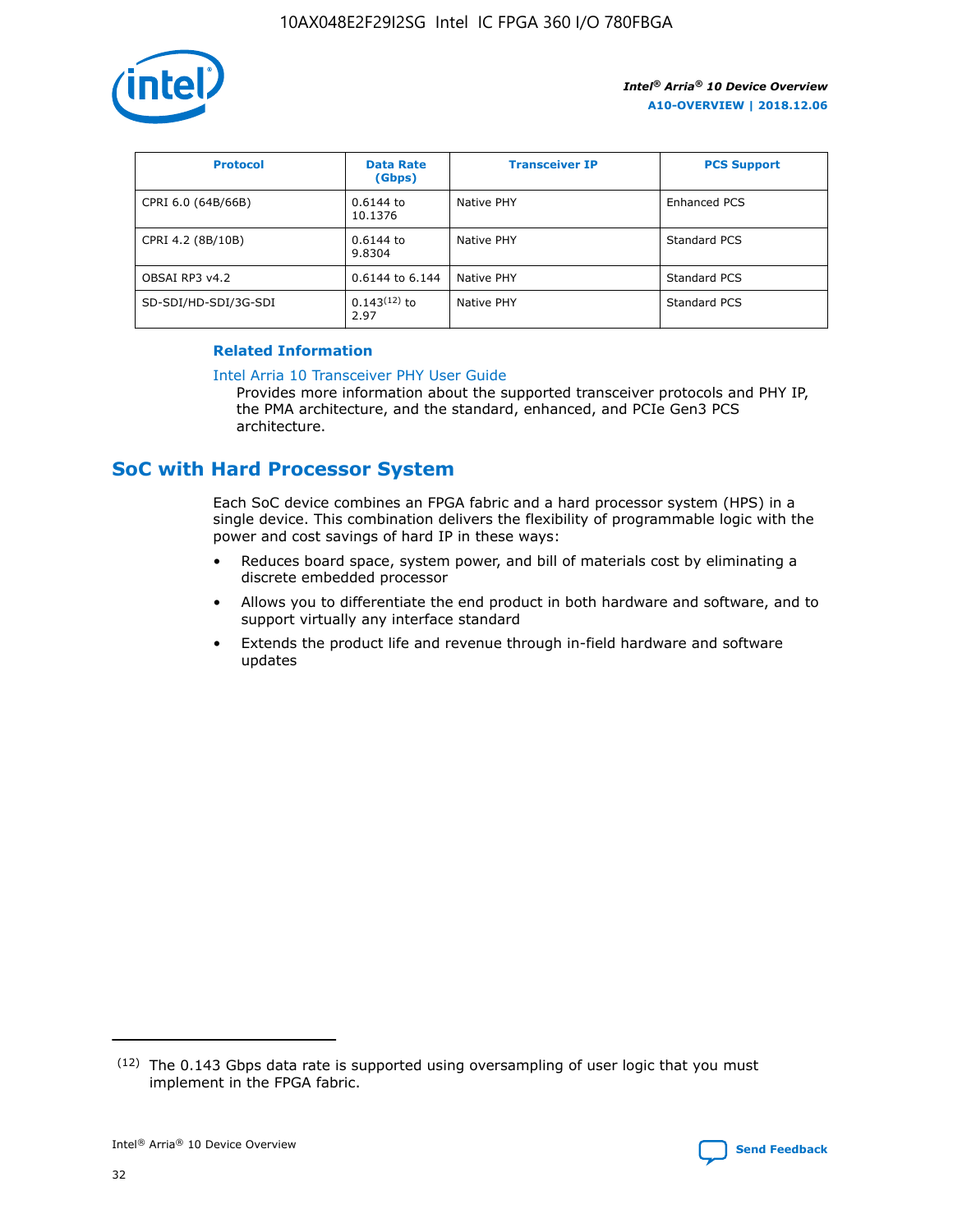

#### **Figure 9. HPS Block Diagram**

This figure shows a block diagram of the HPS with the dual ARM Cortex-A9 MPCore processor.



# **Key Advantages of 20-nm HPS**

The 20-nm HPS strikes a balance between enabling maximum software compatibility with 28-nm SoCs while still improving upon the 28-nm HPS architecture. These improvements address the requirements of the next generation target markets such as wireless and wireline communications, compute and storage equipment, broadcast and military in terms of performance, memory bandwidth, connectivity via backplane and security.

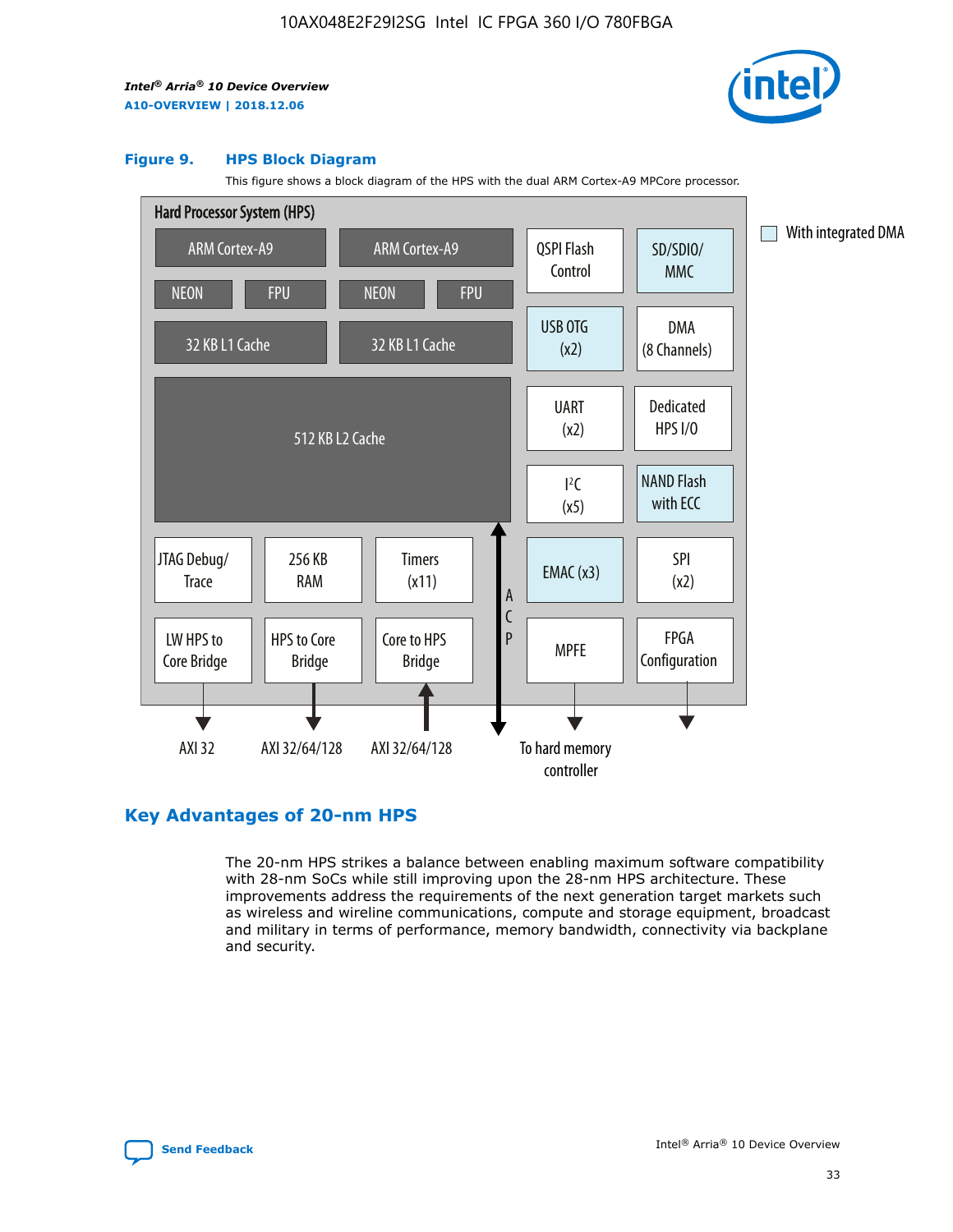

# **Table 24. Improvements in 20 nm HPS**

This table lists the key improvements of the 20 nm HPS compared to the 28 nm HPS.

| Advantages/<br><b>Improvements</b>                          | <b>Description</b>                                                                                                                                                                                                                                                                                                                                                                                                                                                                                                                                                                                                                                                                                                                                                                                                                                                                                                                   |
|-------------------------------------------------------------|--------------------------------------------------------------------------------------------------------------------------------------------------------------------------------------------------------------------------------------------------------------------------------------------------------------------------------------------------------------------------------------------------------------------------------------------------------------------------------------------------------------------------------------------------------------------------------------------------------------------------------------------------------------------------------------------------------------------------------------------------------------------------------------------------------------------------------------------------------------------------------------------------------------------------------------|
| Increased performance and<br>overdrive capability           | While the nominal processor frequency is 1.2 GHz, the 20 nm HPS offers an "overdrive"<br>feature which enables a higher processor operating frequency. This requires a higher supply<br>voltage value that is unique to the HPS and may require a separate regulator.                                                                                                                                                                                                                                                                                                                                                                                                                                                                                                                                                                                                                                                                |
| Increased processor memory<br>bandwidth and DDR4<br>support | Up to 64-bit DDR4 memory at 2,400 Mbps support is available for the processor. The hard<br>memory controller for the HPS comprises a multi-port front end that manages connections<br>to a single port memory controller. The multi-port front end allows logic core and the HPS<br>to share ports and thereby the available bandwidth of the memory controller.                                                                                                                                                                                                                                                                                                                                                                                                                                                                                                                                                                     |
| Flexible I/O sharing                                        | An advanced I/O pin muxing scheme allows improved sharing of I/O between the HPS and<br>the core logic. The following types of I/O are available for SoC:<br>17 dedicated I/Os-physically located inside the HPS block and are not accessible to<br>logic within the core. The 17 dedicated I/Os are used for HPS clock, resets, and<br>interfacing with boot devices, QSPI, and SD/MMC.<br>48 direct shared I/O-located closest to the HPS block and are ideal for high speed HPS<br>peripherals such as EMAC, USB, and others. There is one bank of 48 I/Os that supports<br>direct sharing where the 48 I/Os can be shared 12 I/Os at a time.<br>Standard (shared) I/O-all standard I/Os can be shared by the HPS peripherals and any<br>$\bullet$<br>logic within the core. For designs where more than 48 I/Os are required to fully use all<br>the peripherals in the HPS, these I/Os can be connected through the core logic. |
| <b>EMAC</b> core                                            | Three EMAC cores are available in the HPS. The EMAC cores enable an application to<br>support two redundant Ethernet connections; for example, backplane, or two EMAC cores<br>for managing IEEE 1588 time stamp information while allowing a third EMAC core for debug<br>and configuration. All three EMACs can potentially share the same time stamps, simplifying<br>the 1588 time stamping implementation. A new serial time stamp interface allows core<br>logic to access and read the time stamp values. The integrated EMAC controllers can be<br>connected to external Ethernet PHY through the provided MDIO or I <sup>2</sup> C interface.                                                                                                                                                                                                                                                                               |
| On-chip memory                                              | The on-chip memory is updated to 256 KB support and can support larger data sets and<br>real time algorithms.                                                                                                                                                                                                                                                                                                                                                                                                                                                                                                                                                                                                                                                                                                                                                                                                                        |
| <b>ECC</b> enhancements                                     | Improvements in L2 Cache ECC management allow identification of errors down to the<br>address level. ECC enhancements also enable improved error injection and status reporting<br>via the introduction of new memory mapped access to syndrome and data signals.                                                                                                                                                                                                                                                                                                                                                                                                                                                                                                                                                                                                                                                                    |
| HPS to FPGA Interconnect<br>Backbone                        | Although the HPS and the Logic Core can operate independently, they are tightly coupled<br>via a high-bandwidth system interconnect built from high-performance ARM AMBA AXI bus<br>bridges. IP bus masters in the FPGA fabric have access to HPS bus slaves via the FPGA-to-<br>HPS interconnect. Similarly, HPS bus masters have access to bus slaves in the core fabric<br>via the HPS-to-FPGA bridge. Both bridges are AMBA AXI-3 compliant and support<br>simultaneous read and write transactions. Up to three masters within the core fabric can<br>share the HPS SDRAM controller with the processor. Additionally, the processor can be used<br>to configure the core fabric under program control via a dedicated 32-bit configuration port.                                                                                                                                                                               |
| FPGA configuration and HPS<br>booting                       | The FPGA fabric and HPS in the SoCs are powered independently. You can reduce the clock<br>frequencies or gate the clocks to reduce dynamic power.<br>You can configure the FPGA fabric and boot the HPS independently, in any order, providing<br>you with more design flexibility.                                                                                                                                                                                                                                                                                                                                                                                                                                                                                                                                                                                                                                                 |
| Security                                                    | New security features have been introduced for anti-tamper management, secure boot,<br>encryption (AES), and authentication (SHA).                                                                                                                                                                                                                                                                                                                                                                                                                                                                                                                                                                                                                                                                                                                                                                                                   |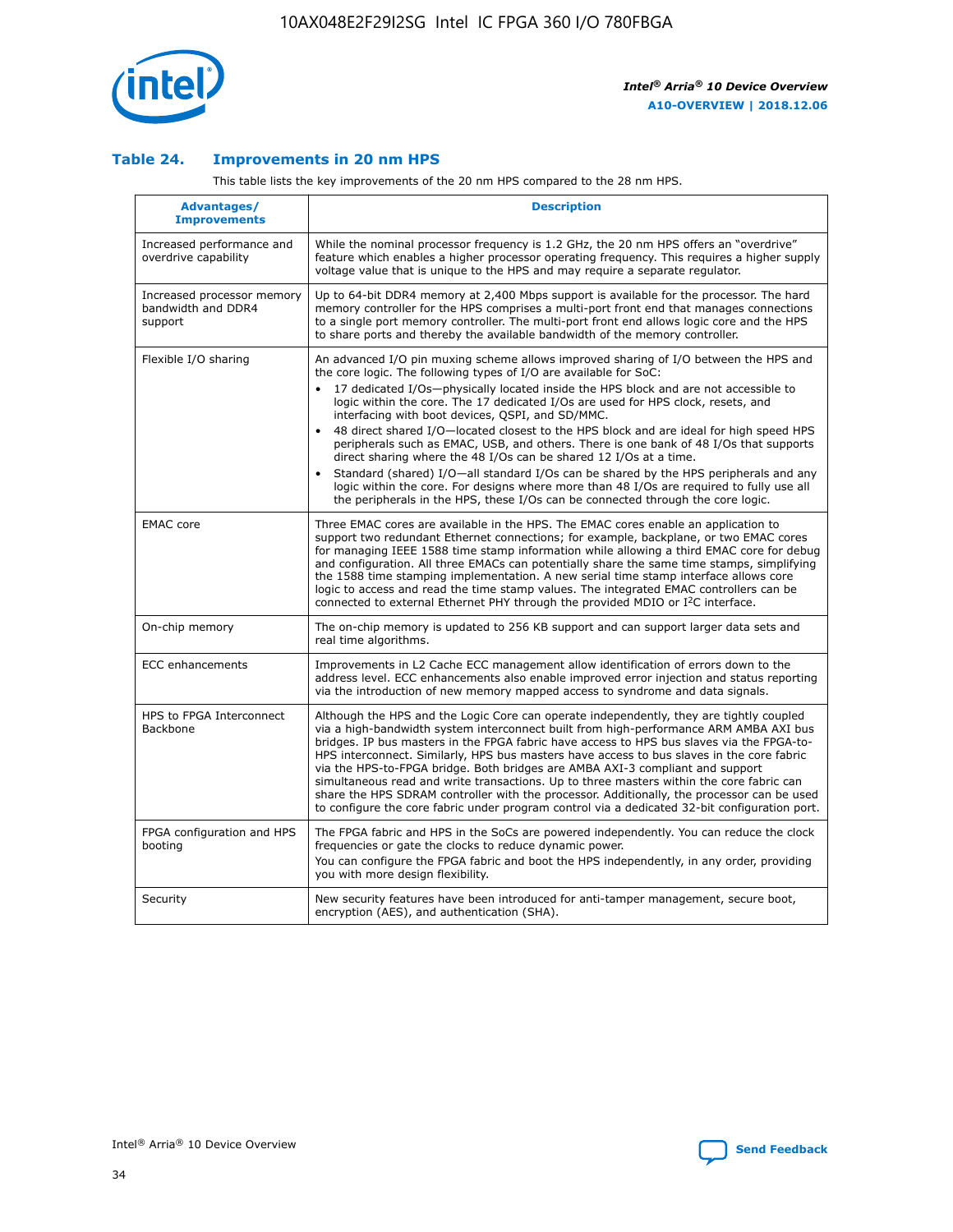

# **Features of the HPS**

The HPS has the following features:

- 1.2-GHz, dual-core ARM Cortex-A9 MPCore processor with up to 1.5-GHz via overdrive
	- ARMv7-A architecture that runs 32-bit ARM instructions, 16-bit and 32-bit Thumb instructions, and 8-bit Java byte codes in Jazelle style
	- Superscalar, variable length, out-of-order pipeline with dynamic branch prediction
	- Instruction Efficiency 2.5 MIPS/MHz, which provides total performance of 7500 MIPS at 1.5 GHz
- Each processor core includes:
	- 32 KB of L1 instruction cache, 32 KB of L1 data cache
	- Single- and double-precision floating-point unit and NEON media engine
	- CoreSight debug and trace technology
	- Snoop Control Unit (SCU) and Acceleration Coherency Port (ACP)
- 512 KB of shared L2 cache
- 256 KB of scratch RAM
- Hard memory controller with support for DDR3, DDR4 and optional error correction code (ECC) support
- Multiport Front End (MPFE) Scheduler interface to the hard memory controller
- 8-channel direct memory access (DMA) controller
- QSPI flash controller with SIO, DIO, QIO SPI Flash support
- NAND flash controller (ONFI 1.0 or later) with DMA and ECC support, updated to support 8 and 16-bit Flash devices and new command DMA to offload CPU for fast power down recovery
- Updated SD/SDIO/MMC controller to eMMC 4.5 with DMA with CE-ATA digital command support
- 3 10/100/1000 Ethernet media access control (MAC) with DMA
- 2 USB On-the-Go (OTG) controllers with DMA
- $\bullet$  5 I<sup>2</sup>C controllers (3 can be used by EMAC for MIO to external PHY)
- 2 UART 16550 Compatible controllers
- 4 serial peripheral interfaces (SPI) (2 Master, 2 Slaves)
- 62 programmable general-purpose I/Os, which includes 48 direct share I/Os that allows the HPS peripherals to connect directly to the FPGA I/Os
- 7 general-purpose timers
- 4 watchdog timers
- Anti-tamper, Secure Boot, Encryption (AES) and Authentication (SHA)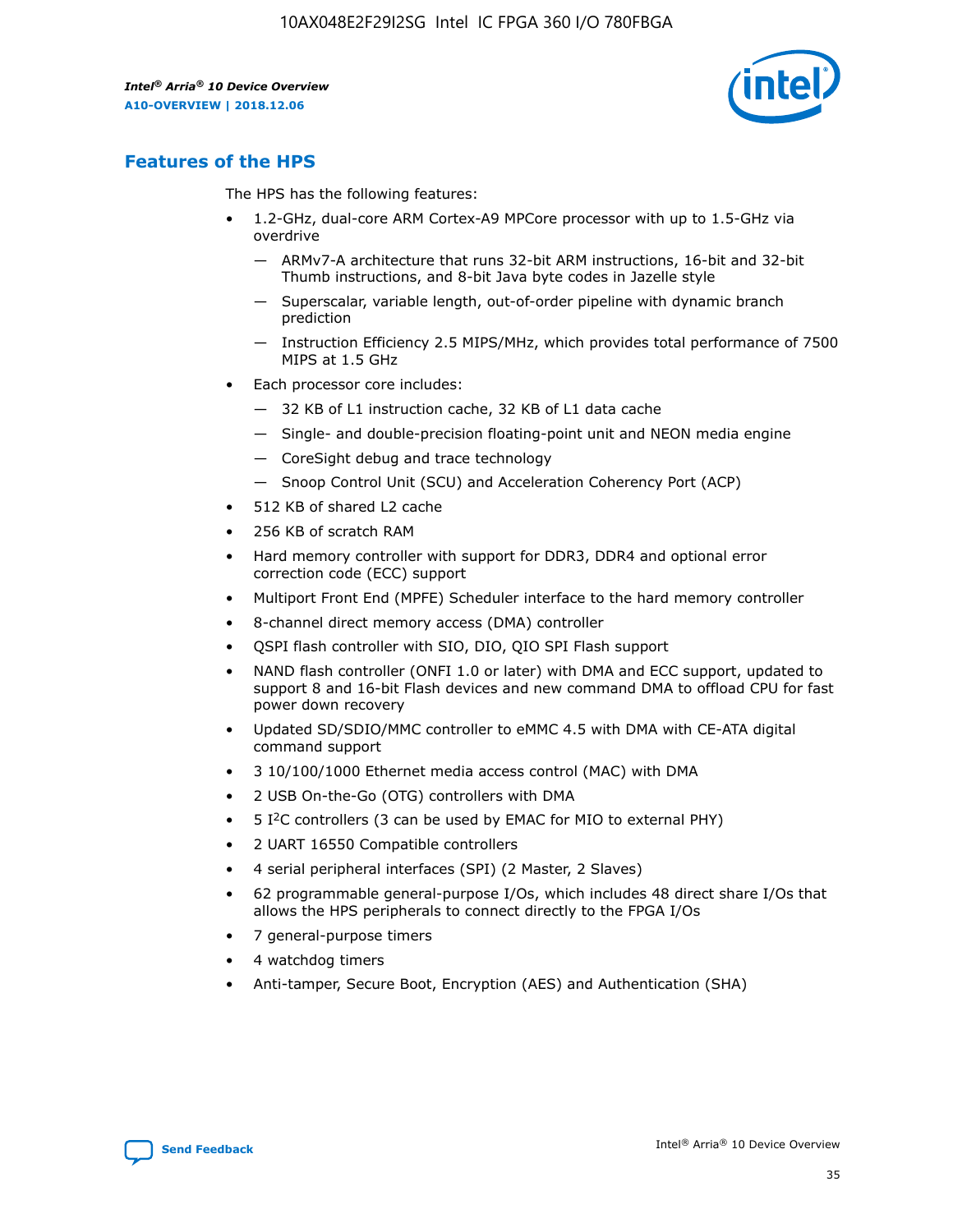

# **System Peripherals and Debug Access Port**

Each Ethernet MAC, USB OTG, NAND flash controller, and SD/MMC controller module has an integrated DMA controller. For modules without an integrated DMA controller, an additional DMA controller module provides up to eight channels of high-bandwidth data transfers. Peripherals that communicate off-chip are multiplexed with other peripherals at the HPS pin level. This allows you to choose which peripherals interface with other devices on your PCB.

The debug access port provides interfaces to industry standard JTAG debug probes and supports ARM CoreSight debug and core traces to facilitate software development.

# **HPS–FPGA AXI Bridges**

The HPS–FPGA bridges, which support the Advanced Microcontroller Bus Architecture (AMBA) Advanced eXtensible Interface (AXI™) specifications, consist of the following bridges:

- FPGA-to-HPS AMBA AXI bridge—a high-performance bus supporting 32, 64, and 128 bit data widths that allows the FPGA fabric to issue transactions to slaves in the HPS.
- HPS-to-FPGA Avalon/AMBA AXI bridge—a high-performance bus supporting 32, 64, and 128 bit data widths that allows the HPS to issue transactions to slaves in the FPGA fabric.
- Lightweight HPS-to-FPGA AXI bridge—a lower latency 32 bit width bus that allows the HPS to issue transactions to soft peripherals in the FPGA fabric. This bridge is primarily used for control and status register (CSR) accesses to peripherals in the FPGA fabric.

The HPS–FPGA AXI bridges allow masters in the FPGA fabric to communicate with slaves in the HPS logic, and vice versa. For example, the HPS-to-FPGA AXI bridge allows you to share memories instantiated in the FPGA fabric with one or both microprocessors in the HPS, while the FPGA-to-HPS AXI bridge allows logic in the FPGA fabric to access the memory and peripherals in the HPS.

Each HPS–FPGA bridge also provides asynchronous clock crossing for data transferred between the FPGA fabric and the HPS.

## **HPS SDRAM Controller Subsystem**

The HPS SDRAM controller subsystem contains a multiport SDRAM controller and DDR PHY that are shared between the FPGA fabric (through the FPGA-to-HPS SDRAM interface), the level 2 (L2) cache, and the level 3 (L3) system interconnect. The FPGA-to-HPS SDRAM interface supports AMBA AXI and Avalon® Memory-Mapped (Avalon-MM) interface standards, and provides up to six individual ports for access by masters implemented in the FPGA fabric.

The HPS SDRAM controller supports up to 3 masters (command ports), 3x 64-bit read data ports and 3x 64-bit write data ports.

To maximize memory performance, the SDRAM controller subsystem supports command and data reordering, deficit round-robin arbitration with aging, and high-priority bypass features.

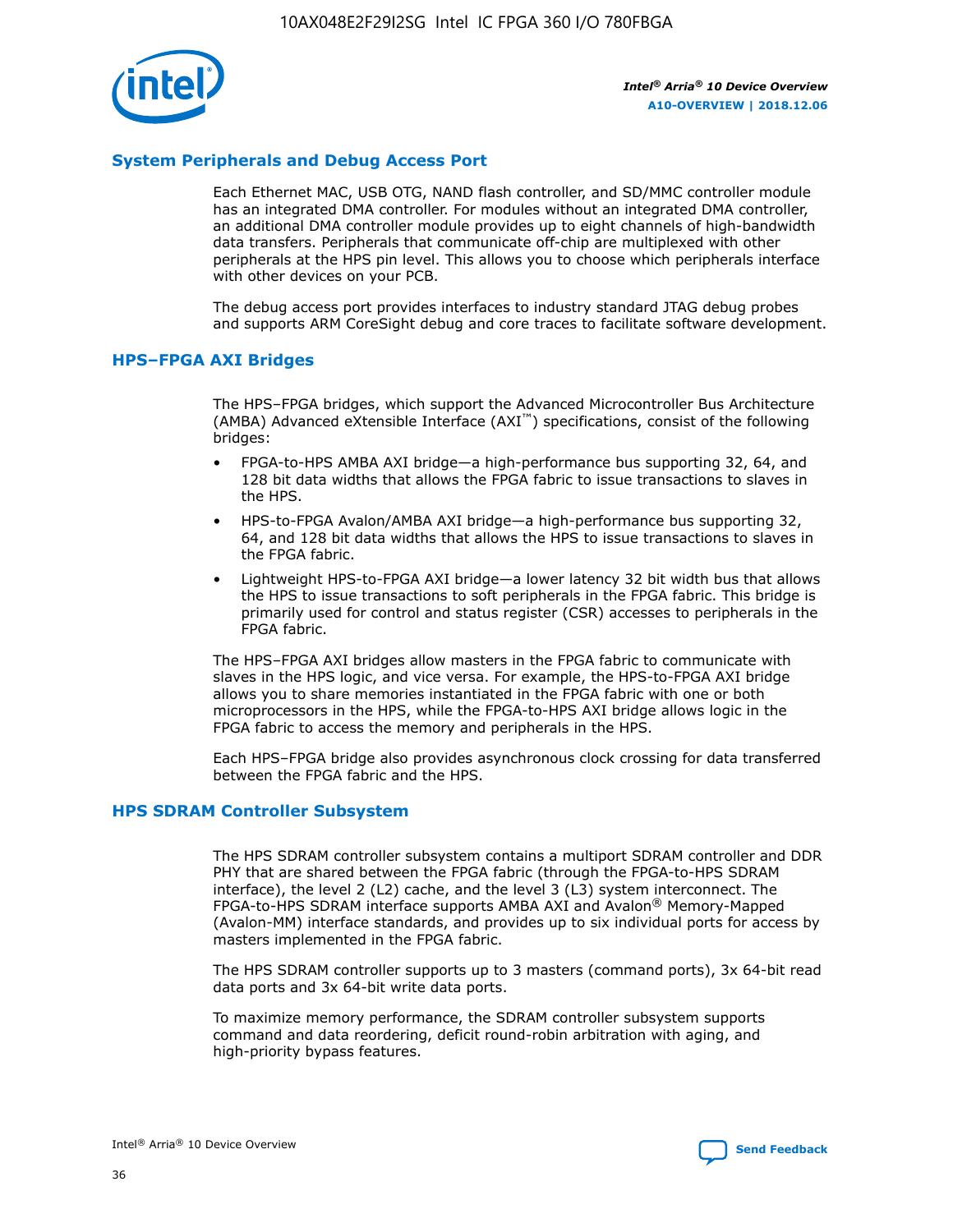

# **FPGA Configuration and HPS Booting**

The FPGA fabric and HPS in the SoC FPGA must be powered at the same time. You can reduce the clock frequencies or gate the clocks to reduce dynamic power.

Once powered, the FPGA fabric and HPS can be configured independently thus providing you with more design flexibility:

- You can boot the HPS independently. After the HPS is running, the HPS can fully or partially reconfigure the FPGA fabric at any time under software control. The HPS can also configure other FPGAs on the board through the FPGA configuration controller.
- Configure the FPGA fabric first, and then boot the HPS from memory accessible to the FPGA fabric.

# **Hardware and Software Development**

For hardware development, you can configure the HPS and connect your soft logic in the FPGA fabric to the HPS interfaces using the Platform Designer system integration tool in the Intel Quartus Prime software.

For software development, the ARM-based SoC FPGA devices inherit the rich software development ecosystem available for the ARM Cortex-A9 MPCore processor. The software development process for Intel SoC FPGAs follows the same steps as those for other SoC devices from other manufacturers. Support for Linux\*, VxWorks\*, and other operating systems are available for the SoC FPGAs. For more information on the operating systems support availability, contact the Intel FPGA sales team.

You can begin device-specific firmware and software development on the Intel SoC FPGA Virtual Target. The Virtual Target is a fast PC-based functional simulation of a target development system—a model of a complete development board. The Virtual Target enables the development of device-specific production software that can run unmodified on actual hardware.

# **Dynamic and Partial Reconfiguration**

The Intel Arria 10 devices support dynamic and partial reconfiguration. You can use dynamic and partial reconfiguration simultaneously to enable seamless reconfiguration of both the device core and transceivers.

# **Dynamic Reconfiguration**

You can reconfigure the PMA and PCS blocks while the device continues to operate. This feature allows you to change the data rates, protocol, and analog settings of a channel in a transceiver bank without affecting on-going data transfer in other transceiver banks. This feature is ideal for applications that require dynamic multiprotocol or multirate support.

# **Partial Reconfiguration**

Using partial reconfiguration, you can reconfigure some parts of the device while keeping the device in operation.

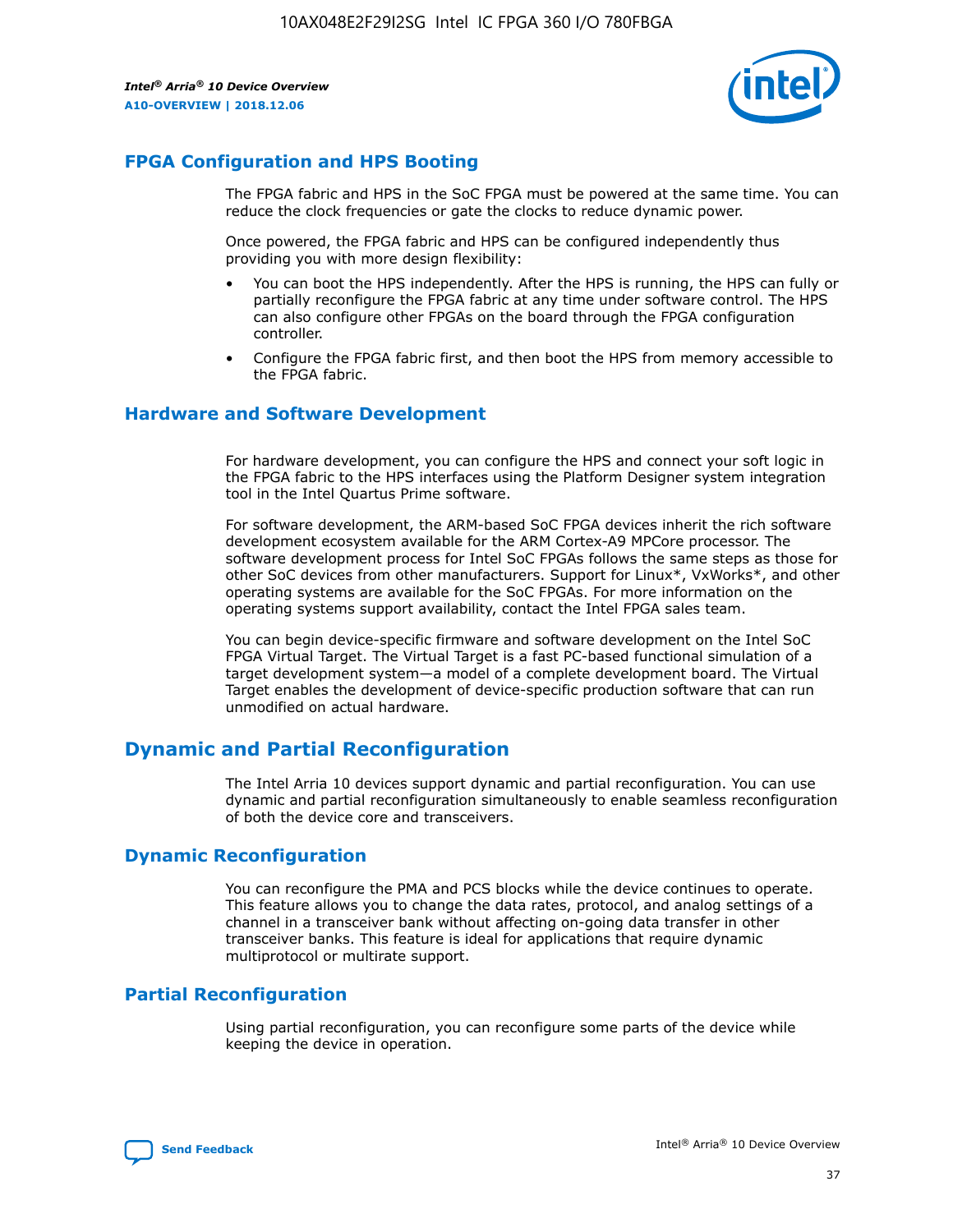

Instead of placing all device functions in the FPGA fabric, you can store some functions that do not run simultaneously in external memory and load them only when required. This capability increases the effective logic density of the device, and lowers cost and power consumption.

In the Intel solution, you do not have to worry about intricate device architecture to perform a partial reconfiguration. The partial reconfiguration capability is built into the Intel Quartus Prime design software, making such time-intensive task simple.

Intel Arria 10 devices support partial reconfiguration in the following configuration options:

- Using an internal host:
	- All supported configuration modes where the FPGA has access to external memory devices such as serial and parallel flash memory.
	- Configuration via Protocol [CvP (PCIe)]
- Using an external host—passive serial (PS), fast passive parallel (FPP) x8, FPP x16, and FPP x32 I/O interface.

# **Enhanced Configuration and Configuration via Protocol**

# **Table 25. Configuration Schemes and Features of Intel Arria 10 Devices**

Intel Arria 10 devices support 1.8 V programming voltage and several configuration schemes.

| <b>Scheme</b>                                                          | <b>Data</b><br><b>Width</b> | <b>Max Clock</b><br>Rate<br>(MHz) | <b>Max Data</b><br>Rate<br>(Mbps)<br>(13) | <b>Decompression</b> | <b>Design</b><br>Security <sup>(1</sup><br>4) | <b>Partial</b><br>Reconfiguration<br>(15) | <b>Remote</b><br><b>System</b><br><b>Update</b> |
|------------------------------------------------------------------------|-----------------------------|-----------------------------------|-------------------------------------------|----------------------|-----------------------------------------------|-------------------------------------------|-------------------------------------------------|
| <b>JTAG</b>                                                            | 1 bit                       | 33                                | 33                                        |                      |                                               | Yes <sup>(16)</sup>                       |                                                 |
| Active Serial (AS)<br>through the<br>EPCO-L<br>configuration<br>device | 1 bit,<br>4 bits            | 100                               | 400                                       | Yes                  | Yes                                           | $Y_{PS}(16)$                              | Yes                                             |
| Passive serial (PS)<br>through CPLD or<br>external<br>microcontroller  | 1 bit                       | 100                               | 100                                       | Yes                  | Yes                                           | Yes(16)                                   | Parallel<br>Flash<br>Loader<br>(PFL) IP<br>core |
|                                                                        |                             |                                   |                                           |                      |                                               |                                           | continued                                       |

<sup>(13)</sup> Enabling either compression or design security features affects the maximum data rate. Refer to the Intel Arria 10 Device Datasheet for more information.

<sup>(14)</sup> Encryption and compression cannot be used simultaneously.

 $<sup>(15)</sup>$  Partial reconfiguration is an advanced feature of the device family. If you are interested in</sup> using partial reconfiguration, contact Intel for support.

 $(16)$  Partial configuration can be performed only when it is configured as internal host.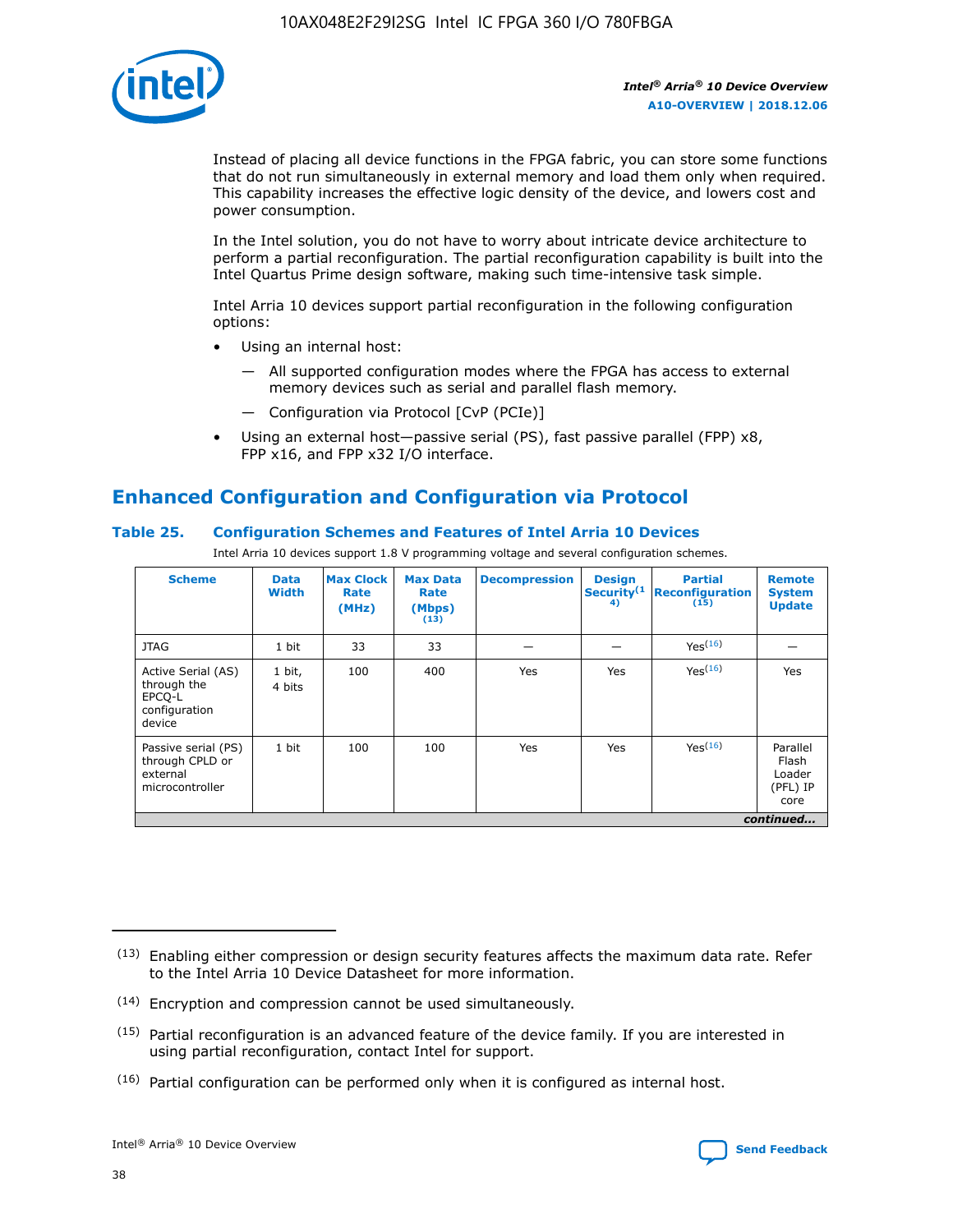

| <b>Scheme</b>                                   | <b>Data</b><br><b>Width</b> | <b>Max Clock</b><br>Rate<br>(MHz) | <b>Max Data</b><br>Rate<br>(Mbps)<br>(13) | <b>Decompression</b> | <b>Design</b><br>Security <sup>(1</sup><br>4) | <b>Partial</b><br><b>Reconfiguration</b><br>(15) | <b>Remote</b><br><b>System</b><br><b>Update</b> |
|-------------------------------------------------|-----------------------------|-----------------------------------|-------------------------------------------|----------------------|-----------------------------------------------|--------------------------------------------------|-------------------------------------------------|
| Fast passive                                    | 8 bits                      | 100                               | 3200                                      | Yes                  | Yes                                           | Yes(17)                                          | PFL IP                                          |
| parallel (FPP)<br>through CPLD or               | 16 bits                     |                                   |                                           | Yes                  | Yes                                           |                                                  | core                                            |
| external<br>microcontroller                     | 32 bits                     |                                   |                                           | Yes                  | Yes                                           |                                                  |                                                 |
| Configuration via                               | 16 bits                     | 100                               | 3200                                      | Yes                  | Yes                                           | Yes <sup>(17)</sup>                              |                                                 |
| <b>HPS</b>                                      | 32 bits                     |                                   |                                           | Yes                  | Yes                                           |                                                  |                                                 |
| Configuration via<br>Protocol [CvP<br>$(PCIe*)$ | x1, x2,<br>x4, x8<br>lanes  |                                   | 8000                                      | Yes                  | Yes                                           | Yes <sup>(16)</sup>                              |                                                 |

You can configure Intel Arria 10 devices through PCIe using Configuration via Protocol (CvP). The Intel Arria 10 CvP implementation conforms to the PCIe 100 ms power-up-to-active time requirement.

#### **Related Information**

[Configuration via Protocol \(CvP\) Implementation in Intel FPGAs User Guide](https://www.intel.com/content/www/us/en/programmable/documentation/dsu1441819344145.html#dsu1442269728522) Provides more information about the CvP configuration scheme.

# **SEU Error Detection and Correction**

Intel Arria 10 devices offer robust and easy-to-use single-event upset (SEU) error detection and correction circuitry.

The detection and correction circuitry includes protection for Configuration RAM (CRAM) programming bits and user memories. The CRAM is protected by a continuously running CRC error detection circuit with integrated ECC that automatically corrects one or two errors and detects higher order multi-bit errors. When more than two errors occur, correction is available through reloading of the core programming file, providing a complete design refresh while the FPGA continues to operate.

The physical layout of the Intel Arria 10 CRAM array is optimized to make the majority of multi-bit upsets appear as independent single-bit or double-bit errors which are automatically corrected by the integrated CRAM ECC circuitry. In addition to the CRAM protection, the M20K memory blocks also include integrated ECC circuitry and are layout-optimized for error detection and correction. The MLAB does not have ECC.

(14) Encryption and compression cannot be used simultaneously.

<sup>(17)</sup> Supported at a maximum clock rate of 100 MHz.



 $(13)$  Enabling either compression or design security features affects the maximum data rate. Refer to the Intel Arria 10 Device Datasheet for more information.

 $(15)$  Partial reconfiguration is an advanced feature of the device family. If you are interested in using partial reconfiguration, contact Intel for support.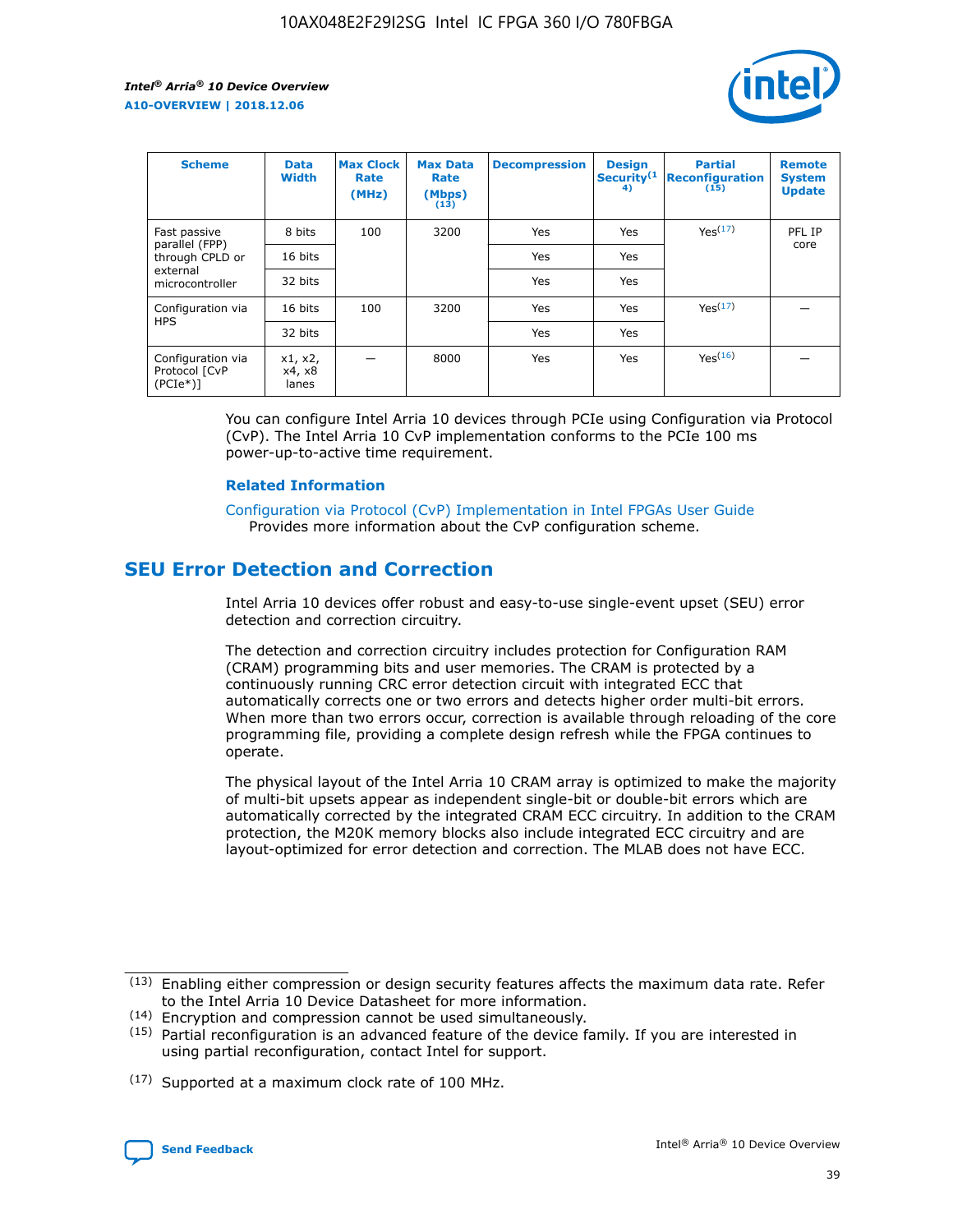

# **Power Management**

Intel Arria 10 devices leverage the advanced 20 nm process technology, a low 0.9 V core power supply, an enhanced core architecture, and several optional power reduction techniques to reduce total power consumption by as much as 40% compared to Arria V devices and as much as 60% compared to Stratix V devices.

The optional power reduction techniques in Intel Arria 10 devices include:

- **SmartVID**—a code is programmed into each device during manufacturing that allows a smart regulator to operate the device at lower core  $V_{CC}$  while maintaining performance
- **Programmable Power Technology**—non-critical timing paths are identified by the Intel Quartus Prime software and the logic in these paths is biased for low power instead of high performance
- **Low Static Power Options**—devices are available with either standard static power or low static power while maintaining performance

Furthermore, Intel Arria 10 devices feature Intel's industry-leading low power transceivers and include a number of hard IP blocks that not only reduce logic resources but also deliver substantial power savings compared to soft implementations. In general, hard IP blocks consume up to 90% less power than the equivalent soft logic implementations.

# **Incremental Compilation**

The Intel Quartus Prime software incremental compilation feature reduces compilation time and helps preserve performance to ease timing closure. The incremental compilation feature enables the partial reconfiguration flow for Intel Arria 10 devices.

Incremental compilation supports top-down, bottom-up, and team-based design flows. This feature facilitates modular, hierarchical, and team-based design flows where different designers compile their respective design sections in parallel. Furthermore, different designers or IP providers can develop and optimize different blocks of the design independently. These blocks can then be imported into the top level project.

# **Document Revision History for Intel Arria 10 Device Overview**

| <b>Document</b><br><b>Version</b> | <b>Changes</b>                                                                                                                                                                                                                                                              |
|-----------------------------------|-----------------------------------------------------------------------------------------------------------------------------------------------------------------------------------------------------------------------------------------------------------------------------|
| 2018.12.06                        | Added links to Intel Arria 10 device errata documents.<br>Removed automotive temperature option from the Intel Arria 10 GX devices.<br>Removed -3 fabric speed grade from the Intel Arria 10 GT devices.<br>Updated power options for the Intel Arria 10 GX and GT devices. |
| 2018.04.09                        | Updated the lowest $V_{CC}$ from 0.83 V to 0.82 V in the topic listing a summary of the device features.                                                                                                                                                                    |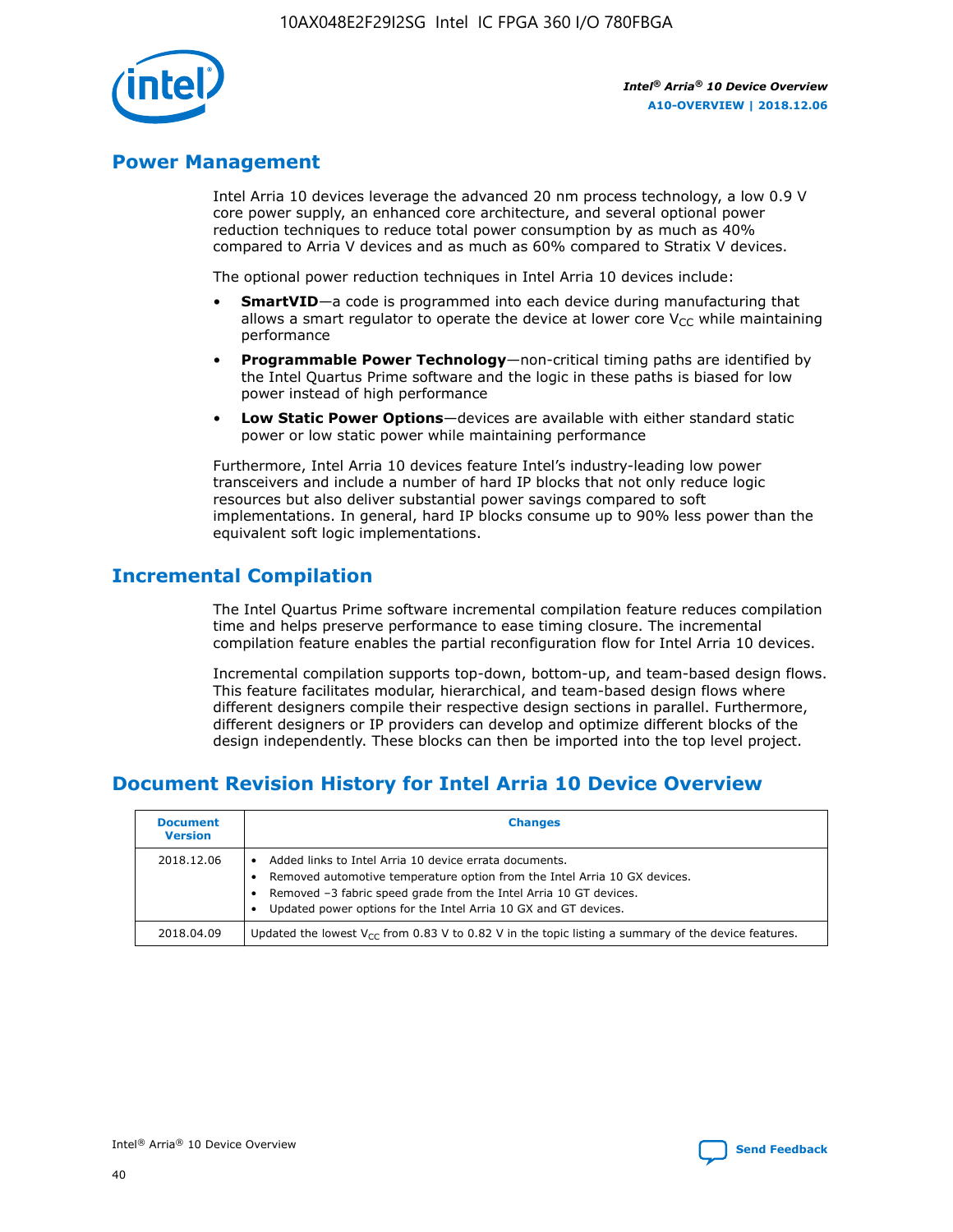$\overline{\phantom{a}}$ 

 $\mathsf{r}$ 



| January 2018<br>Updated the maximum data rate for HPS (Intel Arria 10 SX devices<br>2018.01.17<br>external memory interface DDR3 controller from 2,166 Mbps to 2,133<br>Mbps.<br>$\bullet$<br>+ SRAM to 633 MHz in Memory Standards Supported by the Soft<br>Memory Controller table.<br>Updated transceiver backplane capability to 12.5 Gbps.<br>$\bullet$<br>Removed transceiver speed grade 5 in Sample Ordering Core and<br>Available Options for Intel Arria 10 GX Devices figure.<br>Available Options for Intel Arria 10 GT Devices figure.<br>Updated short reach transceiver rate for Intel Arria 10 GT devices to<br>$\bullet$<br>25.8 Gbps.<br>Removed On-Die Instrumentation - EyeQ and Jitter Margin Tool<br>table.<br>2017.09.20<br>September 2017<br>1,333 MHz/2,666 Mbps to 1,200 MHz/2,400 Mbps.<br>July 2017<br>2017.07.13<br>Corrected the automotive temperature range in the figure showing the<br>available options for the Intel Arria 10 GX devices from "-40°C to 100°C"<br>to "-40°C to 125°C".<br>July 2017<br>2017.07.06<br>Added automotive temperature option to Intel Arria 10 GX device family.<br>2017.05.08<br>Corrected protocol names with "1588" to "IEEE 1588v2".<br>May 2017<br>$\bullet$<br>Updated the vertical migration table to remove vertical migration<br>$\bullet$<br>between Intel Arria 10 GX and Intel Arria 10 SX device variants.<br>Removed all "Preliminary" marks.<br>2017.03.15<br>March 2017<br>Removed the topic about migration from Intel Arria 10 to Intel Stratix<br>10 devices.<br>Rebranded as Intel.<br>$\bullet$<br>October 2016<br>2016.10.31<br>Removed package F36 from Intel Arria 10 GX devices.<br>$\bullet$<br>Updated Intel Arria 10 GT sample ordering code and maximum GX<br>$\bullet$<br>transceiver count. Intel Arria 10 GT devices are available only in the<br>SF45 package option with a maximum of 72 transceivers.<br>May 2016<br>2016.05.02<br>Updated the FPGA Configuration and HPS Booting topic.<br>Remove $V_{CC}$ PowerManager from the Summary of Features, Power<br>Management and Arria 10 Device Variants and packages topics. This<br>feature is no longer supported in Arria 10 devices.<br>Removed LPDDR3 from the Memory Standards Supported by the HPS<br>Hard Memory Controller table in the Memory Standards Supported by<br>Intel Arria 10 Devices topic. This standard is only supported by the<br>FPGA.<br>Removed transceiver speed grade 5 from the Device Variants and<br>Packages topic for Arria 10 GX and SX devices.<br>Changed the maximum Arria 10 GT datarate to 25.8 Gbps and the<br>February 2016<br>2016.02.11<br>minimum datarate to 1 Gbps globally.<br>Revised the state for Core clock networks in the Summary of Features<br>$\bullet$<br>topic.<br>• Changed the transceiver parameters in the "Summary of Features for<br>Arria 10 Devices" table.<br>for Arria 10 GT Devices" table.<br>• Changed the package availability for GT devices in the "Package Plan<br>for Arria 10 GT Devices" table.<br>Changed the package configurations for GT devices in the "Migration"<br>Capability Across Arria 10 Product Lines" figure. | <b>Date</b> | <b>Version</b> | <b>Changes</b>                                                                                                                                                                                                                                                                               |
|----------------------------------------------------------------------------------------------------------------------------------------------------------------------------------------------------------------------------------------------------------------------------------------------------------------------------------------------------------------------------------------------------------------------------------------------------------------------------------------------------------------------------------------------------------------------------------------------------------------------------------------------------------------------------------------------------------------------------------------------------------------------------------------------------------------------------------------------------------------------------------------------------------------------------------------------------------------------------------------------------------------------------------------------------------------------------------------------------------------------------------------------------------------------------------------------------------------------------------------------------------------------------------------------------------------------------------------------------------------------------------------------------------------------------------------------------------------------------------------------------------------------------------------------------------------------------------------------------------------------------------------------------------------------------------------------------------------------------------------------------------------------------------------------------------------------------------------------------------------------------------------------------------------------------------------------------------------------------------------------------------------------------------------------------------------------------------------------------------------------------------------------------------------------------------------------------------------------------------------------------------------------------------------------------------------------------------------------------------------------------------------------------------------------------------------------------------------------------------------------------------------------------------------------------------------------------------------------------------------------------------------------------------------------------------------------------------------------------------------------------------------------------------------------------------------------------------------------------------------------------------------------------------------------------------------------------------------------------------------------------------------------------------------------------------------------------------------------------------------------------------------------------------------|-------------|----------------|----------------------------------------------------------------------------------------------------------------------------------------------------------------------------------------------------------------------------------------------------------------------------------------------|
|                                                                                                                                                                                                                                                                                                                                                                                                                                                                                                                                                                                                                                                                                                                                                                                                                                                                                                                                                                                                                                                                                                                                                                                                                                                                                                                                                                                                                                                                                                                                                                                                                                                                                                                                                                                                                                                                                                                                                                                                                                                                                                                                                                                                                                                                                                                                                                                                                                                                                                                                                                                                                                                                                                                                                                                                                                                                                                                                                                                                                                                                                                                                                                |             |                | Updated maximum frequency supported for half rate QDRII and QDRII<br>Removed package code 40, low static power, SmartVID, industrial, and<br>military operating temperature support from Sample Ordering Core and<br>support from PMA Features of the Transceivers in Intel Arria 10 Devices |
|                                                                                                                                                                                                                                                                                                                                                                                                                                                                                                                                                                                                                                                                                                                                                                                                                                                                                                                                                                                                                                                                                                                                                                                                                                                                                                                                                                                                                                                                                                                                                                                                                                                                                                                                                                                                                                                                                                                                                                                                                                                                                                                                                                                                                                                                                                                                                                                                                                                                                                                                                                                                                                                                                                                                                                                                                                                                                                                                                                                                                                                                                                                                                                |             |                | Updated the maximum speed of the DDR4 external memory interface from                                                                                                                                                                                                                         |
|                                                                                                                                                                                                                                                                                                                                                                                                                                                                                                                                                                                                                                                                                                                                                                                                                                                                                                                                                                                                                                                                                                                                                                                                                                                                                                                                                                                                                                                                                                                                                                                                                                                                                                                                                                                                                                                                                                                                                                                                                                                                                                                                                                                                                                                                                                                                                                                                                                                                                                                                                                                                                                                                                                                                                                                                                                                                                                                                                                                                                                                                                                                                                                |             |                |                                                                                                                                                                                                                                                                                              |
|                                                                                                                                                                                                                                                                                                                                                                                                                                                                                                                                                                                                                                                                                                                                                                                                                                                                                                                                                                                                                                                                                                                                                                                                                                                                                                                                                                                                                                                                                                                                                                                                                                                                                                                                                                                                                                                                                                                                                                                                                                                                                                                                                                                                                                                                                                                                                                                                                                                                                                                                                                                                                                                                                                                                                                                                                                                                                                                                                                                                                                                                                                                                                                |             |                |                                                                                                                                                                                                                                                                                              |
|                                                                                                                                                                                                                                                                                                                                                                                                                                                                                                                                                                                                                                                                                                                                                                                                                                                                                                                                                                                                                                                                                                                                                                                                                                                                                                                                                                                                                                                                                                                                                                                                                                                                                                                                                                                                                                                                                                                                                                                                                                                                                                                                                                                                                                                                                                                                                                                                                                                                                                                                                                                                                                                                                                                                                                                                                                                                                                                                                                                                                                                                                                                                                                |             |                |                                                                                                                                                                                                                                                                                              |
|                                                                                                                                                                                                                                                                                                                                                                                                                                                                                                                                                                                                                                                                                                                                                                                                                                                                                                                                                                                                                                                                                                                                                                                                                                                                                                                                                                                                                                                                                                                                                                                                                                                                                                                                                                                                                                                                                                                                                                                                                                                                                                                                                                                                                                                                                                                                                                                                                                                                                                                                                                                                                                                                                                                                                                                                                                                                                                                                                                                                                                                                                                                                                                |             |                |                                                                                                                                                                                                                                                                                              |
|                                                                                                                                                                                                                                                                                                                                                                                                                                                                                                                                                                                                                                                                                                                                                                                                                                                                                                                                                                                                                                                                                                                                                                                                                                                                                                                                                                                                                                                                                                                                                                                                                                                                                                                                                                                                                                                                                                                                                                                                                                                                                                                                                                                                                                                                                                                                                                                                                                                                                                                                                                                                                                                                                                                                                                                                                                                                                                                                                                                                                                                                                                                                                                |             |                |                                                                                                                                                                                                                                                                                              |
|                                                                                                                                                                                                                                                                                                                                                                                                                                                                                                                                                                                                                                                                                                                                                                                                                                                                                                                                                                                                                                                                                                                                                                                                                                                                                                                                                                                                                                                                                                                                                                                                                                                                                                                                                                                                                                                                                                                                                                                                                                                                                                                                                                                                                                                                                                                                                                                                                                                                                                                                                                                                                                                                                                                                                                                                                                                                                                                                                                                                                                                                                                                                                                |             |                |                                                                                                                                                                                                                                                                                              |
|                                                                                                                                                                                                                                                                                                                                                                                                                                                                                                                                                                                                                                                                                                                                                                                                                                                                                                                                                                                                                                                                                                                                                                                                                                                                                                                                                                                                                                                                                                                                                                                                                                                                                                                                                                                                                                                                                                                                                                                                                                                                                                                                                                                                                                                                                                                                                                                                                                                                                                                                                                                                                                                                                                                                                                                                                                                                                                                                                                                                                                                                                                                                                                |             |                | Changed the transceiver parameters in the "Maximum Resource Counts"<br>continued                                                                                                                                                                                                             |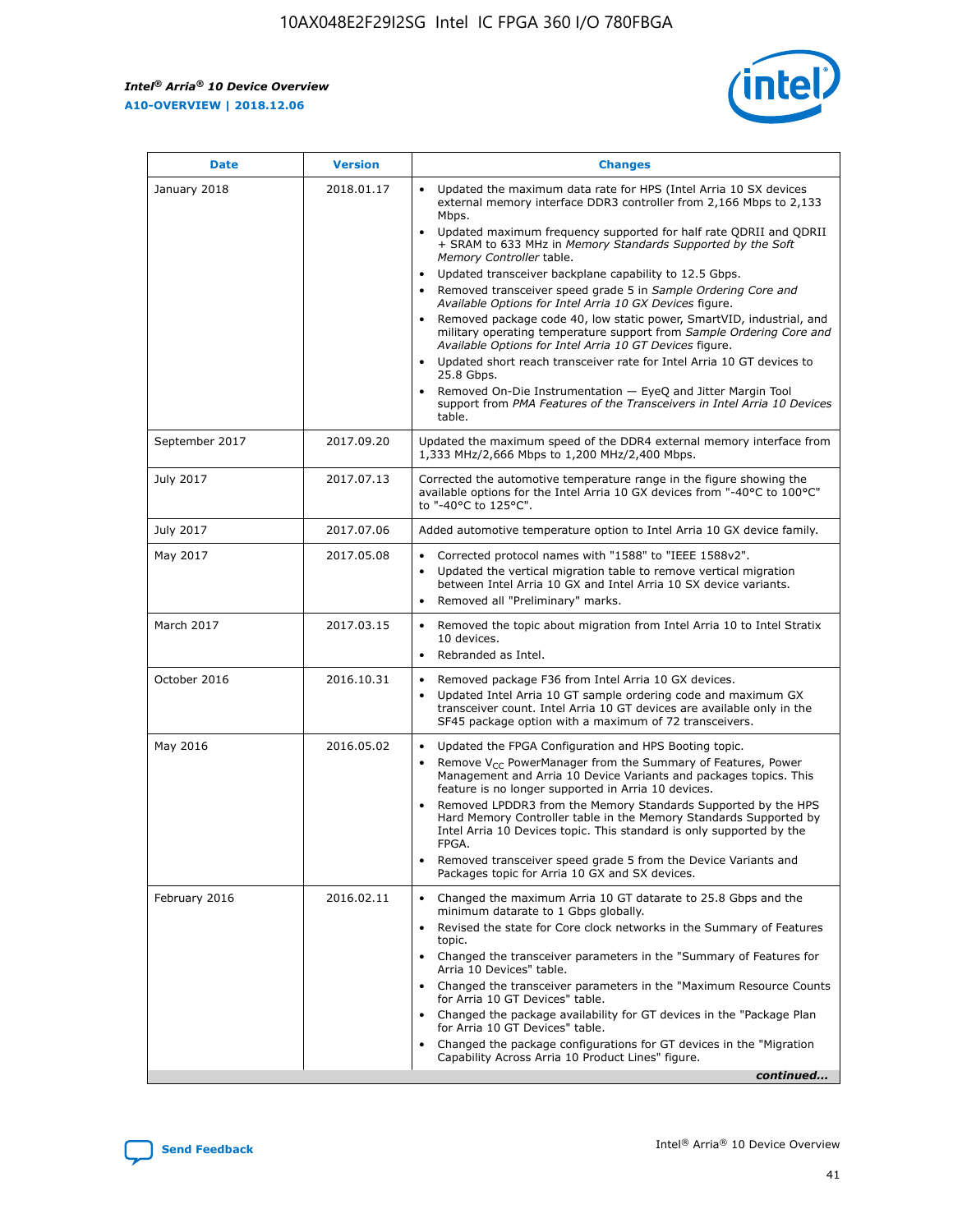

| <b>Date</b>   | <b>Version</b> | <b>Changes</b>                                                                                                                                                               |
|---------------|----------------|------------------------------------------------------------------------------------------------------------------------------------------------------------------------------|
|               |                | • Changed transceiver parameters in the "Low Power Serial Transceivers"<br>section.                                                                                          |
|               |                | Changed the transceiver descriptions in the "Device Variants for the<br>Arria 10 Device Family" table.                                                                       |
|               |                | Changed the "Sample Ordering Code and Available Options for Arria 10<br>GT Devices" figure.                                                                                  |
|               |                | Changed the datarates for GT devices in the "PMA Features" section.                                                                                                          |
|               |                | Changed the datarates for GT devices in the "PCS Features" section.                                                                                                          |
| December 2015 | 2015.12.14     | Updated the number of M20K memory blocks for Arria 10 GX 660 from<br>2133 to 2131 and corrected the total RAM bit from 48,448 Kb to<br>48,408 Kb.                            |
|               |                | Corrected the number of DSP blocks for Arria 10 GX 660 from 1688 to<br>$\bullet$<br>1687 in the table listing floating-point arithmetic resources.                           |
| November 2015 | 2015.11.02     | Updated the maximum resources for Arria 10 GX 220, GX 320, GX 480,<br>GX 660, SX 220, SX 320, SX 480, and SX 660.                                                            |
|               |                | • Updated resource count for Arria 10 GX 320, GX 480, GX 660, SX 320,<br>SX 480, a SX 660 devices in Number of Multipliers in Intel Arria 10<br><b>Devices</b> table.        |
|               |                | Updated the available options for Arria 10 GX, GT, and SX.                                                                                                                   |
|               |                | Changed instances of Quartus II to Quartus Prime.<br>$\bullet$                                                                                                               |
| June 2015     | 2015.06.15     | Corrected label for Intel Arria 10 GT product lines in the vertical migration<br>figure.                                                                                     |
| May 2015      | 2015.05.15     | Corrected the DDR3 half rate and quarter rate maximum frequencies in the<br>table that lists the memory standards supported by the Intel Arria 10 hard<br>memory controller. |
| May 2015      | 2015.05.04     | • Added support for 13.5G JESD204b in the Summary of Features table.<br>Added a link to Arria 10 GT Channel Usage in the Arria 10 GT Package<br>$\bullet$<br>Plan topic.     |
|               |                | • Added a note to the table, Maximum Resource Counts for Arria 10 GT<br>devices.                                                                                             |
|               |                | • Updated the power requirements of the transceivers in the Low Power<br>Serial Transceivers topic.                                                                          |
| January 2015  | 2015.01.23     | • Added floating point arithmetic features in the Summary of Features<br>table.                                                                                              |
|               |                | • Updated the total embedded memory from 38.38 megabits (Mb) to<br>65.6 Mb.                                                                                                  |
|               |                | • Updated the table that lists the memory standards supported by Intel<br>Arria 10 devices.                                                                                  |
|               |                | Removed support for DDR3U, LPDDR3 SDRAM, RLDRAM 2, and DDR2.                                                                                                                 |
|               |                | Moved RLDRAM 3 support from hard memory controller to soft memory<br>controller. RLDRAM 3 support uses hard PHY with soft memory<br>controller.                              |
|               |                | Added soft memory controller support for QDR IV.<br>$\bullet$                                                                                                                |
|               |                | Updated the maximum resource count table to include the number of<br>$\bullet$<br>hard memory controllers available in each device variant.                                  |
|               |                | Updated the transceiver PCS data rate from 12.5 Gbps to 12 Gbps.<br>$\bullet$                                                                                                |
|               |                | Updated the max clock rate of PS, FPP x8, FPP x16, and Configuration<br>via HPS from 125 MHz to 100 MHz.                                                                     |
|               |                | Added a feature for fractional synthesis PLLs: PLL cascading.<br>$\bullet$                                                                                                   |
|               |                | Updated the HPS programmable general-purpose I/Os from 54 to 62.                                                                                                             |
|               |                | continued                                                                                                                                                                    |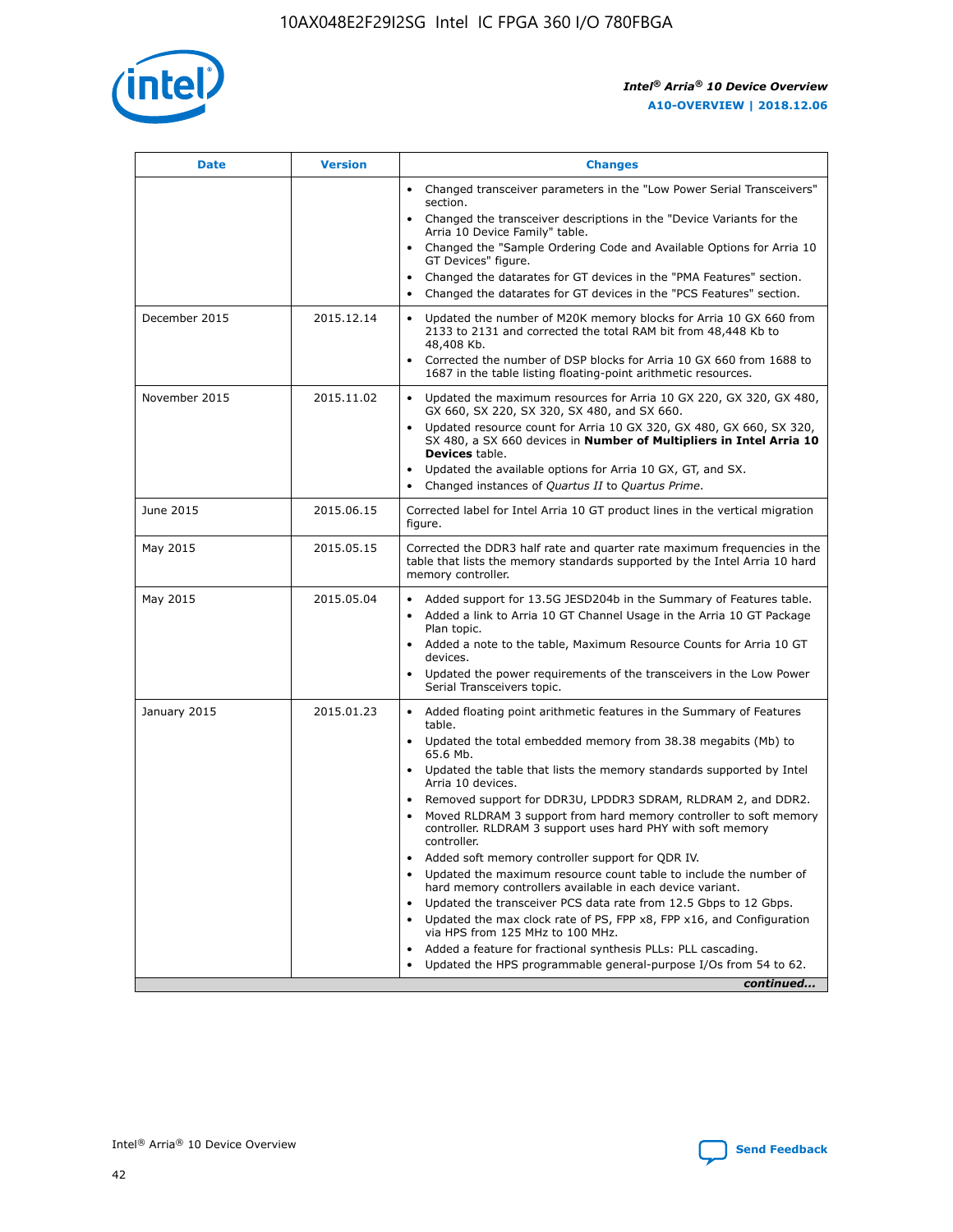r



| <b>Date</b>    | <b>Version</b> | <b>Changes</b>                                                                                                                                                                                                                                                                                                                                                                                                                                                                                                                                      |
|----------------|----------------|-----------------------------------------------------------------------------------------------------------------------------------------------------------------------------------------------------------------------------------------------------------------------------------------------------------------------------------------------------------------------------------------------------------------------------------------------------------------------------------------------------------------------------------------------------|
| September 2014 | 2014.09.30     | Corrected the 3 V I/O and LVDS I/O counts for F35 and F36 packages<br>$\bullet$<br>of Arria 10 GX.<br>Corrected the 3 V I/O, LVDS I/O, and transceiver counts for the NF40<br>$\bullet$<br>package of the Arria GX 570 and 660.<br>Removed 3 V I/O, LVDS I/O, and transceiver counts for the NF40<br>package of the Arria GX 900 and 1150. The NF40 package is not<br>available for Arria 10 GX 900 and 1150.                                                                                                                                       |
| August 2014    | 2014.08.18     | Updated Memory (Kb) M20K maximum resources for Arria 10 GX 660<br>devices from 42,660 to 42,620.<br>Added GPIO columns consisting of LVDS I/O Bank and 3V I/O Bank in<br>$\bullet$<br>the Package Plan table.<br>Added how to use memory interface clock frequency higher than 533<br>$\bullet$<br>MHz in the I/O vertical migration.<br>Added information to clarify that RLDRAM3 support uses hard PHY with<br>$\bullet$<br>soft memory controller.<br>Added variable precision DSP blocks support for floating-point<br>$\bullet$<br>arithmetic. |
| June 2014      | 2014.06.19     | Updated number of dedicated I/Os in the HPS block to 17.                                                                                                                                                                                                                                                                                                                                                                                                                                                                                            |
| February 2014  | 2014.02.21     | Updated transceiver speed grade options for GT devices in Figure 2.                                                                                                                                                                                                                                                                                                                                                                                                                                                                                 |
| February 2014  | 2014.02.06     | Updated data rate for Arria 10 GT devices from 28.1 Gbps to 28.3 Gbps.                                                                                                                                                                                                                                                                                                                                                                                                                                                                              |
| December 2013  | 2013.12.10     | Updated the HPS memory standards support from LPDDR2 to LPDDR3.<br>Updated HPS block diagram to include dedicated HPS I/O and FPGA<br>$\bullet$<br>Configuration blocks as well as repositioned SD/SDIO/MMC, DMA, SPI<br>and NAND Flash with ECC blocks.                                                                                                                                                                                                                                                                                            |
| December 2013  | 2013.12.02     | Initial release.                                                                                                                                                                                                                                                                                                                                                                                                                                                                                                                                    |